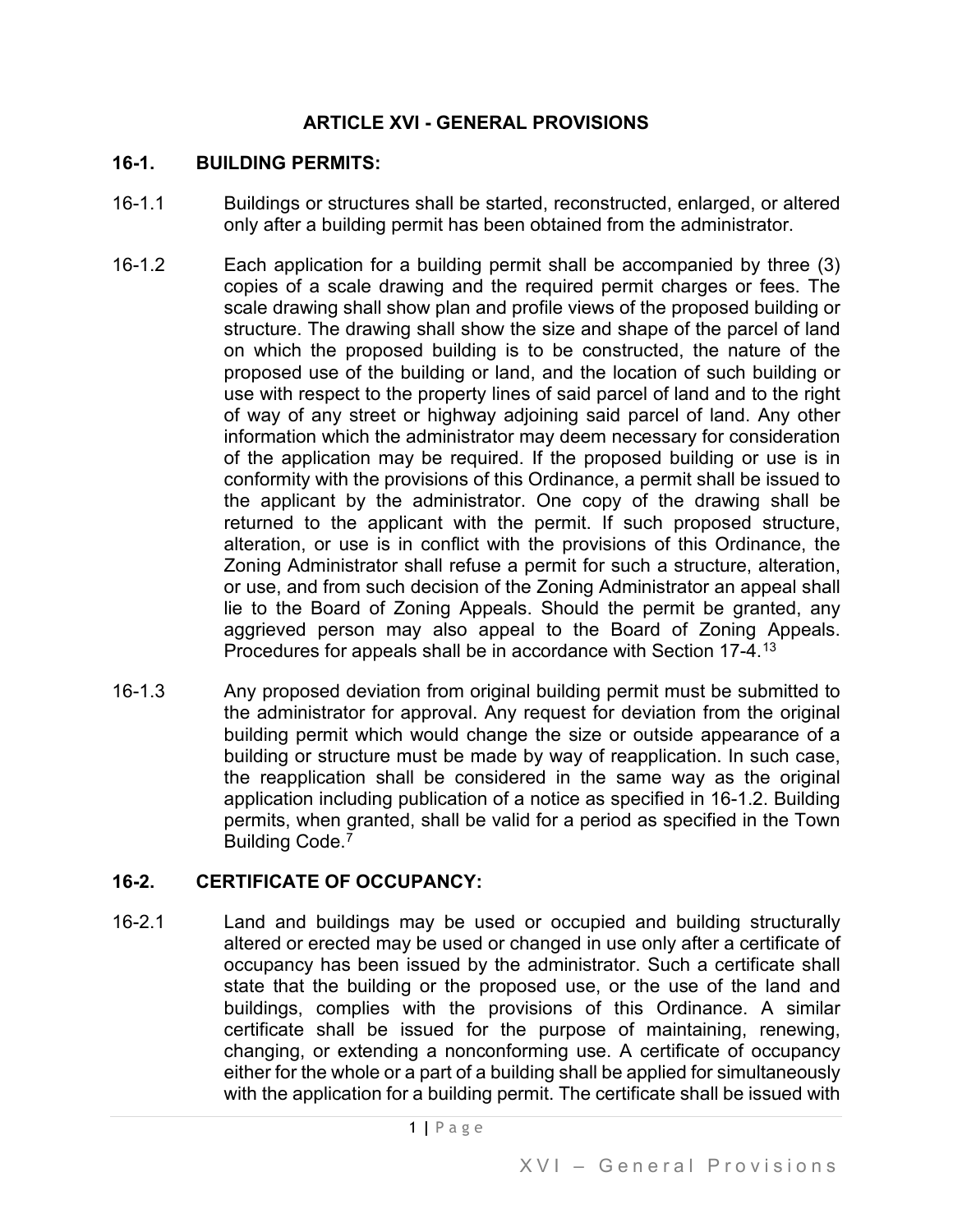ten (10) days after the erection or structural alteration of such building or part has conformed with the provisions of this Ordinance.

#### **16-3. SPECIAL EXCEPTIONS:3[5 4](#page-50-2)[8](#page-50-3) [90](#page-50-4)**

16-3.1 A special exception means a special use, that is a use not permitted in a particular district except by the issuance of a special exception permit granted under the provisions contained herein. The granting of a special exception permit shall be made under suitable regulations and safeguards as may be established by the Town Council who must consider in granting a special exception permit its relation to the public health, safety, morals, and general welfare of the community. In consideration of the granting of a special exception permit, consideration must also be given as to the effectiveness of the exception in meeting the overall objectives of the Zoning Ordinance. A special exception is distinguished from a variance in that special exceptions are generally permissible under the Zoning Ordinance while variances authorize a use which would otherwise be prohibited by the Ordinance. No specific standards are set forth herein on granting a special exception permit since it would be impractical to provide standards in the Zoning Ordinance that would be applicable to all situations wherein a special exception permit is being requested and where it is necessary for the Town Council to exercise their legislative judgment or discretion. However, the Planning Commission may recommend, and the Town Council may adopt at its discretion, suitable regulations, safeguards, requirements, or physical conditions or improvements which must be completed within a set timeframe of the granting of the special exception permit; and, if the regulations, safeguards, requirements, or physical conditions or improvements are not met within the set time period, the special exception permit will be considered to be revoked and the use in violation of the Zoning Ordinance. The Planning Commission and Town Council may consider the following standards in consideration of the issuance of the special exception permit: (a) length of time for the special exception permit; (b) the limitation of the special exception permit to a specific ownership; (c) a periodic review of the special exception with provisions for termination of the special exception permit; (d) physical improvements required for the granting of the special exception permit; (e) specific restrictions on the special excepted use for granting of the permit. Applications for a special exception permit shall be made to the Zoning Administrator who shall forward them to the Planning Commission for review. The application for a special exception permit shall include all matters of pertinent information that may be required by the Town Council, Planning Commission, and Zoning Administrator in the course of their review. The Planning Commission shall conduct a public hearing at its discretion in the manner normally prescribed by law and shall forward its recommendation to the Town Council for their review. Likewise, the Town Council shall conduct a public hearing at its discretion on the matter, in a manner prescribed by law, and shall accept, deny, or modify the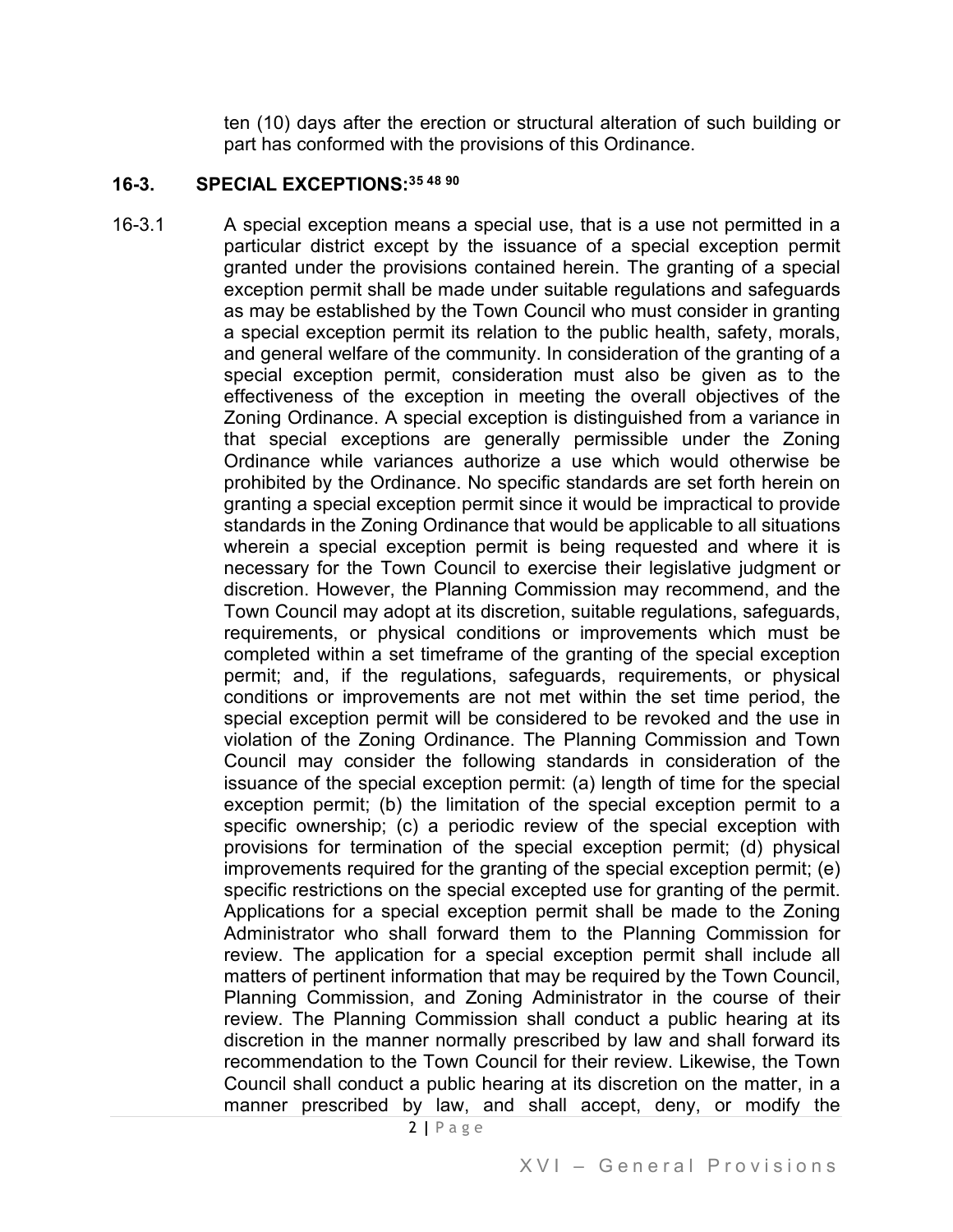recommendation in any manner they deem appropriate in their sole discretion. Neither the Planning Commission nor the Town Council will accept and consider substantially the same application for a special exception permit for a period of 11 months. $80$  Special exception permits granted by the Town Council, which have not been acted upon by the applicant after a period of two  $(2)$  years, shall be considered null and void.<sup>[90](#page-50-6)</sup>

## **16-4. USES NOT PROVIDED FOR:**

16-4.1 If in any district established under this Ordinance, a use is not specifically permitted or prohibited and an application is made by a property owner to the administrator for such use, the administrator shall refer the application to the Planning Commission which shall make its recommendation to the governing body within thirty (30) days.

#### **16-5. WIDENING OF HIGHWAYS AND STREETS:**

16-5.1 Whenever there shall be plans in existence, approved by either the State Department of Highways or by the governing body, for the widening of any street or highway, within the Town of Wytheville, the Planning Commission may recommend additional front yard setbacks for any new construction or for any structures altered or remodeled adjacent to the future planned right of way, in order to preserve and protect the right of way for such proposed street or highway widening.

## **16-6. OFF-STREET PARKING STANDARDS:**

- 16-6.1 There shall be provided at the time of erection of any main building or at the time any main building is enlarged, minimum off-street parking space with adequate provision for entrance and exit by standard sized automobiles, independent of the use of other required spaces.1[5](#page-50-7)
	- A. In all Residential districts, there shall be provided, either in a private garage and/or on the lot, space for parking two (2) automobiles for the first dwelling unit in a new building. Space for one and one-half (1-½) additional automobiles will be provided for each additional unit in a new building, or each dwelling unit added in the case of the enlargement of an existing building. Where the computation results in a fractional space being required, the next whole number shall be deemed to be the number of spaces required.
	- B. Tourist homes, tourist courts, hotels and motels shall provide on the lot, parking space for one (1) automobile for each room accommodation.
	- C. For church, high school and college auditoriums and for theaters, general auditoriums, stadiums, and other similar places of assembly,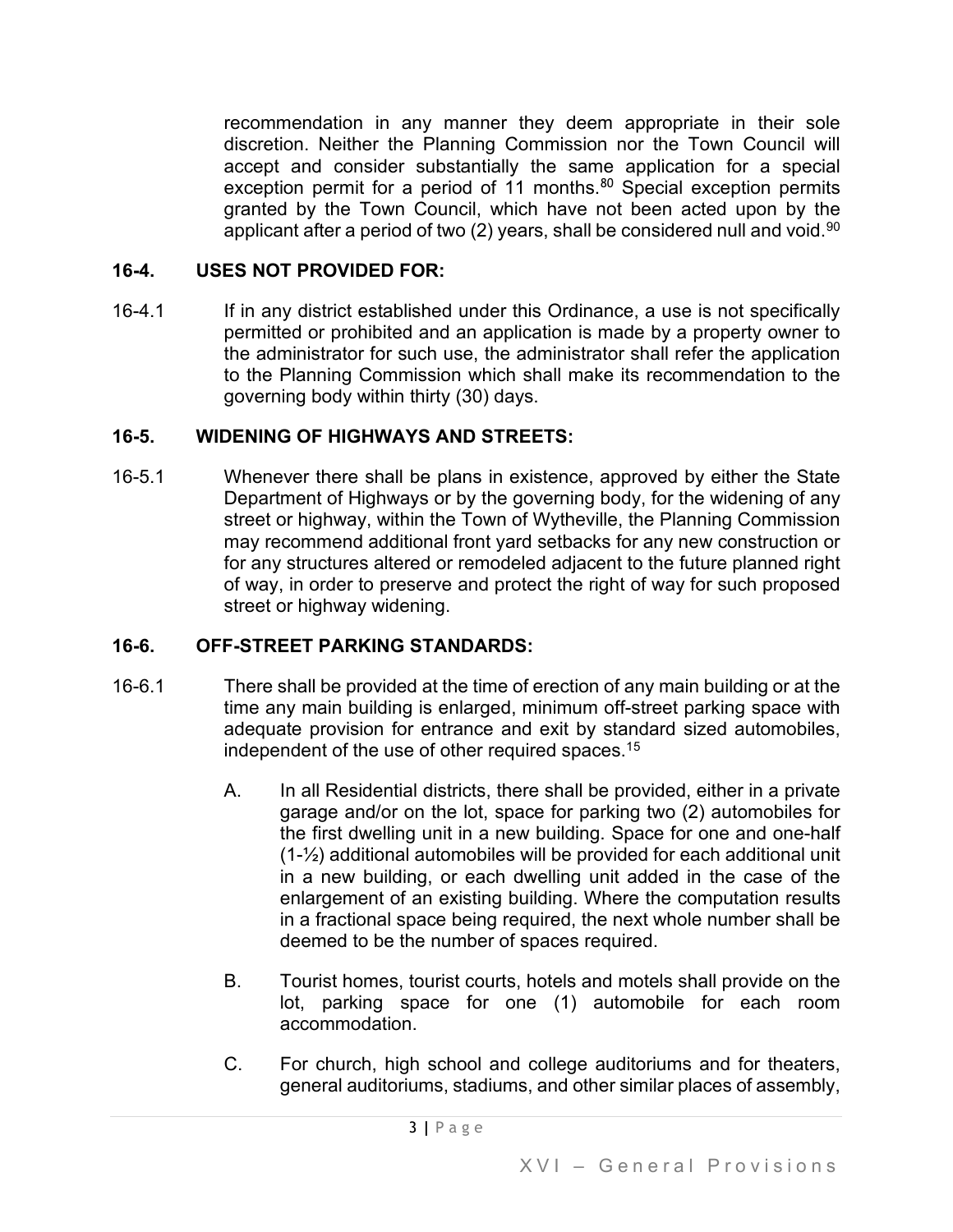at least one (1) parking space for every three (3) persons for which seats are provided in said facility or main seating area.<sup>[15](#page-50-8)</sup>

- D. For hospitals, at least one (1) parking space for each authorized bed, including infants' cribs and children's beds.
- E. For medical and dental clinics, at least fifteen (15) parking spaces. Three (3) additional parking spaces shall be furnished for each doctor or dentist having offices in such clinic in excess of two (2) doctors and/or dentists.
- F. For apartments, at least one and one-half  $(1-\frac{1}{2})$  parking spaces for each individual sleeping or living unit. For apartment motels, at least one and one-half (1-½) parking spaces for each sleeping room, up to and including the first twenty (20) sleeping rooms, and one and one-half (1-½) parking spaces for each two (2) sleeping rooms over twenty (20). Where computation results in a fractional space being required, the next whole number shall be deemed to be the number of spaces required.
- G. For mortuaries and liquor stores, at least thirty (30) parking spaces.
- H. For retail stores selling direct to the public, one (1) parking space for each two hundred (200) square feet of retail floor space in the building.
- I. Parking space required for dwellings shall be on the same lot with the dwelling. In the case of buildings other than dwellings, spaces may be located as far away as five hundred (500) feet.
- J. Where it may be impossible or impractical for parking spaces to be provided as required for retail stores, offices,1[0](#page-50-9) and other unusual business as appropriate to B-2 DT Business zone,<sup>[1](#page-50-10)1</sup> application may be submitted for deviation from the requirements. The application should state the extent to which parking can be furnished by the applicant upon the property or upon other property within five hundred (500) feet; and also, the extent to which public or private parking is available to the use in the immediate vicinity. If it can be shown to the satisfaction of the administrator that the required parking cannot be reasonably provided on the property, or within five hundred (500) feet thereof, and that parking is being provided to the maximum extent practicable, then a deviation may be granted. Such deviation may reduce the requirements to the extent that public and private parking spaces are available to the use in the immediate area.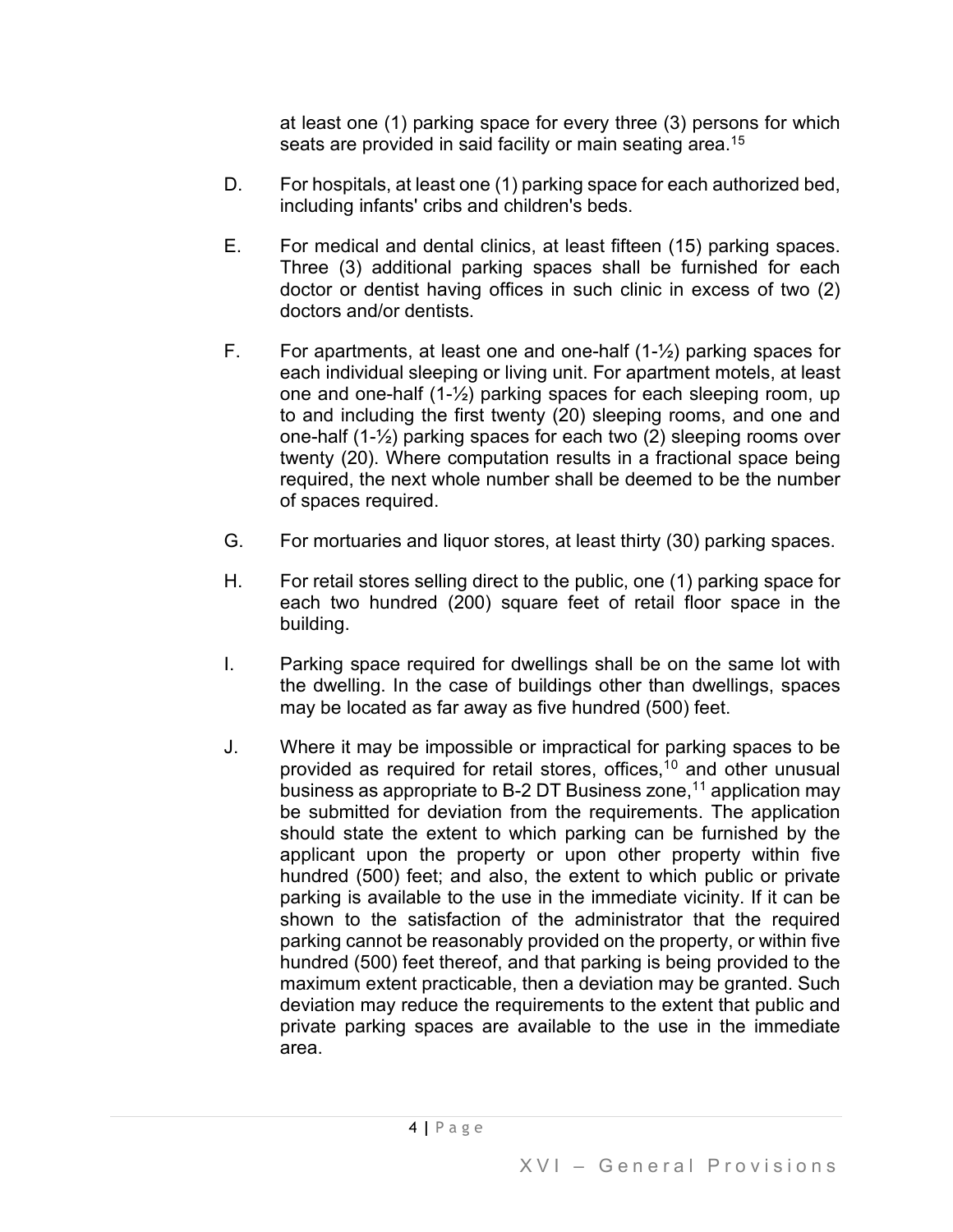- K. Every parcel of land hereafter used as a public parking area shall be surfaced with crushed rock, gravel, asphalt, or concrete. It shall have appropriate bumper guards where needed as determined by the administrator. Any lights used to illuminate said parking areas shall be so arranged as to reflect the light away from adjoining premises in any residential district.
- L. Any other commercial building not listed above hereafter erected, converted, or structurally altered shall provide one (1) parking space for each two hundred (200) square feet of business floor space in the building. Any establishment hereafter erected that serves meals, lunches, or drinks to patrons either in their cars or in the building shall provide one (1) parking space for each one hundred (100) square feet of business floor space in the building; provided there shall be at least one (1) parking space for each serving unit. In restaurants a serving unit shall be two (2) stools, one (1) booth or one (1) table. For restaurants with walk-up windows or serving counters, there must be fifteen (15) spaces for each such window or counter. For dance halls and recreational areas, one (1) parking space for each one hundred (100) square feet of floor area. Two (2) or more establishments may provide necessary parking space on a single parcel of land.
- M. Required parking spaces shall be maintained in connection with the buildings which they are to serve and in the manner indicated by the minimum requirements of off-street parking and space regulations. Substitution of equivalent spaces in conformity with the off-street parking regulations may be allowed by the Board of Zoning Appeals.
- N. Space shall be provided for the loading and unloading of trucks and commercial vehicles serving commercial buildings.

# **16-6.2 Parking Area Landscaping Requirements:5[0](#page-50-11) [53](#page-50-12)**

# **A. Surface Parking Area Perimeter Landscaping Requirements:**

(1) All commercial and multiple-family parking areas which exceed twenty (20) spaces, or 5,000 square feet of parking and drive area shall be subject to the requirements of this section, except those in the B-2 DT District.

# **B. Where Parking Area is Adjacent to the Right of Way:**

(1) Each off-street parking area which is adjacent to a public right of way shall be separated by a landscaped strip of not less than eight (8) feet in width. Such strip shall contain an earthen berm with ground cover, compact green hedge, or mulch with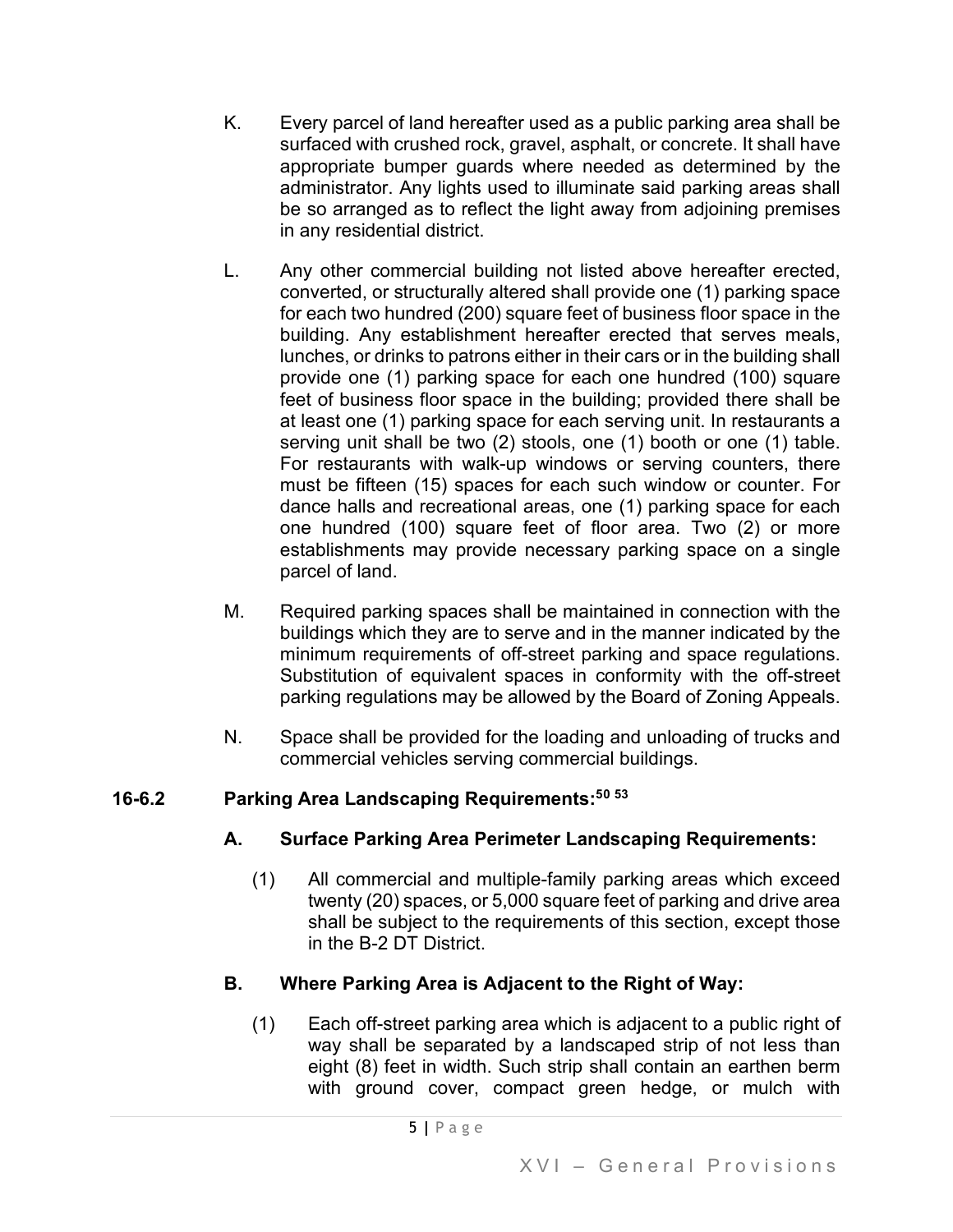deciduous trees spaced at a minimum of thirty (30) foot intervals or a fraction thereof. In spaces less than thirty (30) feet, at least one deciduous tree shall be placed in the landscaped strip. Alternative proposals may be presented for consideration; however, this standard shall be used as a guide for the landscaping practices. All deciduous trees shall conform to the standard set below. At the owner's or developer's option, twentyfive (25) percent of the deciduous tree requirement may be replaced with evergreen trees. All trees shall be maintained in accordance with the provisions of this section.

(2) Each off-street parking area not adjacent to a public right of way shall be separated from the property line by a landscaped strip of not less than eight (8) feet. Such landscaped strip shall be planted with at least one (1) deciduous tree for every thirty (30) lineal feet of strip. Where two parking lots are adjacent, the strip may be eight (8) feet total or four (4) feet from the property line for each lot.

## **C. Surface Parking Area Interior Landscaping Requirements:**

- (1) At least one planting island with minimum nominal dimensions of nine (9) feet by eighteen (18) feet shall be provided for every twelve (12) parking or loading spaces proposed. Where the calculation of the planting island requirements result in a fraction of an island, the number of islands required shall be rounded to the lowest number of islands unless the number is zero (0), in which case the number shall become one (1). Each island up to 350 square feet or fraction thereof shall be planted with at least one (1) healthy, deciduous tree meeting the requirements of 16- 7A.1(a) above.
- (2) The owner shall have the option of providing lineal planting islands perpendicular to the parking spaces with a minimum width of five (5) feet in lieu of the nine (9) foot by eighteen (18) foot planting islands. In the lineal islands, there shall be planted at least one (1) deciduous tree for every thirty (30) feet or fraction thereof. The applicant may aggregate some or all of the landscaping islands to preserve existing trees located within such a parking area or area to become parking.
- (3) Twenty-five (25) percent of the required trees in the planting islands may be substituted with an evergreen tree of at least six (6) feet in height. All shall comply with the provisions of Article 16- 7 Paragraph 1(b) above.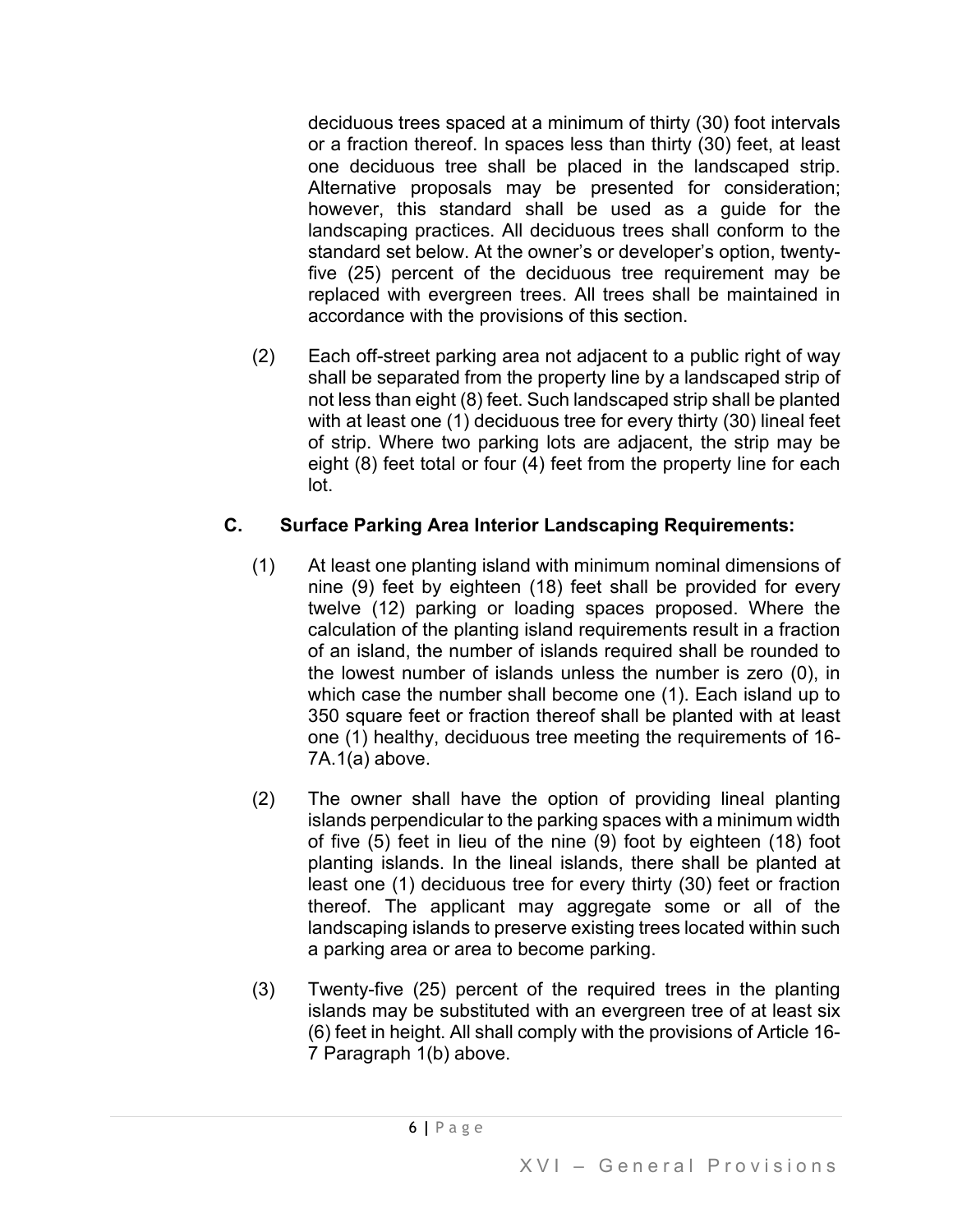- (4) Shrubs and ground cover shall be installed in each planting island to provide full coverage of the area and placed to complement the tree landscaping.
- (5) Landscaping material shall be located within planting islands in a manner which will protect the plants from automobile bumpers and allow for the mature size of the species.

## **D. Tree Standards and Maintenance Requirements:**

- (1) Each tree shall be a minimum of two and one-half  $(2-\frac{1}{2})$  inches in caliper measured six (6) inches from the ground. All trees shall be maintained and guaranteed by the installer for a period of one year and shall be appropriately watered, pruned, and protected during the one-year period. All trees shall also be appropriately protected from traffic and vehicle bumper overhangs by curbing, stop blocks, or other acceptable means. Trees and landscape
- (2) strips shall be appropriately maintained by mowing, weeding, mulching, trimming, pruning, etc. for the life of the property.

# **E. Deviations from the Required Parking Landscape Plans:**

- (1) Minor deviations from the provisions of this section may be permitted by the Zoning Administrator if the proposed landscaping provides island and strip planting area equal to or greater than that required herein. Any development or redevelopment of any site shall incorporate the applicable landscaping improvements identified in the original plan and shall incorporate the requirements of this section in the new or revised plan.
- (2) Redevelopment shall be defined as any construction work which removes and replaces the paving and curb and gutter for an area greater than 5,000 square feet. It shall not be constructed to mean patching, overlay parking, sealing, or marking the pavement for parking lots.

# **F. Special Exceptions for Parking Standards:**

(1) The Town Council may upon the application of the property owner grant special exceptions modifying the requirements of this section in accordance with the procedures and limitations established for special exception permits in Section XVI. Special exceptions shall be granted only if the applicant has clearly demonstrated a situation of extreme topography, unusual lot shape, or extraordinary circumstance. In addition, the required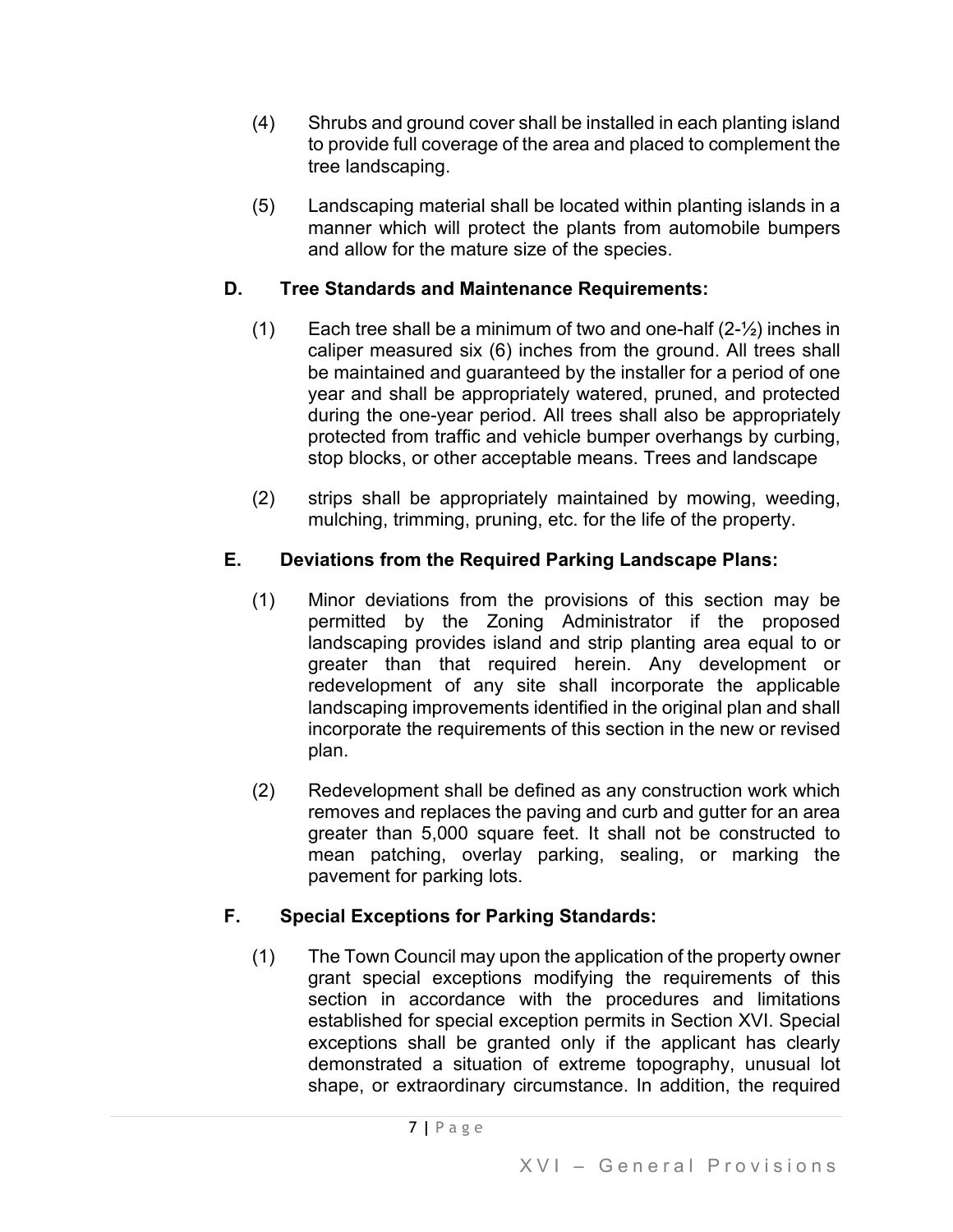special exception shall only be granted if the Town Council finds its proposed development will not be inconsistent with the Comprehensive Plan and other sections of this ordinance and otherwise will not result in inadequate on-site amenity or any condition which will adversely affect nearby property. Requests for special exceptions shall be granted in the whole, or in modified form with conditions, or denied by the Town Council after consideration of the requisites presented above.

#### **16-7. QUALITY AND CHARACTER OF CONSTRUCTION:**

- 16-7.1 The provisions of this section apply to buildings hereafter erected, reconstructed, or altered.
- 16-7.2 The quality and character of construction, particularly in respect to safety from fire and other hazards of buildings and equipment therein, shall be in conformity with the provisions of the Ordinance covering "The Building Code" for the Town of Wytheville. Any restrictions of the Building Code shall not be deemed to be modified by any provisions of this Ordinance; and such restrictions shall be controlling except insofar as this Ordinance imposes greater restrictions by reason of the use or location of the building, in which case the provisions of this Ordinance shall control.
- 16-7.3 ln order that values of existing property may not be liable to depreciation because of possible inferior quality of future adjacent building construction in the same class or district in any block, it is the intent of the Ordinance that the quality and character of construction of any building shall be equal to or better than the average of such quality of existing buildings of the same character in the same class district of the block, or the existing buildings in the adjoining block of the same class district if there are no existing buildings in the same block.

#### **16-8. SPECIAL FLOOD PROTECTION PROVISIONS TO MEET REQUIREMENTS OF NATIONAL FLOOD INSURANCE PROGRAM:3[1](#page-50-13) [60](#page-50-14)**

#### **16-8.1 Purpose:**

- A. The purpose of these provisions is to prevent the loss of life and property, the creation of health and safety hazards, the disruption of commerce and governmental services, the extraordinary and unnecessary expenditure of public funds for flood protection and relief, and the impairment of the tax base by:
	- (1) Regulating uses, activities, and development which, alone or in combination with other existing or future uses, activities, and development, will cause unacceptable increases in flood heights, velocities, and frequencies.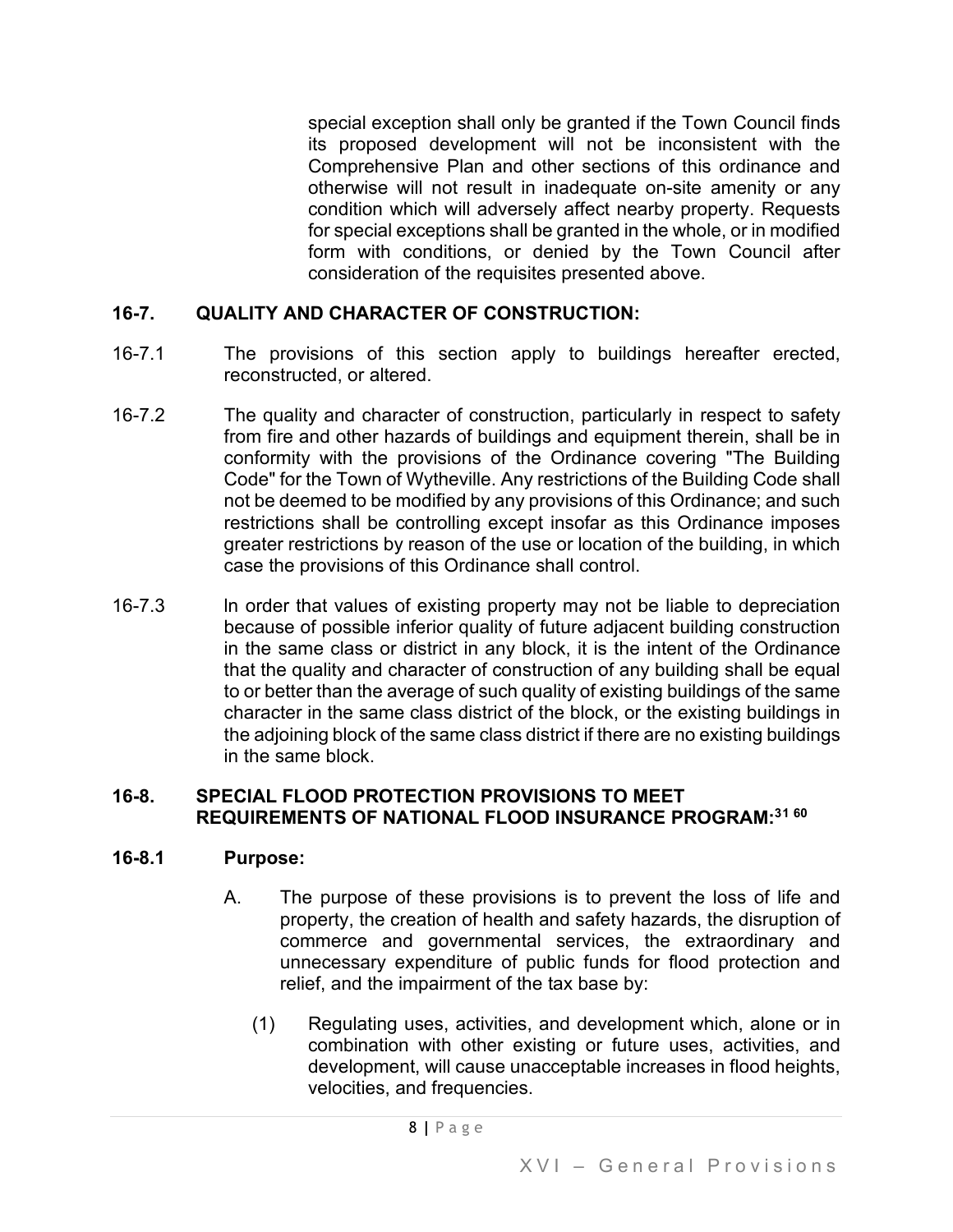- (2) Restricting or prohibiting certain uses, activities, and development from locating within districts subject to flooding.
- (3) Requiring all those uses, activities, and developments that do occur in flood-prone districts to be protected and/or flood proofed against flooding and flood damage.
- (4) Protecting individuals from buying land and structures which are unsuited for intended purposes because of flood hazards.

## **16-8.2 Applicability:**

A. These provisions shall apply to all lands within the jurisdiction of the Town of Wytheville and identified as being in the one hundred (100) year floodplain by the Federal Insurance Administration.

## **16-8.3 Compliance and Liability:**

- A. No land shall hereafter be developed, and no structure shall be located, relocated, constructed, reconstructed, enlarged, or structurally altered except in full compliance with the terms and provisions of this Ordinance and any other applicable ordinances and regulations which apply to uses within the jurisdiction of this Ordinance.
- B. The degree of flood protection sought by the provisions of this Ordinance is considered reasonable for regulatory purposes and is based on acceptable engineering methods of study. Larger floods may occur on rare occasions. Flood heights may be increased by man-made or natural causes, such as ice jams and bridge openings restricted by debris. This Ordinance does not imply that districts outside the floodplain district, or that land uses permitted within such district will be free from flooding or flood damages.
- C. This Ordinance shall not create liability on the part of the Town of Wytheville or any officer or employee thereof for any flood damages that result from reliance on this Ordinance, or any administrative decision lawfully made thereunder.

## **16-8.4 Abrogation and Greater Restrictions:**

A. This Ordinance supersedes any ordinance currently in effect in floodprone districts. However, any underlying ordinance shall remain in full force and effect to the extent that its provisions are more restrictive than this Ordinance.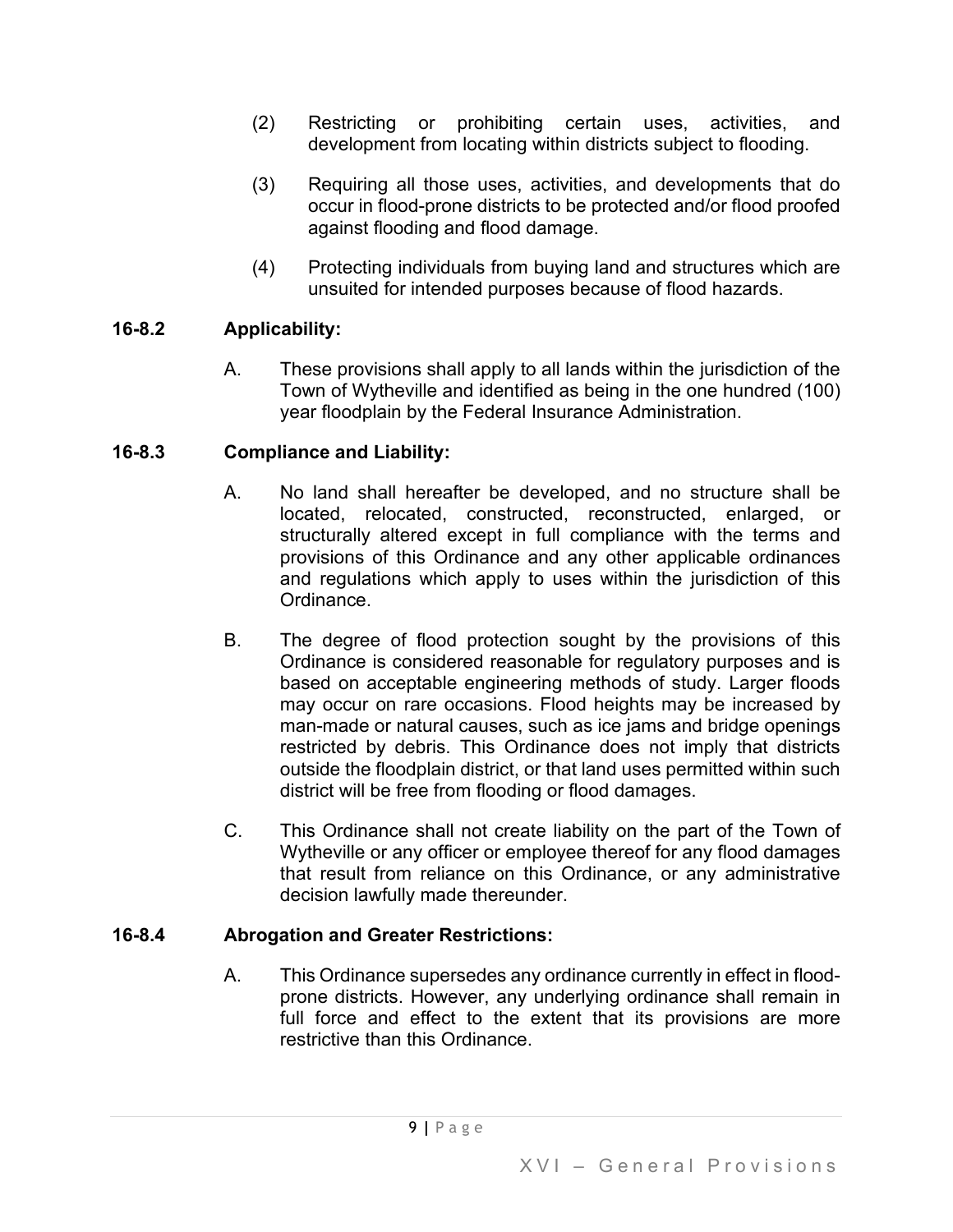#### **16-8.5 Severability:**

A. If any section, subsection, paragraph, sentence, clause, or phrase of this Ordinance shall be declared invalid for any reason whatever, such decision shall not affect the remaining portions of this Ordinance. The remaining portions shall remain in full force and effect; and for this purpose, the provisions of this Ordinance are hereby declared to be severable.

#### **16-8.6 Penalties:**

- A. Any person who fails to comply with any of the requirements or provisions of this Ordinance or directions of the Zoning Administrator or any other authorized employee of the Town of Wytheville shall be guilty of a misdemeanor of the first class and subject to the penalties therefore.
- B. In addition to the above penalties, all other actions are hereby reserved, including an action in equity for the proper enforcement of this Ordinance. The imposition of a fine or penalty for any violation of, or noncompliance with, this Ordinance shall not excuse the violation or noncompliance to permit it to continue; and all such persons shall be required to correct or remedy such violations or noncompliances within a reasonable time. Any structure constructed, reconstructed, enlarged, altered, or relocated in noncompliance with this Ordinance may be declared by the Wytheville Town Council to be a public nuisance and abatable as such. Flood insurance may be withheld from structures constructed in violation of this Ordinance.

## **16-9. FLOODING RELATED DEFINITIONS:[60](#page-50-15)**

- A. **Base Flood/One Hundred Year Flood:** Means the flood having a one (1) percent chance of being equaled or exceeded in any given year. [Often referred to as the 100-year flood].
- B. **Base Flood Elevation (BFE):** The Federal Emergency Management Agency designated 100-year water surface elevation plus one (1) foot.
- C. **Basement:** Any area of the building having its floor sub-grade (below ground level) on all sides.
- D. **Board of Zoning Appeals:** The board appointed to review appeals made by individuals with regard to decisions of the Zoning Administrator in the interpretation of this ordinance.
- E. **Development:** Any man-made change to improved or unimproved real estate, including, but not limited to, buildings or other structures,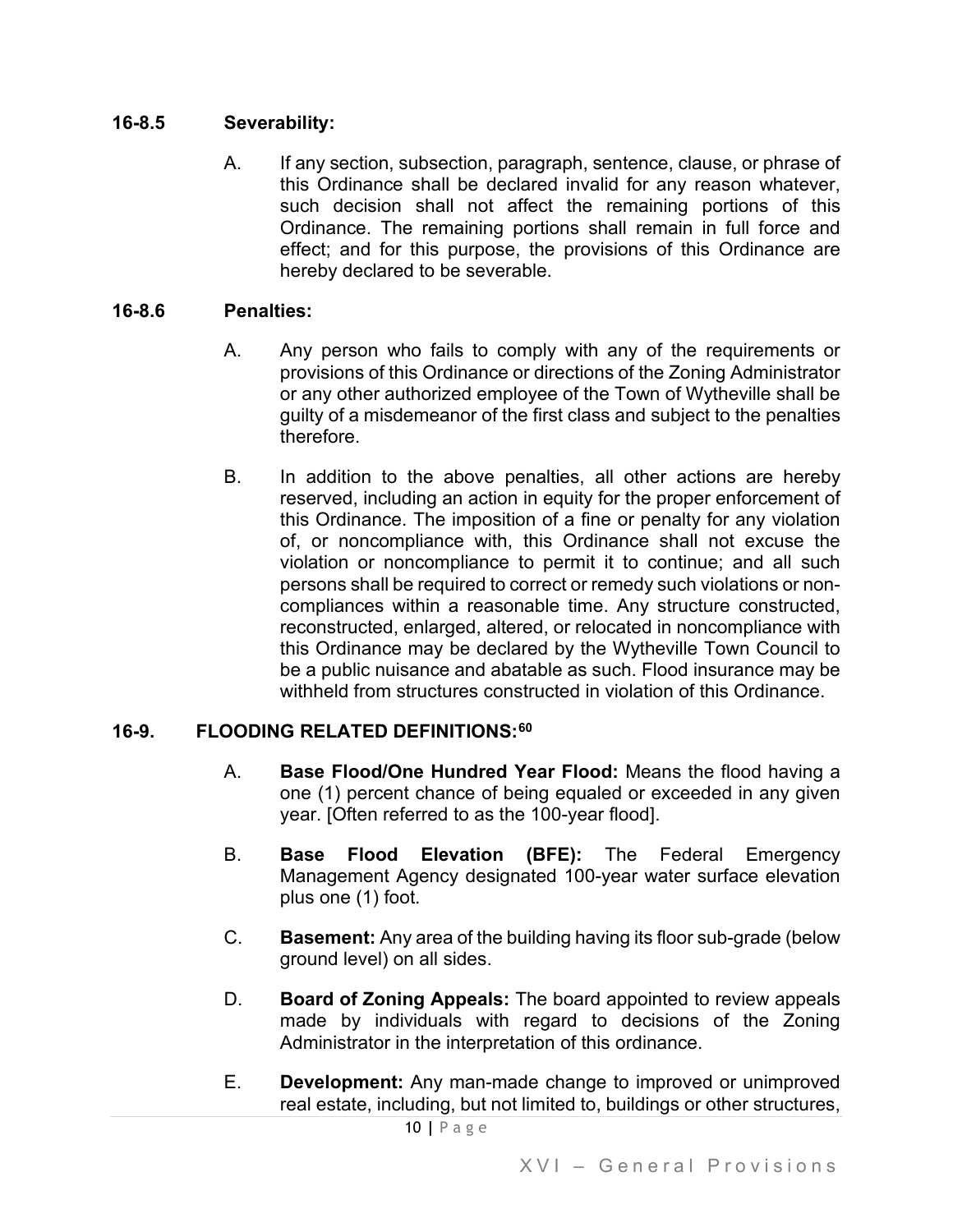mining, dredging, filling, grading, paving, excavation or drilling operations or storage of equipment or materials.

- F. **Floodplain or flood-prone area:** Any land area susceptible to being inundated by water from any source.
- G. **Floodway:** The channel of a river or other watercourse and the adjacent land areas that must be reserved in order to discharge the base flood without cumulatively increasing the water surface elevation more than one (1) foot.
- H. **Freeboard:** A factor of safety usually expressed in feet above a flood level for purposes of floodplain management. "Freeboard" tends to compensate for the many unknown factors that could contribute to flood heights greater than the height calculated for a selected size flood and floodway conditions, such as wave action, bridge openings, and the hydrological effect of urbanization in the watershed.
- I. **Lowest Floor:** The lowest floor of the lowest enclosed area (including basement). An unfinished or flood-resistance enclosure, usable solely for parking of vehicles, building access or storage in an area other than a basement area is not considered a building's lowest floor; *provided*, that such enclosure is not built so as to render the structure in violation of the applicable non-elevation design requirements of Federal Code [44CFR §60.3.](https://www.govinfo.gov/content/pkg/CFR-2012-title44-vol1/pdf/CFR-2012-title44-vol1-sec60-3.pdf)
- J. **New Construction:** For the purposes of determining insurance rates, structures for which the "start of construction" commenced on or after the effective date of an initial FIRM or after December 31, 1974, whichever is later, and includes any subsequent improvements to such structures. For floodplain management purposes, *new construction* means structures for which *start of construction* commenced on or after the effective date of a floodplain management regulation adopted by a community and includes any subsequent improvements to such structures.
- K. **Recreational Vehicle:** A vehicle which is:
	- (1) built on a single chassis;
	- (2) 400 square feet or less when measured at the largest horizontal projection;
	- (3) designed to be self-propelled or permanently towable by a light duty truck; and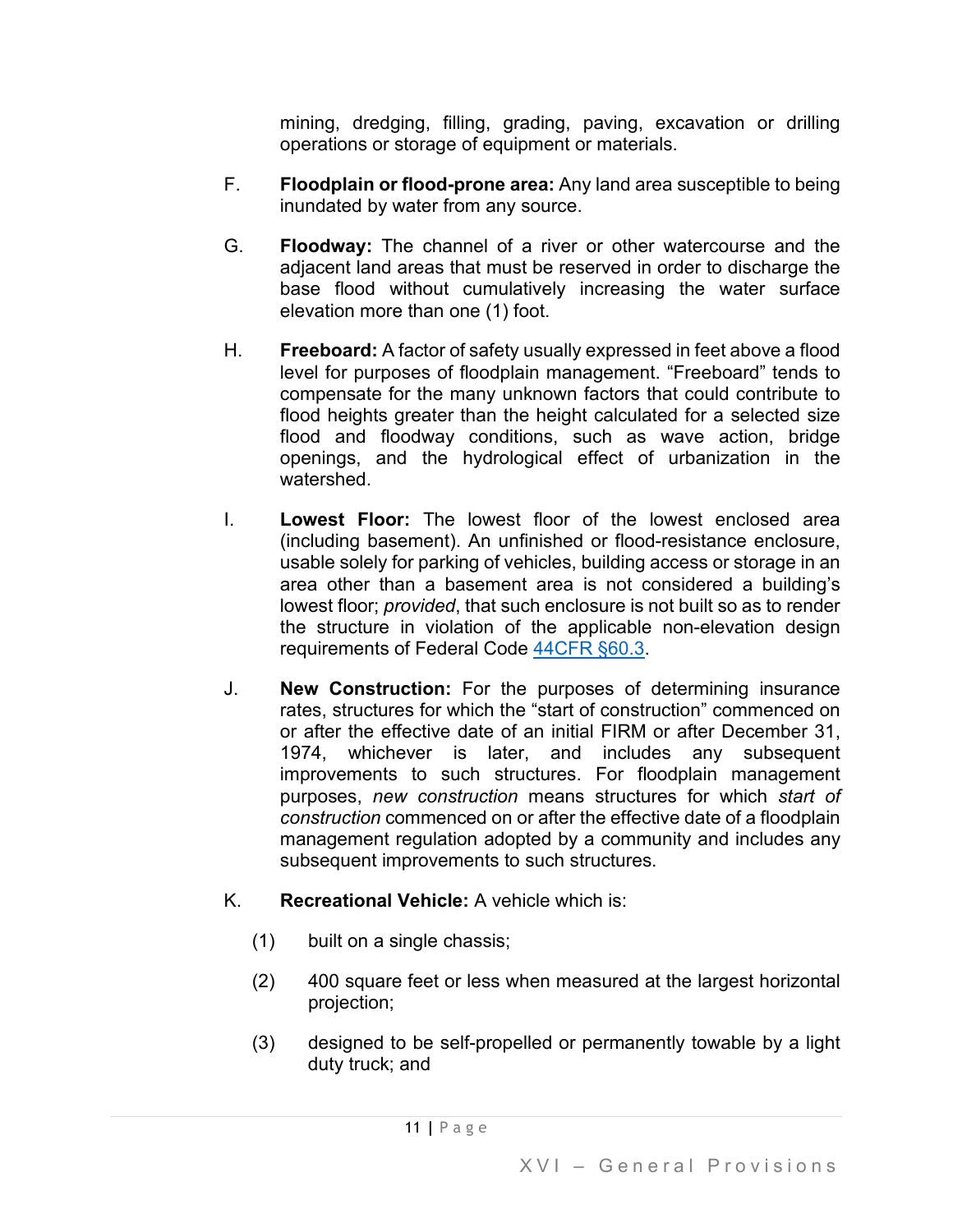- (4) designed primarily not for use as a permanent dwelling but as temporary living quarters for recreational camping, travel, or seasonal use.
- L. **Substantial Damage:** Damage of any origin sustained by a structure whereby the cost of restoring the structure to its before damaged condition would equal or exceed 50 percent of the market value of the structure before the damage occurred.
- M. **Substantial Improvement:** Any reconstruction, rehabilitation, addition, or other improvement of a structure, the cost of which equals or exceeds 50 percent of the market value of the structure before the *start of construction* of the improvement. This term includes structures which have incurred *substantial damage* regardless of the actual repair work performed. The term does not, however, include either:
	- (1) any project for improvement of a structure to correct existing violations of state or local health, sanitary, or safety code specifications which have been identified by the local code enforcement official and which are the minimum necessary to assure safe living conditions or
	- (2) any alteration of a *historic structure*, provided that the alteration will not preclude the structures continued designation as a *historic structure*.

# **16-10. ESTABLISHMENT OF FLOODPLAIN DISTRICTS:[60](#page-50-16)**

## **16-10.1 Description of Floodplain Districts:**

# **A. Basis of Districts:**

- (1) The various floodplain districts shall include areas subject to inundation by waters of the one hundred (100) year flood. The basis for the delineation of these districts shall be the Flood Insurance Study (FIS) for the Town of Wytheville prepared by the Federal Emergency Management Agency, Federal Insurance Administration, dated May 2, 2008, as amended.<sup>[14](#page-50-17)</sup>
- (2) The Floodway District is delineated, for purposes of this Ordinance, using the criterion that certain areas within the floodplain must be capable of carrying the waters of the one hundred (100) year flood without increasing the water surface elevation of that flood more than one (1) foot at any point. The areas included in this district are specifically defined in Table 3 of the above referenced Flood Insurance Study and shown on the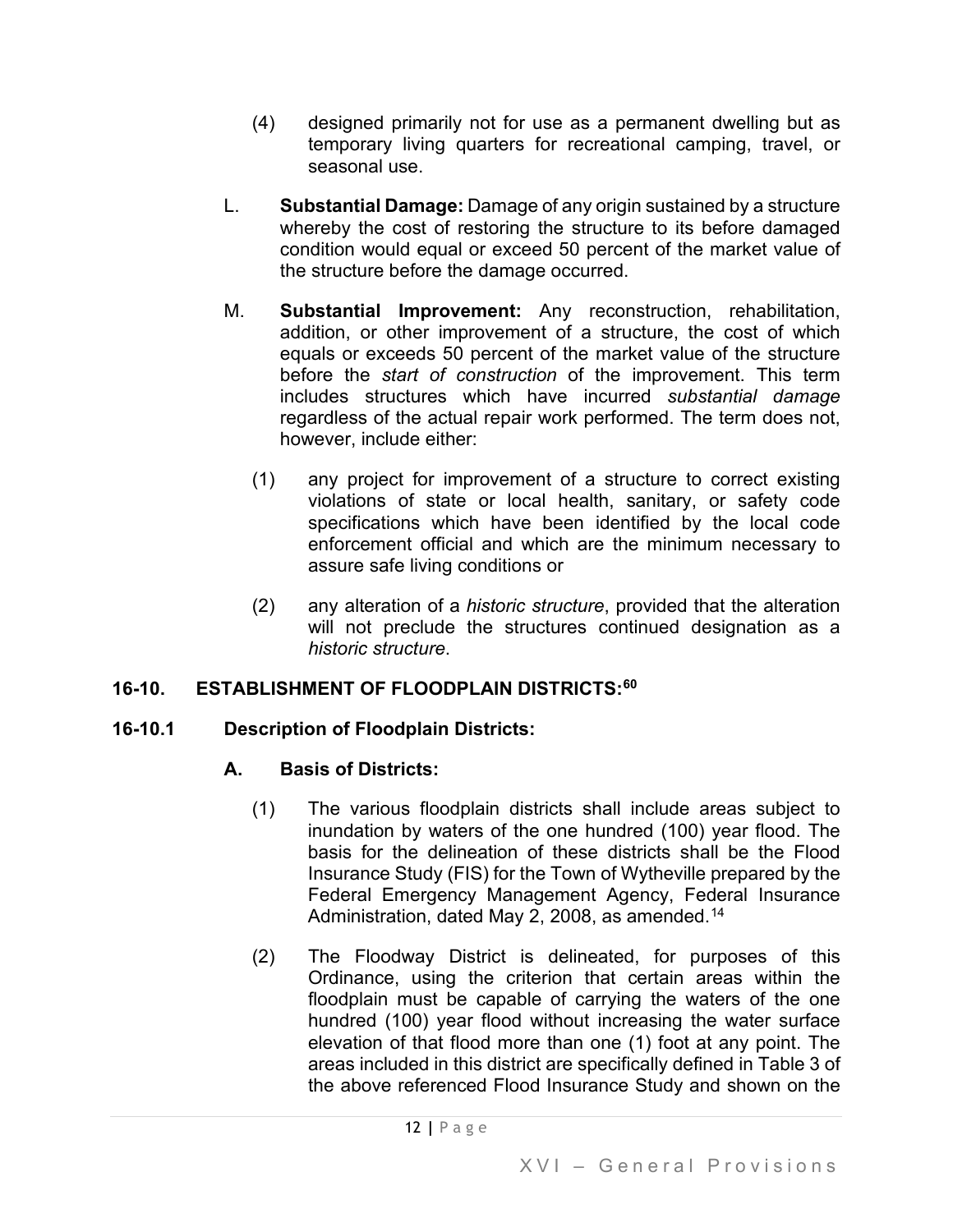accompanying Flood Boundary and Floodway Map or Flood Insurance Rate Map.

- (3) The Flood-Fringe District shall be that area of the one hundred (100) year floodplain not included in the Floodway District. The basis for the outermost boundary of the District shall be the one hundred (100) year flood elevations contained in the flood profiles of the above referenced Flood Insurance Study and as shown on the accompanying Flood Boundary and Floodway Map or Flood Insurance Rate Map.
- (4) The Approximated Floodplain District shall be that floodplain area for which no detailed flood profiles or elevations are provided, but where a one hundred (100) year floodplain boundary has been approximated. Such areas are shown as Zone A on the maps accompanying the Flood Insurance Study. For these areas, the one hundred (100) year flood elevations and floodway information from federal, state, and other acceptable sources shall be used, when available. Where the specific one hundred (100) year flood elevation cannot be determined for this area using other sources of data, such as the U. S. Army Corps of Engineers Floodplain Information Reports, U.S. Geological Survey Flood-Prone Quadrangles, etc., then the applicant for the proposed use, development and/or activity shall determine this elevation in accordance with hydrologic and hydraulic engineering techniques. Hydrologic and hydraulic analyses shall be undertaken only by professional engineers or others of demonstrated qualifications, who shall certify that the technical methods used correctly reflect currently accepted technical concepts. Studies, analyses, computations, etc., shall be submitted in sufficient detail to allow a thorough review by the Town of Wytheville.
- (5) The Community shall require that all new subdivision proposals and other proposed developments (including proposals for manufactured home parks and subdivisions) greater than 50 lots or 5 acres, whichever is the lesser, include within such proposals base flood elevation data. [\[Code of Federal Regulations 44CFR](https://www.govinfo.gov/content/pkg/CFR-2012-title44-vol1/pdf/CFR-2012-title44-vol1-sec60-3.pdf)  [60.3\(b\) section \(3\).\]](https://www.govinfo.gov/content/pkg/CFR-2012-title44-vol1/pdf/CFR-2012-title44-vol1-sec60-3.pdf)

# **B. Overlay Concept:**

(1) The Floodplain Districts described above shall be overlays to the existing underlying districts as shown on the Official Zoning Ordinance Map, and as such, the provisions for the floodplain districts shall serve as a supplement to the underlying district provisions.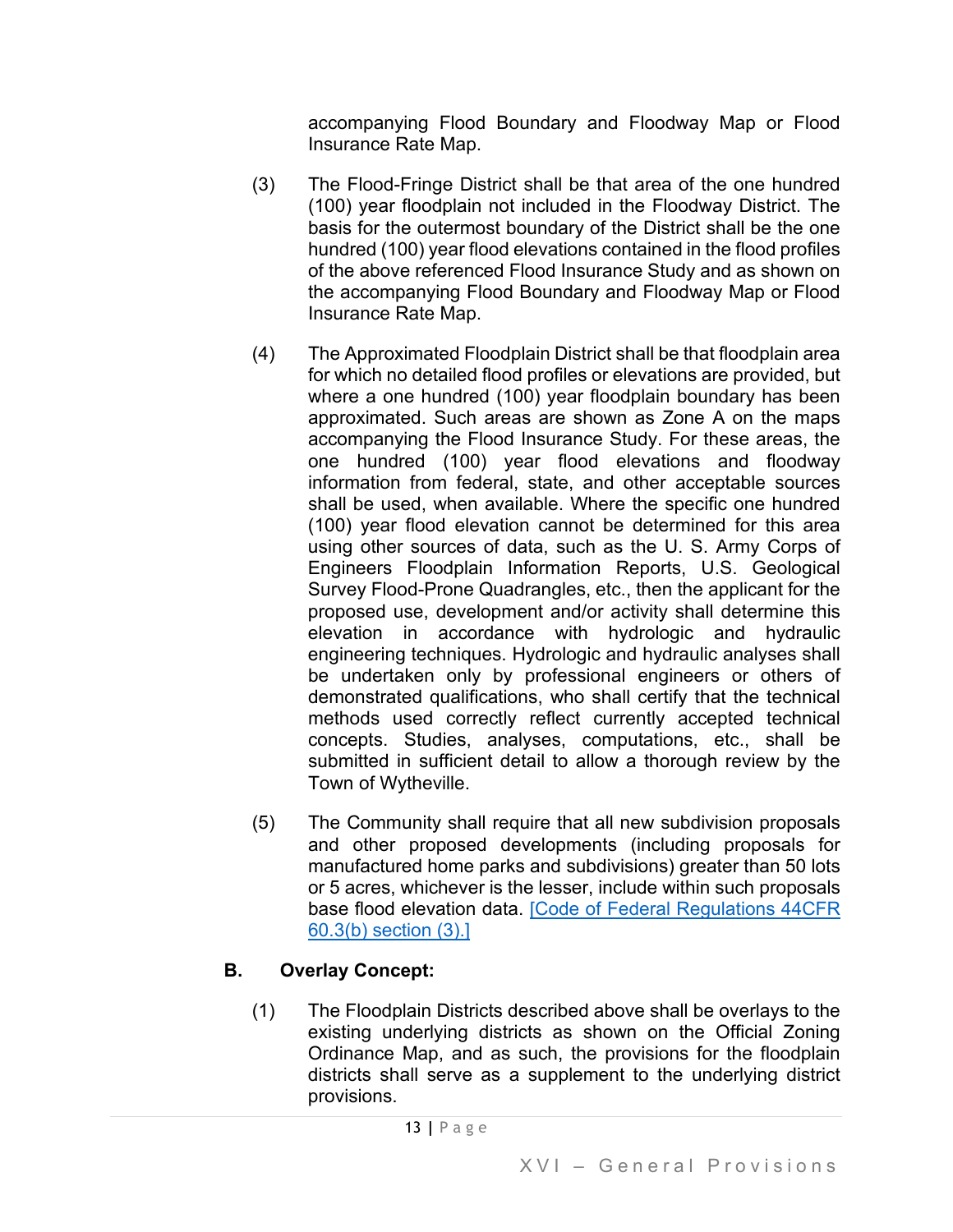- (2) Any conflict between the provisions or requirements of the Floodplain Districts and those of any underlying district, the more restrictive provisions and/or those pertaining to the floodplain districts shall apply.
- (3) In the event any provision concerning a Floodplain District is declared inapplicable as a result of any legislative or administrative actions or judicial decision, the basic underlying provisions shall remain inapplicable.

## **16-10.2 Official Flood Zone Map:**

A. The boundaries of the Floodplain Districts are established as shown on the Flood Boundary and Floodway Map and/or Flood Insurance Rate Map which is declared to be a part of this Ordinance, and which shall be kept on file at the Town of Wytheville offices.

#### **16-10.3 District Boundary Changes:**

A. The delineation of any of the Floodplain Districts may be revised by the Wytheville Town Council where natural or man-made changes have occurred and/or where more detailed studies have been conducted or undertaken by the U. S. Army Corps of Engineers or other qualified agency, or an individual documents the need for such change. However, prior to any such change, approval must be obtained from the Federal Insurance Administration.

#### **16-10.4 Interpretation of District Boundaries:**

A. Initial interpretations of the boundaries of the Floodplain Districts shall be made by the Zoning Officer. Final interpretations shall be made by the Zoning Administrator. Should a dispute arise concerning the boundaries of any of the Districts, the Board of Zoning Appeals shall make the necessary determination. The person questioning or contesting the location of the District boundary shall be given a reasonable opportunity to present his case to the Board and to submit his own technical evidence if he so desires.

#### **16-11. FLOODPLAIN DISTRICT PROVISIONS:[60](#page-50-18)**

#### **16-11.1 General Provisions:**

#### **A. Permit Requirement:**

(1) All uses, activities, and development occurring within any floodplain district shall be undertaken only upon the issuance of a zoning permit. Such development shall be undertaken only in strict compliance with the provisions of the Ordinance and with all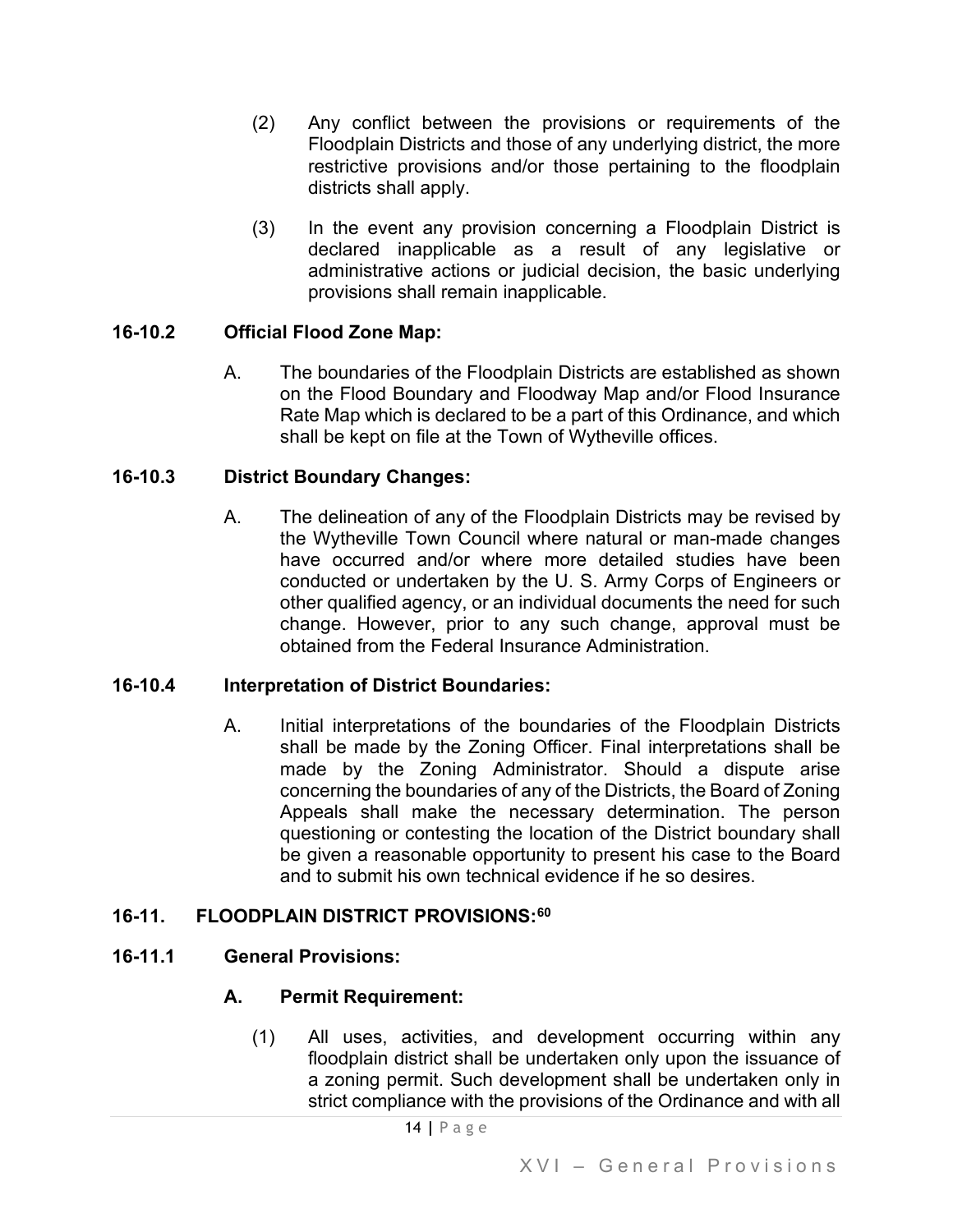other applicable codes and ordinances, such as the current edition of the *[Virginia Uniform Statewide Building Code](https://codes.iccsafe.org/codes/virginia)* and the Town of Wytheville Subdivision Regulations. Prior to the issuance of any such permit, the Zoning Officer shall require all applications to include compliance with all applicable state and federal laws. Under no circumstances shall any use, activity, and/or development adversely affect the capacity of the channels or floodway of any watercourse, drainage ditch, or any other drainage facility or system.

## **B. Alteration or Relocation of Watercourse:**

(1) Prior to any proposed alteration or relocation of any channels or of any watercourse, stream, etc., within this jurisdiction a permit shall be obtained from the U. S. Corps of Engineers, the Virginia Department of Environmental Quality, and the Virginia Marine Resources Commission (a joint permit application is available from any of these organizations). Furthermore, notification of the proposal shall be given by the applicant to all affected adjacent jurisdictions, the Department of Conservation and Recreation (Division of Dam Safety and Floodplain Management) and the Federal Insurance Administration.

# **C. Drainage Facilities:**

(1) Storm drainage facilities shall be designed to convey the flow of storm water runoff in a safe and efficient manner. The system shall insure proper drainage along streets, and provide positive drainage away from buildings. The system shall also be designed to prevent the discharge of excess runoff onto adjacent properties.

## **D. Site Plans and Permit Applications:**

- (1) All applications for development in the floodplain district and all building permits issued for the floodplain shall incorporate the following information:
	- 1. For structures to be elevated, the elevation of the lowest floor (including basement).
	- 2. For structures to be flood proofed (nonresidential only), the elevation to which the structure will be flood proofed.
	- 3. The elevation of the one hundred (100) year flood.
	- 4. Topographic information showing existing and proposed ground elevations.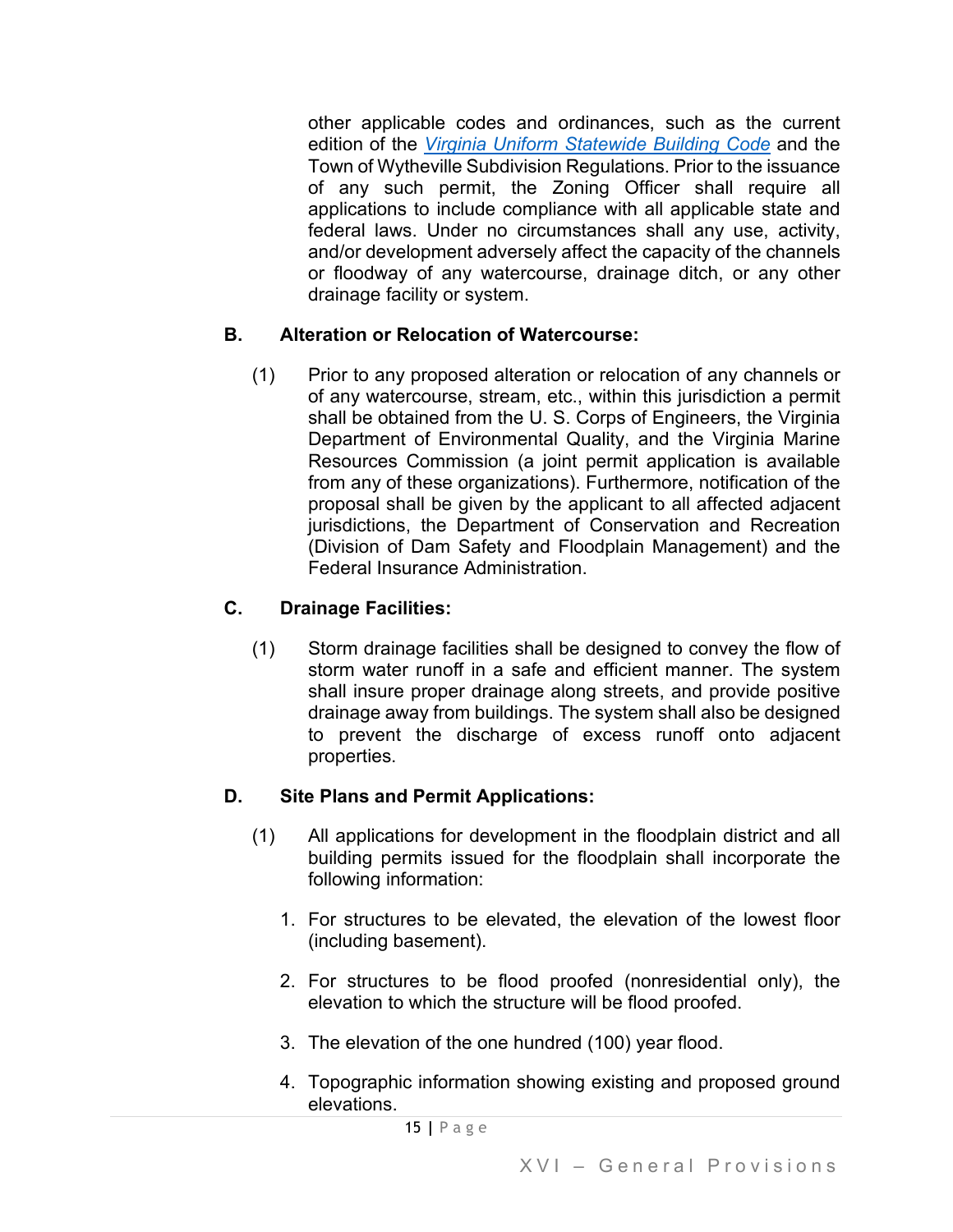## **E. Recreational Vehicles:**

- (1) Recreational vehicles placed on sites either:
	- (a) Be on the site for fewer than 180 consecutive days, be fully licensed and ready for highway use, or
	- (b) Meet the permit requirements for placement and the elevation and anchoring requirements for manufactured homes as contained in the current edition of the *[Virginia Uniform](https://codes.iccsafe.org/codes/virginia)  [Statewide Building Code](https://codes.iccsafe.org/codes/virginia)*
- (2) A recreational vehicle is ready for highway use if it is on its wheels or jacking system, is attached to the site only by quick disconnect type utilities and security devices, and has no permanently attached additions.

#### **16-11.2 Floodway District:**

A. In the Floodway District no encroachments, including fill, new construction, substantial improvements, or other development shall be permitted unless it has been demonstrated through hydrologic and hydraulic analyses performed in accordance with standard engineering practice that the proposed encroachment would not result in any increase in the one hundred (100) year flood elevation.

## **16-11.3 Permitted Uses in The Floodway District:**

- A. The following uses and activities are permitted provided that they are in compliance with the provisions of the underlying area and are not prohibited by any other ordinance and provided that they do not require structures, fill, or storage of materials and equipment:
	- (1) Agricultural uses, such as general farming, pasture, grazing, outdoor plant nurseries, horticulture, truck farming, forestry, sod farming, and wild crop harvesting.
	- (2) Public and private recreational uses and activities, such as parks, day camps, picnic grounds, golf courses, boat launching and swimming areas, horseback riding and hiking trails, wildlife and nature preserves, game farms, fish hatcheries, trap and skeet game ranges, and hunting and fishing areas.
	- (3) Accessory residential uses, such as yard areas, gardens, play areas, and pervious loading areas.
	- (4) Accessory industrial and commercial uses, such as yard areas, pervious parking and loading areas, airport landing strips, etc.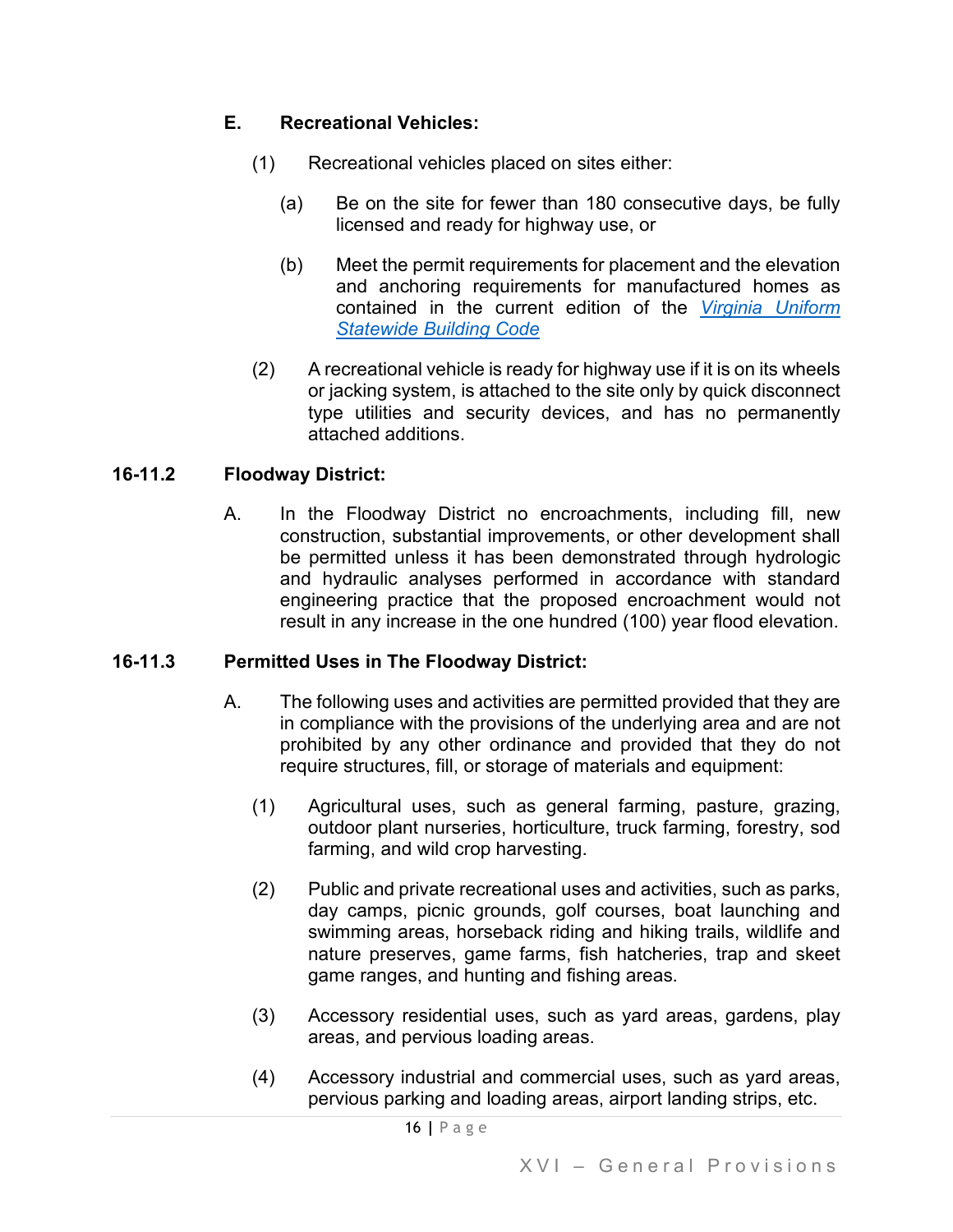## **16-11.4 Flood Fringe and Approximated Floodplain Districts:**

- A. In the Flood Fringe and Approximated Floodplain Districts, the development and/or use of land shall be permitted in accordance with the regulations of the underlying area provided that all such uses, activities, and/or development shall be undertaken in strict compliance with the flood proofing and related provisions contained in the current edition of the *[Virginia Uniform Statewide Building Code](https://codes.iccsafe.org/codes/virginia)*.
- B. Within the Approximated Floodplain District, all new subdivision proposals, and other purposed developments (including proposals for manufactured home parks and subdivisions) greater than 50 lots or five (5) acres, whichever is the lesser, include within such proposals base flood elevation data. The applicant shall also delineate a floodway area based on the requirement that all existing and future development not increase the one hundred (100)-year flood elevation more than one foot at any one point. The engineering principle--equal reduction of conveyance--shall be used to make the determination of increased flood heights.
- C. Within the floodway area delineated by the applicant, the provisions of Section 16-11.2 shall apply.

## **16-11.5 Design Criteria for Utilities and Facilities:**

## **A. Sanitary Sewer Facilities:**

(1) All new or replacement sanitary sewer facilities and private package sewage treatment plants (including all pumping stations and collector systems) shall be designed to minimize or eliminate infiltration of flood waters into the systems and discharges from the systems into the flood waters. In addition, they should be located and constructed to minimize or eliminate flood damage and impairment.

## **B. Water Facilities:**

(1) All new or replacement water facilities shall be designed to minimize or eliminate infiltration of flood waters into the system and be located and constructed to minimize or eliminate flood damages.

# **C. Drainage Facilities:**

(1) All storm drainage facilities shall be designed to convey the flow of surface waters without damage to persons or property. The systems shall ensure drainage away from buildings and on-site waste disposal sites. The Wytheville Town Council may require a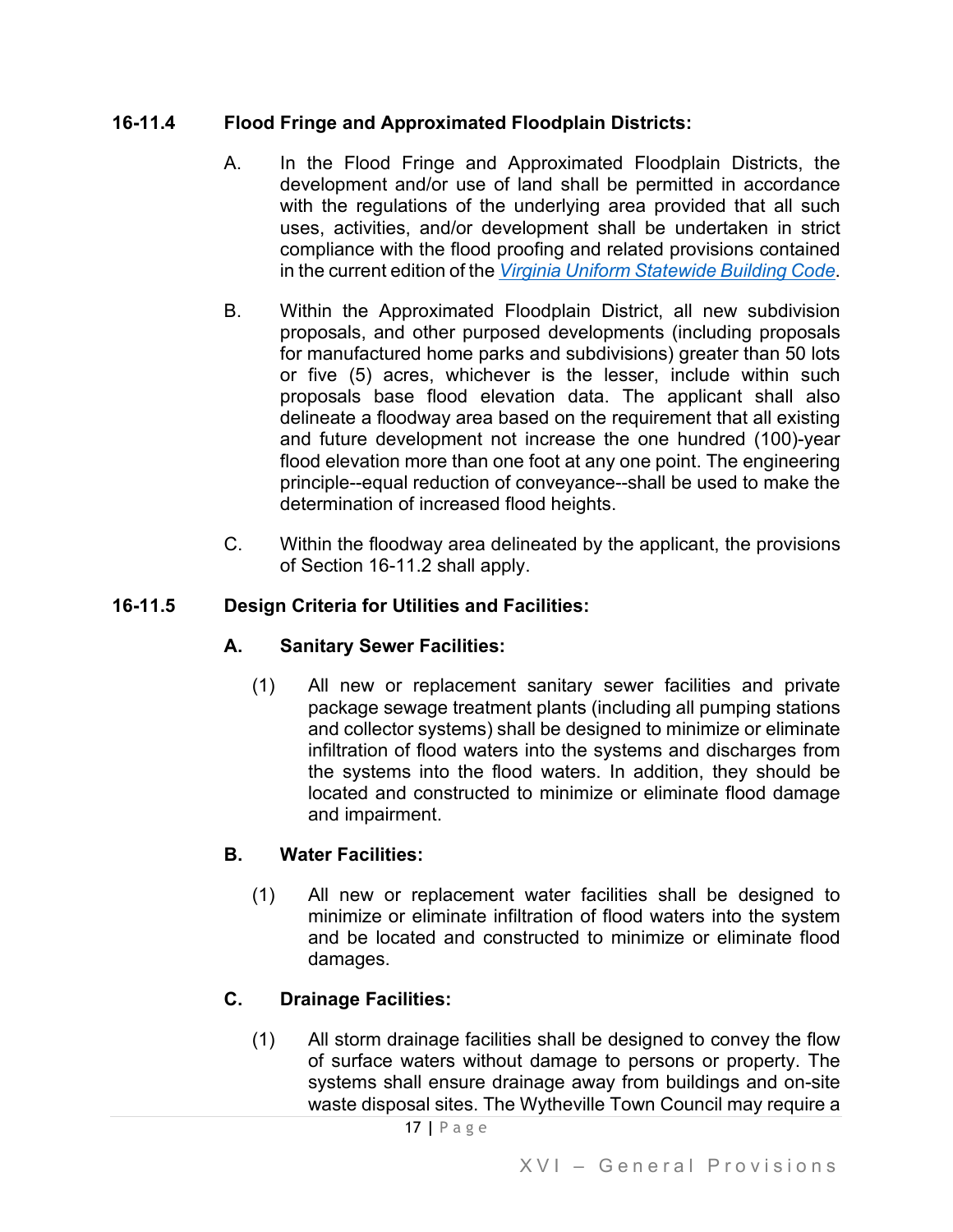primarily underground system to accommodate frequent floods and a secondary surface system to accommodate frequent floods and a secondary surface system to accommodate larger, less frequent floods. Drainage plans shall be consistent with local and regional drainage plans. The facilities shall be designed to prevent the discharge of excess runoff onto adjacent properties.

## **D. Utilities:**

(1) All utilities, such as gas lines, electrical and telephone systems being placed in flood-prone areas, should be located, elevated (where possible), and constructed to minimize the chance of impairment during a flooding occurrence.

## **E. Streets and Sidewalks:**

(1) Streets and sidewalks should be designed to minimize their potential for increasing and aggravating the levels of flood flow. Drainage openings shall be required to sufficiently discharge flood flows without unduly increasing flood heights.

#### **16-12. PROVISIONS FOR VARIANCES IN FLOODPLAIN DISTRICTS – FACTORS TO BE CONSIDERED:[60](#page-50-19)**

- 16-12.1 In passing upon applications for Variances, the Board of Zoning Appeals shall satisfy all relevant factors and procedures specified in other sections of the Zoning Ordinance and consider the following additional factors:
	- A. The danger to life and property due to increased flood heights or velocities caused by encroachments. No variance shall be granted for any proposed use, development, or activity within any Floodway District that will cause any increase in the one hundred (100)-year flood elevation.
	- B. The danger that materials may be swept on to other lands or downstream to the injury of others.
	- C. The proposed water supply and sanitation systems and the ability of these systems to prevent disease, contamination, and unsanitary conditions.
	- D. The susceptibility of the proposed facility and its contents to flood damage and the effect of such damage on the individual owners.
	- E. The importance of the services provided by the proposed facility to the community.
	- F. The requirements of the facility for a waterfront location.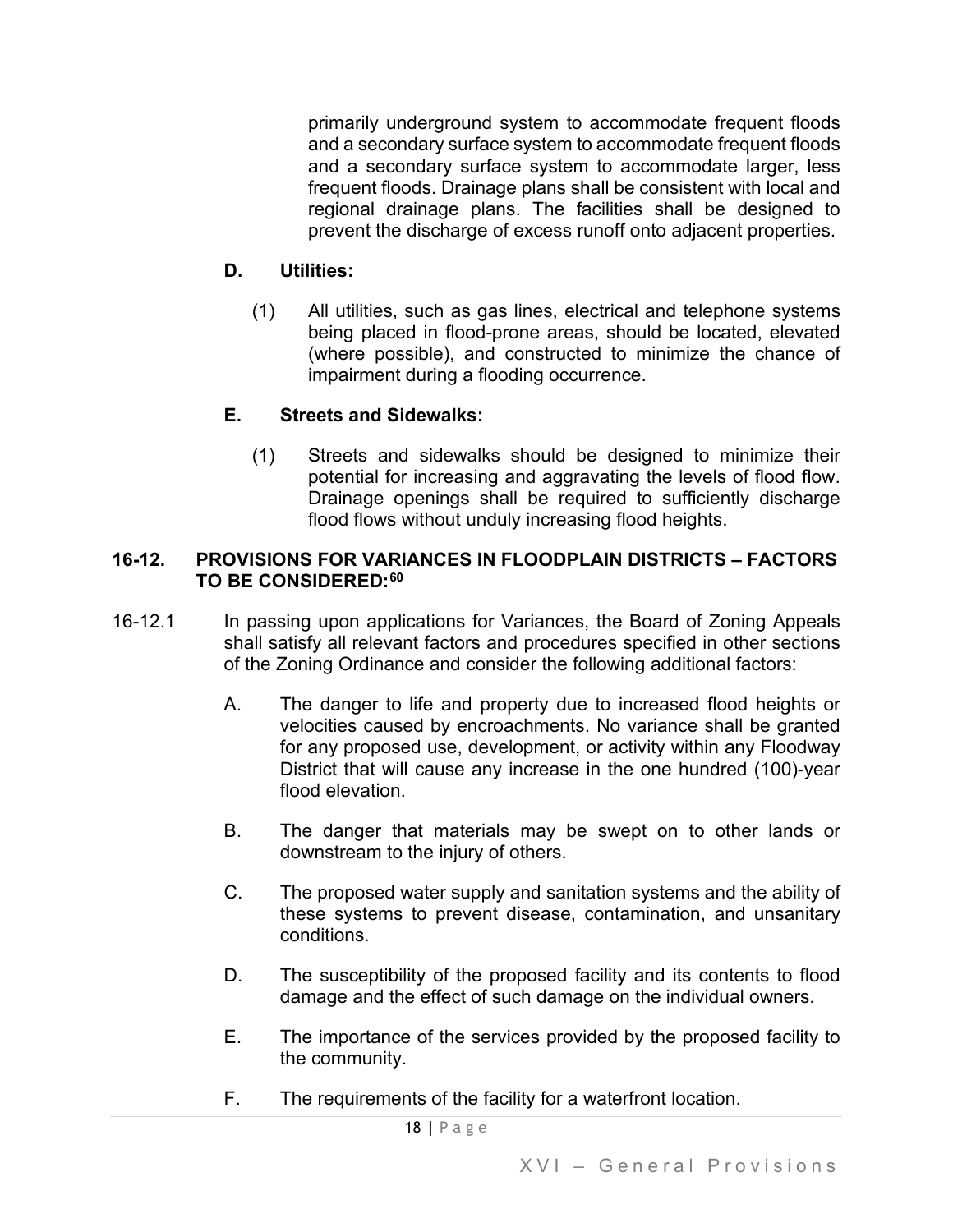- G. The availability of alternative locations not subject to flooding for the proposed use.
- H. The compatibility of the proposed use with existing development and development anticipated in the foreseeable future.
- I. The relationship of the proposed use to the comprehensive plan and floodplain management program for the area.
- J. The safety of access by ordinary and emergency vehicles to the property in time of flood.
- K. The expected heights, velocity, duration, rate of rise, and sediment transport of the flood waters expected at the site.
- L. The repair or rehabilitation of historic structures upon a determination that the proposed repair or rehabilitation will not preclude the structure's continued designation as a historic structure and the variance is the minimum necessary to preserve the historic character and design of the structure.
- M. Such other factors which are relevant to the purposes of this ordinance.
- 16-12.2 The Board of Zoning Appeals may refer any application and accompanying documentation pertaining to any request for a variance to any engineer or other qualified person or agency for technical assistance in evaluating the proposed project in relation to flood heights and velocities, and the adequacy of the plans for flood protection and other related matters.
- 16-12.3 Variances shall be issued only after the Board of Zoning Appeals has determined that the granting of such will not result in (a) unacceptable or prohibited increases in flood heights, (b) additional threats to public safety, (c) extraordinary public expense, and will not (d) create nuisances, (e) cause fraud or victimization of the public, or (f) conflict with local laws or ordinances.
- 16-12.4 Variances shall be issued only after the Board of Zoning Appeals has determined that variance will be the minimum required to provide relief from any hardship to the applicant.
- 16-12.5 The Board of Zoning Appeals shall notify the applicant for a variance, in writing, that the issuance of a variance to construct a structure below the one hundred (100) year flood elevation (a) increases the risks to life and property and (b) will result in increased premium rates for flood insurance.
- 16-12.6 A record shall be maintained of the above notification as well as all variance actions, including justification for the issuance of the variances. Any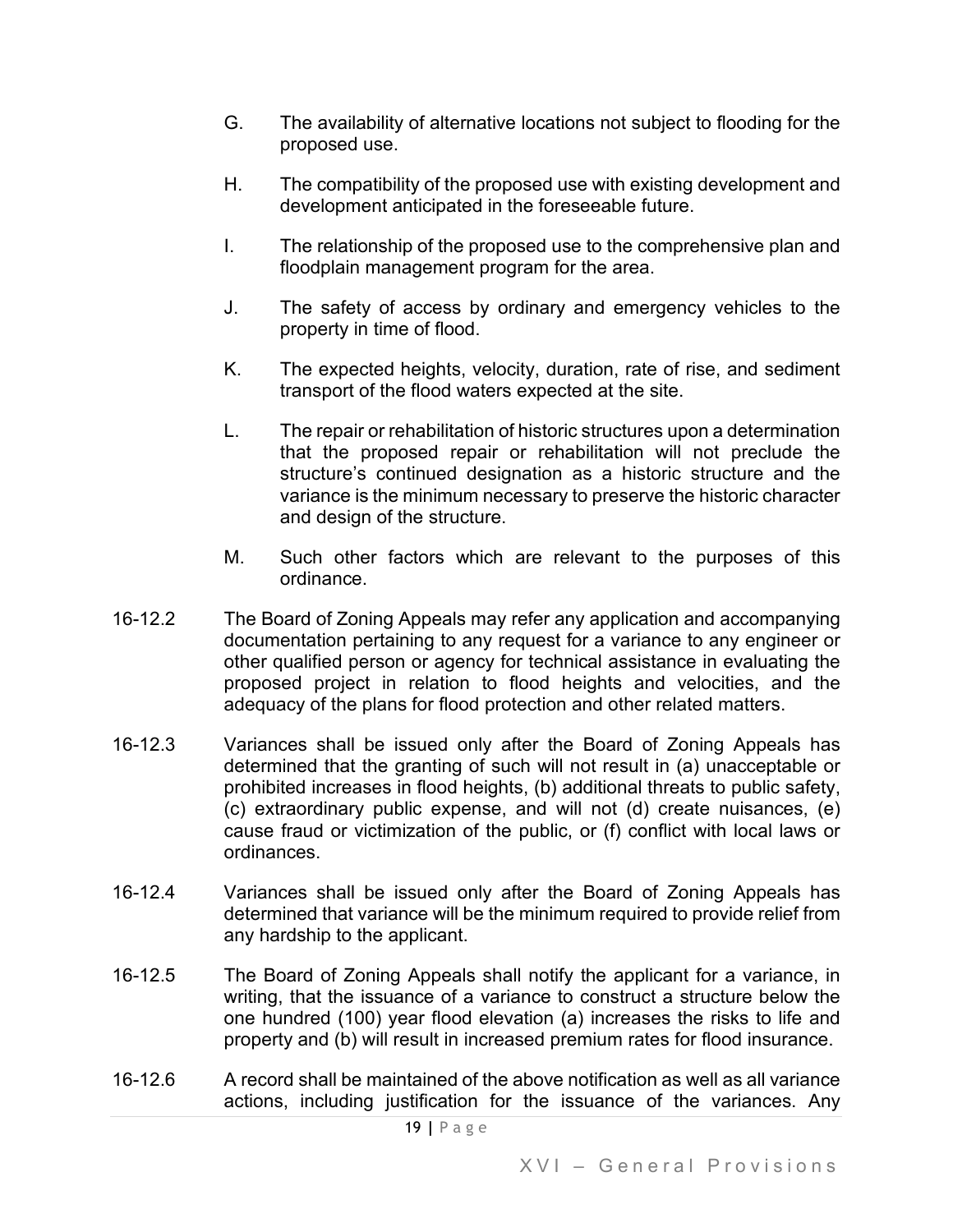variances which are issued shall be noted in the annual or biennial report submitted to the Federal Insurance Administrator.

# **16-13. EXISTING STRUCTURES IN FLOODPLAIN DISTRICTS:[60](#page-50-20)**

- 16-13.1 A structure or use of a structure or premises which lawfully existed before the enactment of these provisions, but which is not in conformity with these provisions, may be continued subject to the following conditions:
	- A. Existing structures in the Floodway District shall not be expanded or enlarged unless it has been demonstrated through hydrologic and hydraulic analyses performed in accordance with standard engineering practice that the proposed expansion would not result in any increase in the one-hundred-year flood elevation.
	- B. Any modifications, alteration, repair, reconstruction, or improvement of any kind to a structure and/or use located in any floodplain area to an extent or amount of less than fifty (50) percent of its market value, elevation and/or flood-proofing should be considered to the greatest extent possible.
	- C. The modification, alteration, repair, reconstruction, or improvement of any kind to a structure and/or use, regardless of its location in a floodplain area, to an extent or amount of fifty (50) percent or more of its market value shall be undertaken only in full compliance with the provisions of this ordinance and the current edition of the *[Virginia](https://codes.iccsafe.org/codes/virginia)  [Uniform Statewide Building Code](https://codes.iccsafe.org/codes/virginia)*.

# **16-14. PROVISIONS FOR CONDITIONAL ZONING DISTRICTS:**

16-14.1 It is the general policy of the Town of Wytheville in accordance with the provisions of  $§$  15.2-2296 of the Code of Virginia to provide for the orderly development of land, for all purposes, through zoning and other land development legislation. Frequently, where competing and incompatible uses conflict, traditional zoning methods and procedures are inadequate. In these cases, more flexible and adaptable zoning methods are needed to permit differing land uses and at the same time to recognize effects of change. It is the purpose of this article to provide a more flexible and adaptable zoning method to cope with situations found in such zones through conditional zoning, whereby a zoning reclassification may be allowed subject to certain conditions proffered by the zoning application for the protection of the community that are not generally applicable to land similarly zoned. The provisions of this section and the following sections shall not be used for the purpose of discrimination in housing. The provisions of this ordinance shall not be used to allow a use not otherwise enumerated in that Zoning district.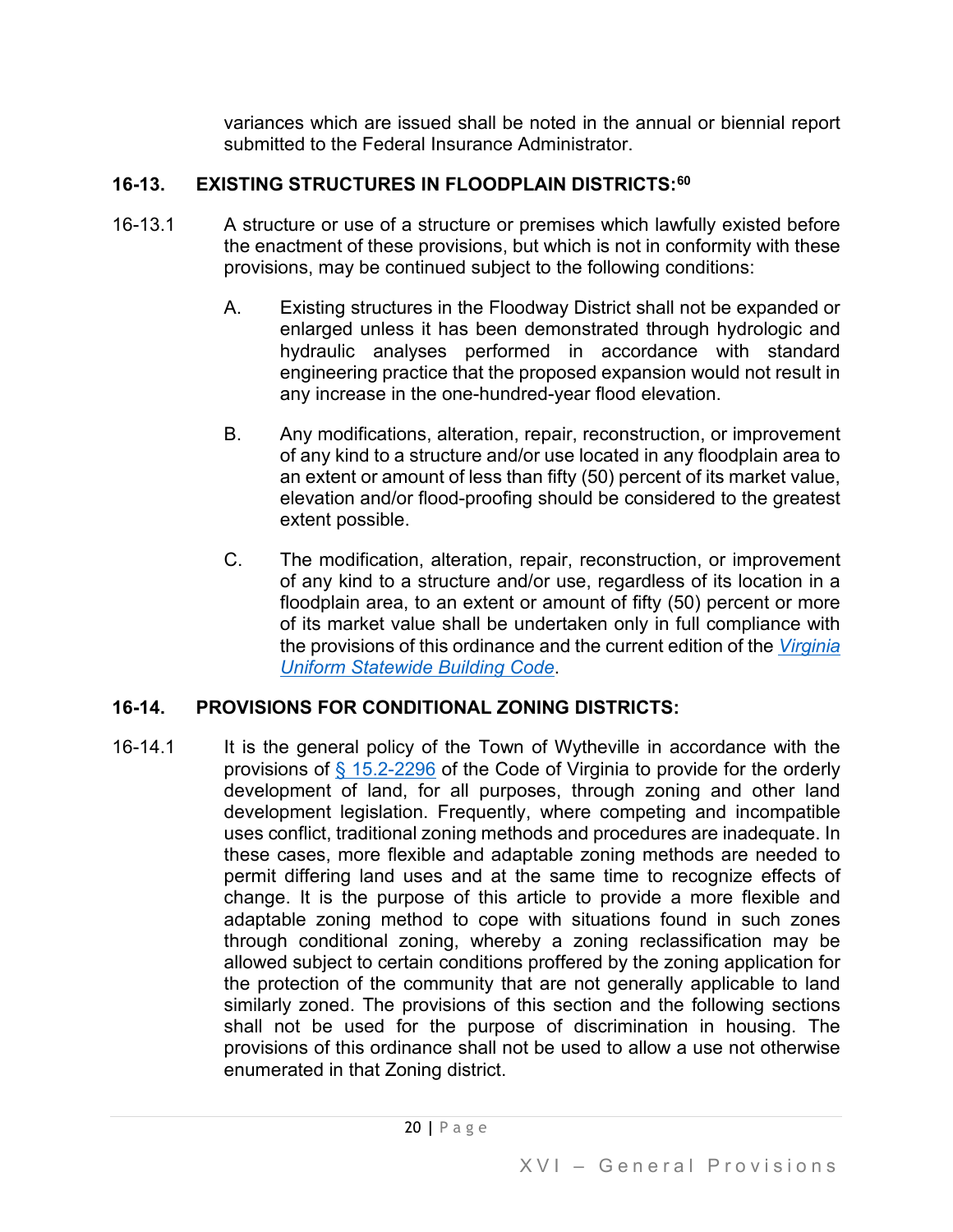## **16-14.2 Same; Conditions as Part of a Rezoning or Amendment to Zoning Map:**

- A. This section includes and provides for the voluntary proffering in writing by the owner, of reasonable conditions, prior to a public hearing before the Town Council, in addition to the regulations provided for the zoning district or zone by the ordinance, as a part of a rezoning or amendment of a zoning map; provided that:
	- (1) The rezoning itself must give rise for the need for the conditions;
	- (2) Such conditions shall have a reasonable relation to the rezoning;
	- (3) Such conditions shall not include a cash contribution to the Town of Wytheville;
	- (4) Such conditions shall not include mandatory dedication of real or personal property for open space, parks, schools, fire departments or other public facilities except as provided in the Subdivision Ordinance and in [Article 6. Land Subdivision and](https://law.lis.virginia.gov/vacodefull/title15.2/chapter22/article6/)  [Development](https://law.lis.virginia.gov/vacodefull/title15.2/chapter22/article6/) of the Code of Virginia;
	- (5) Such conditions shall not include payment for or construction of off-site improvements except as provided in the Subdivision Ordinance and in [Article 6. Land Subdivision and Development](https://law.lis.virginia.gov/vacodefull/title15.2/chapter22/article6/) of the Code of Virginia;
	- (6) No condition shall be proffered that is not related to the physical development or physical operation of the property; and
	- (7) All such conditions shall be in conformity with the Comprehensive Plan.
- B. Once proffered and accepted as part of an amendment to the Zoning Ordinance, such conditions shall continue in full force and effect until a subsequent amendment changes the zoning on the property covered by such conditions; provided, however, that such conditions shall continue if the subsequent amendment is part of a comprehensive implementation of a new or substantially revised Zoning Ordinance.

## **16-14.3 Same; Enforcement and Guarantees:**

A. The zoning administrator shall be vested with all necessary authority on behalf of the Town of Wytheville to administer and enforce conditions attached to a rezoning or amendment to a zoning map, including: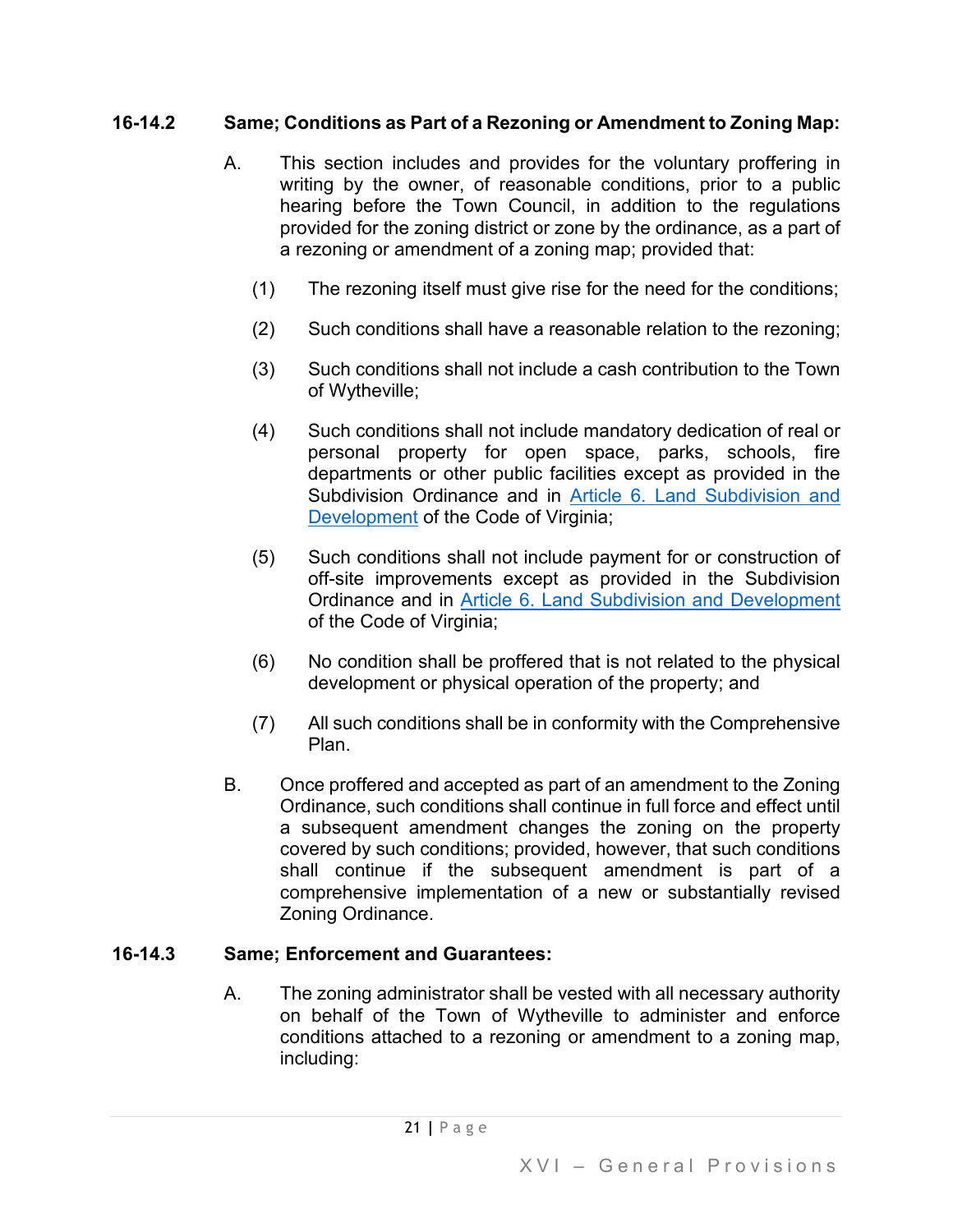- (1) The ordering in writing of the remedy of any non-compliance with such conditions;
- (2) The bringing of a legal action to insure compliance with such conditions, including injunction, abatement, or other appropriate action or proceeding; and
- (3) Require a guarantee, satisfactory to the Town Council, in an amount sufficient for and conditioned upon the construction of any physical improvements required by the conditions, or a contract for the construction of such improvements and the contractor's guarantee, in like amount and so conditioned, which guarantee shall be reduced or released by the Town Council, or agent thereof, upon the submission of satisfactory evidence that construction of such improvements has been completed in whole or in part.
- B. Failure to meet all conditions shall constitute cause to deny the issuance of any of the required use, occupancy, or building permits, as may be appropriate.

# **16-14.4 Same; Records:**

A. The zoning map shall show by an appropriate symbol on the map the existence of conditions attaching to the zoning on the map. The zoning administrator shall keep in his office and make available for public inspection a Conditional Zoning Index. The Index shall provide ready access to the ordinance creating conditions in addition to the regulations provided for in a particular zoning district or zone.

# **16-14.5 Same; Petition for Review of Decision:**

A. Any zoning applicant or any other person who is aggrieved by a decision of the zoning administrator made pursuant to the provisions of this article may petition the Town Council for the review of the decision of the zoning administrator. All such petitions for review shall be filed with the zoning administrator and with the clerk of the governing body within thirty (30) days from the date of the decision for which review is sought, and such petitions shall specify the grounds upon which the petitioner is aggrieved.

## **16-14.6 Same; Application for Review:**

A. Application for a conditional use permit shall be made on a form prescribed by the zoning administrator.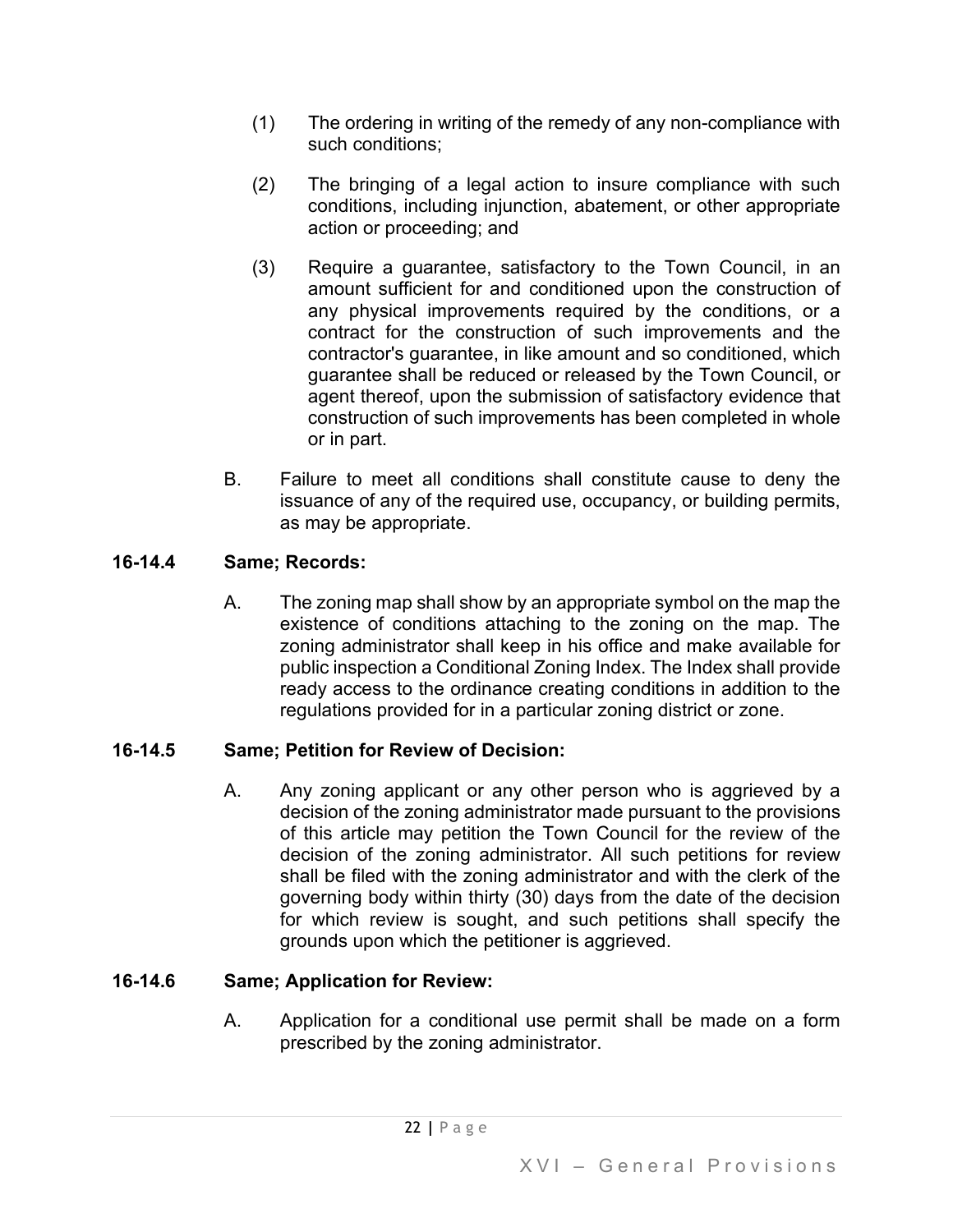## **16-14.7 Same; Amendments and Variations of Conditions:**

A. There shall be no amendment or variation of conditions created pursuant to the provisions of Section 16-14.2 until after a public hearing before the Town Council advertised pursuant to the provisions of [§ 15.2-2204](https://law.lis.virginia.gov/vacode/15.2-2204/) of the Code of Virginia.

## **16-15. USES NOT PERMITTED IN ANY ZONING DISTRICT:[56](#page-50-21)**

## **16-15.1 Purpose:**

A. The purpose of this section is to prevent uses in any zoning district that are incompatible with the intent of this ordinance and, therefore, are not permitted unless a special exception permit is issued.

## **16-15.2 Definitions:**

- A. **Existing Dwelling:** A structure designed for residential use, which is occupied, or has been issued a certificate of occupancy or a building permit prior to the date on which a completed application for an intensive livestock facility has been received.
- B. **Intensive Livestock Facility:** A livestock operation with accessory uses or structures which at any one time has at least 300 animal units as referenced in the below chart and where such animals are or will be stabled or confined and fed or maintained for a total of fortyfive (45) days or more in any twelve (12) month period, and crops, vegetation, forage growth or post-harvest residues are not sustained over any portion of the lot or facility.

| <b>Table of Livestock Facility Equivalents</b> |                                                         |  |
|------------------------------------------------|---------------------------------------------------------|--|
| <b>Type of Facility</b>                        | <b>Equivalent of 300 Animal Units</b>                   |  |
| Livestock                                      | 300 slaughter and feeder cattle                         |  |
| Livestock                                      | 750 swine each weighing over 55 pounds                  |  |
| Livestock                                      | 150 horses                                              |  |
| Livestock                                      | 3,000 sheep or lambs                                    |  |
| Dairy                                          | 200 mature dairy cattle (whether milked or<br>dry cows) |  |
| Poultry                                        | 16,500 turkeys                                          |  |
| Poultry                                        | 30,000 laying hens or broilers                          |  |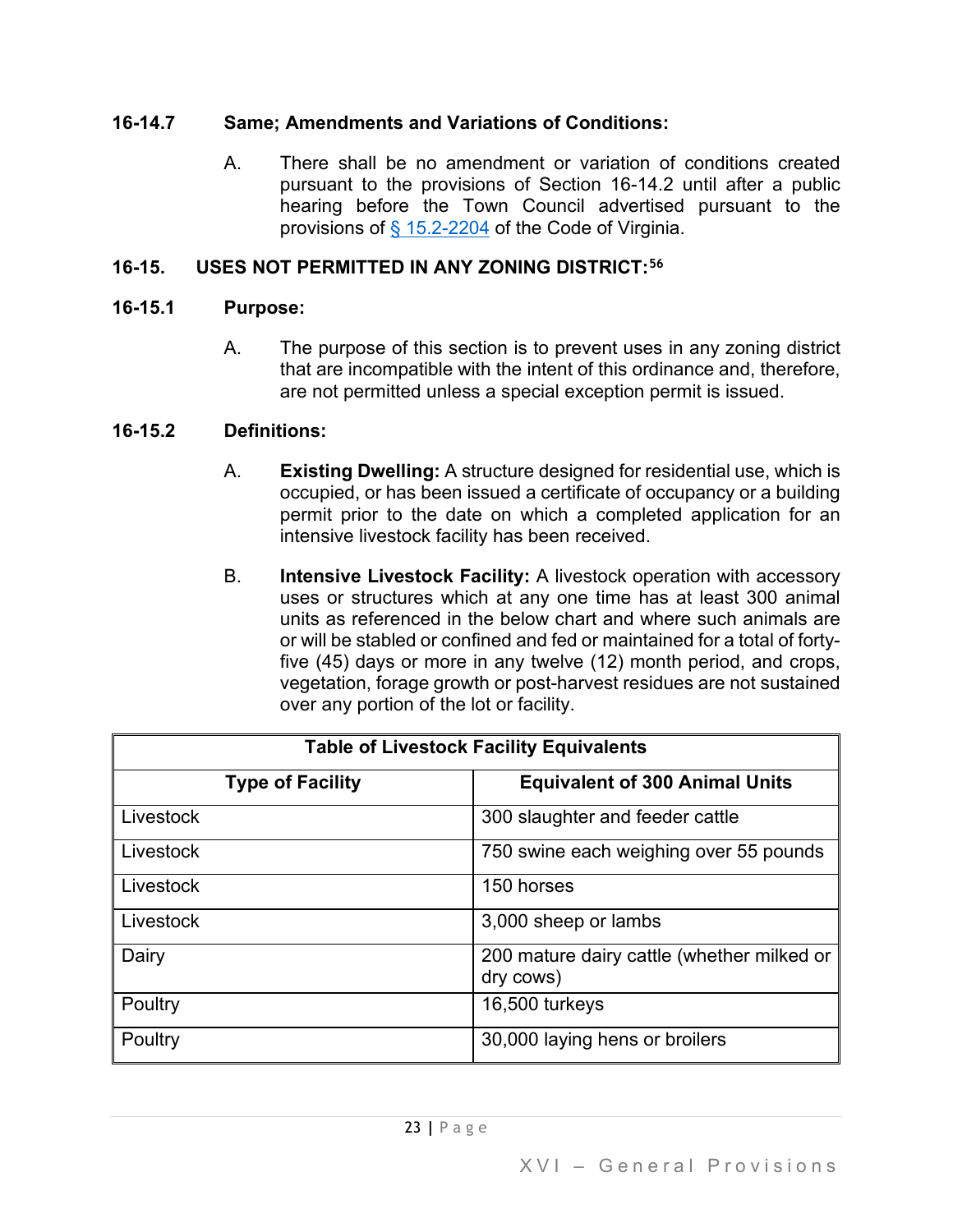- C. **Livestock:** Includes all domestic or domesticated: bovine animals, including but not limited to cattle; equine animals, including but not limited to horses; ovine animals, including but not limited to sheep; porcine animals, including but not limited to hogs; poultry, including but not limited to turkeys, laying hens, or broilers.
- D. **Livestock Market:** A commercial facility that is intended for regular and continual delivery, showing and sale or auction, and shipping of domestic animals. This shall include all incidental facilities and structures including parking lots, barns, show rinks, bleachers, silos, holding pens, animal waste management system, etc.

## **16-15.3 Uses Not Permitted:**

- 1. Livestock Market
- 2. Intensive Livestock Facility

## **16-15.4 Special Exceptions:**

- A. These uses may be permitted in an A-1 Agricultural District only with a special exception permit. The special exception permit shall address the following:
- B. **Area:** Livestock markets shall comprise a minimum of 25 contiguous acres. Intensive livestock facilities shall comprise a minimum of 100 contiguous acres.
- C. **Traffic:** Livestock markets shall show that appropriate access for traffic to and from the market is available and the routes are limited to arterial streets.
- D. **State and Federal Laws and Regulations:** Applicants for or owners of livestock markets or intensive livestock facilities shall provide evidence that all State and Federal laws, statutes, or regulations for environmental quality, pollutant discharge, etc. have been met.
- E. **Noise and Odor:** Applicants for or owners of livestock markets or intensive livestock facilities shall provide information concerning methods to control odor, insects, and fecal contamination of groundwater and adjacent properties, and shall provide information that conforms to the following minimum separation distance from the real estate upon which the operation is conducted:
	- (1) Existing dwelling or residentially zoned property: 1,200 feet
	- (2) Roads or streets: 150 feet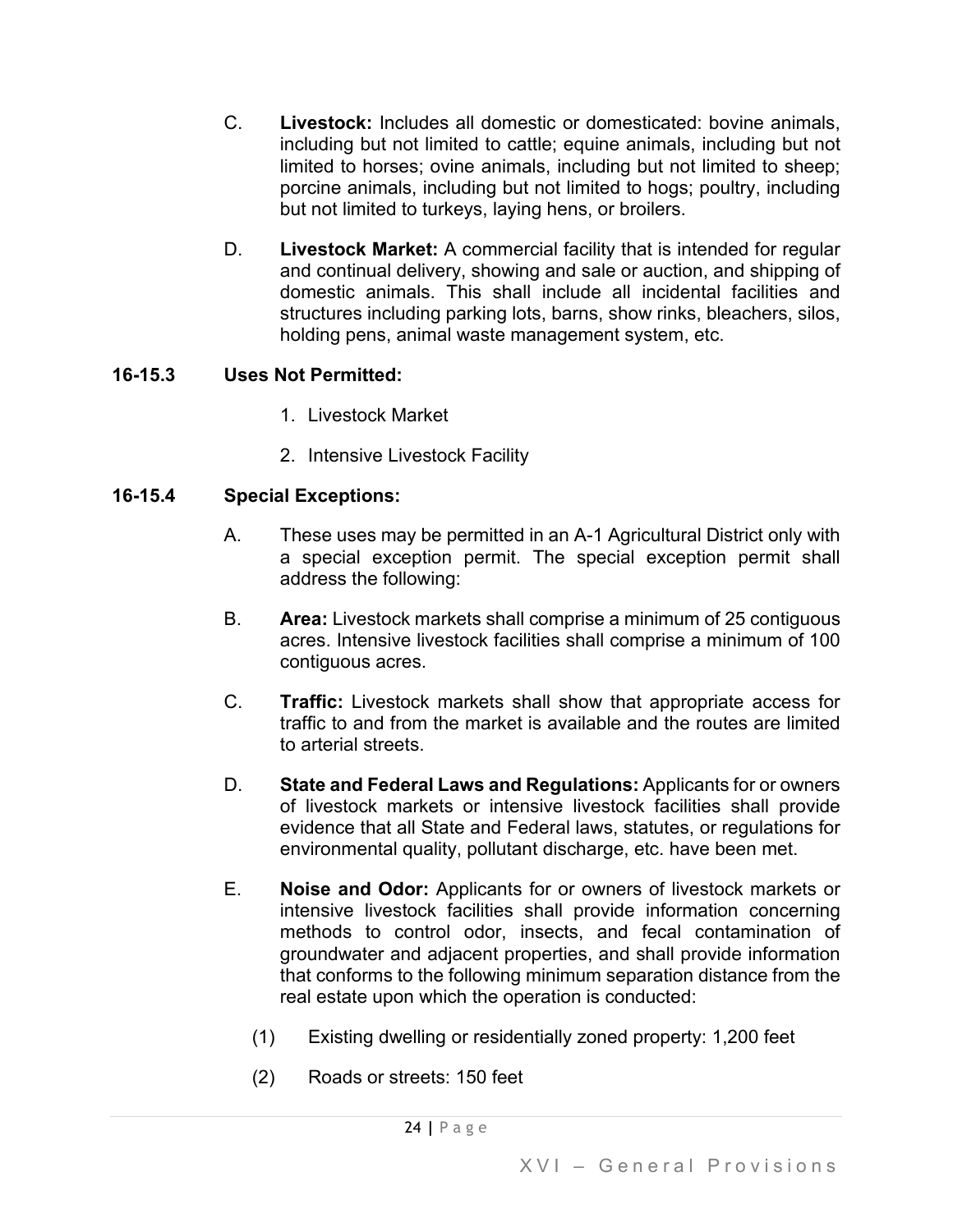- (3) Property lines: 150 feet
- (4) Existing business zones/Existing industrial zones/Existing medical arts zones: 600 feet
- (5) Existing residential dwelling or business owned by the operator/owner: 600 feet
- (6) Schools, churches, recreation parks or areas, public wells, or springs: 1,200 feet

#### **16-16. BUFFER YARDS AND SCREENING[68](#page-50-22)**

#### **16-16.1 Buffer Yard--Purpose:**

- A. The purpose of buffer yards is to limit the view and reduce the noise between abutting incompatible uses, and to ease the transition from one zoning district to another. Buffer yards are intended to provide a physical integration of uses which promote the public health, welfare, and safety by:
	- (1) Preventing visual pollution;
	- (2) Preventing the overcrowding of land;
	- (3) Preventing the undue congregation of people and vehicles; and
	- (4) Promoting the peaceful enjoyment of property within the Town of Wytheville.

#### **16-16.2 Definitions:**

- A. **Density:** The number of dwelling units permitted per net acre of land.
- B. **Development:** (1) Any human-caused change to improved or unimproved real estate that requires a permit or approval from any Town, State, or Federal agency, including but not limited to the placing, construction, repair, or renovations to buildings or other structures; mining, dredging, filling, grading, paving, excavation, or drilling operations and storage of material. (2) The subdivision and severance of land.
	- (1) In A-1 Agricultural districts, the construction of fences, plowing, planting of crops, and grazing of animals shall not constitute "development" for the purposes of this section.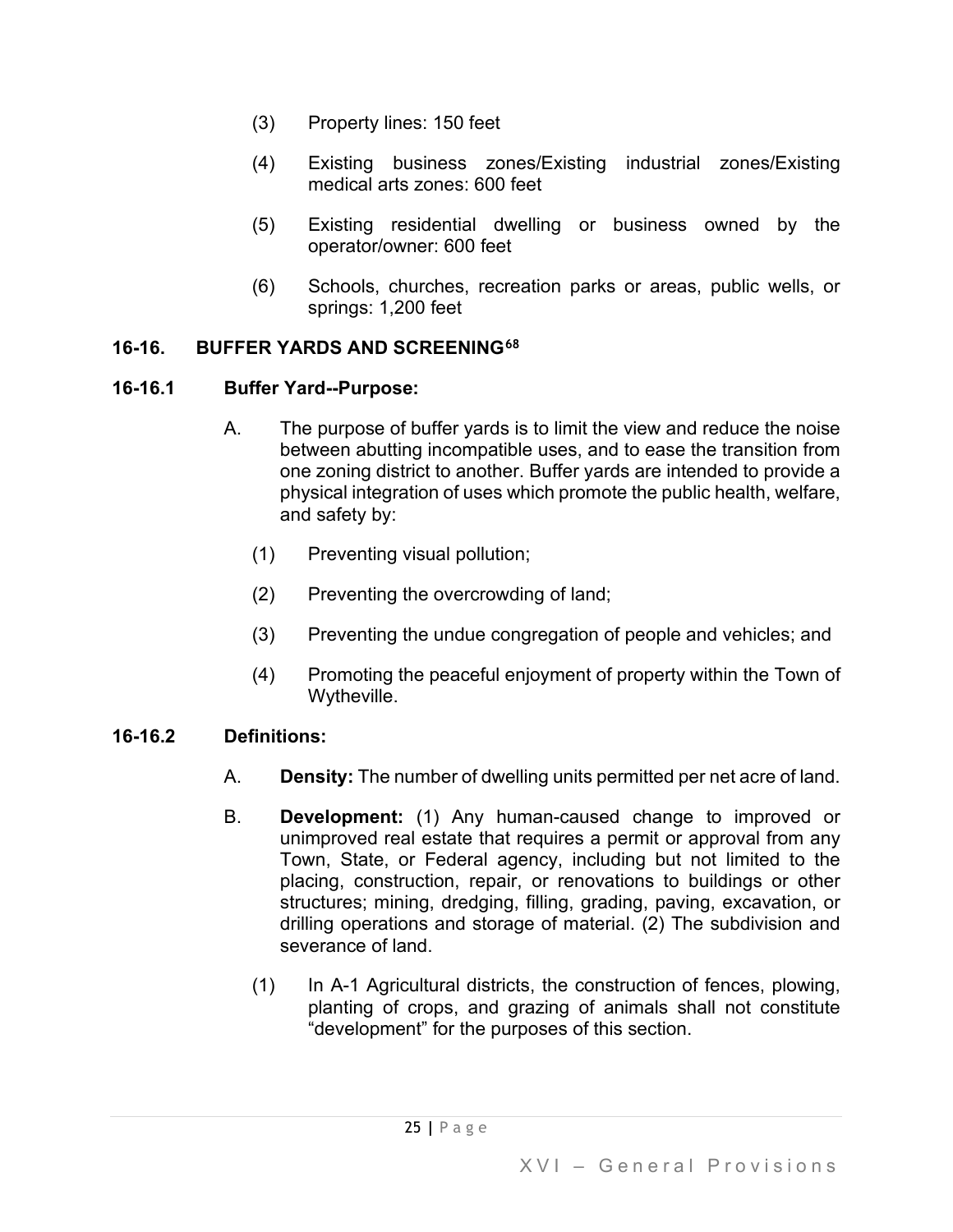- (2) Also, the construction of agricultural buildings greater than 20 feet from the property line shall not constitute "development" for the purposes of this section.
- C. **Intensity:** The magnitude of activity affecting the development of densities, traffic flow, commercialism, tourism, and land use.

## **16-16.3 Buffer Yards – When Required:**

- A. A buffer yard shall be required with the development of any lot or property in any zoning district when the lot or property in that district abuts a zoning district of lower intensity.
	- (1) When a public right-of-way separates the development of property of higher intensity, the following criteria shall apply, regardless of whether the zoning line is on one side or the other or the center of the public right-of-way:
		- (a) If the right of way for an alley, street or highway is less than fifty (50) feet in width, a buffer yard with screening shall be provided for that portion of the higher intensity use abutting the right of way, alley, street, or highway.<sup>[103](#page-50-23)</sup>
		- (b) If the right of way for an alley, street or highway is fifty (50) feet or more in width, no buffer yard or screening shall be required for the portion of the higher intensity use abutting the right of way, alley, street, or highway.<sup>[103](#page-50-24)</sup>
		- (c) When a site plan is submitted to further develop a property or accommodate a change in land use, buffer yard and screening requirements may only be applied to those portions of the property that abut properties of lesser intensity that are directly affected by the proposed improvements or change in land use, as determined by the Zoning Administrator.

## **16-16.4 Zoning District Intensities:**

A. For purposes of this section, intensities of the zoning districts shall be ranked according to the chart below. Category 1 shall be the least intensive, and Category 8 shall be the most intensive. When a zoning district of greater intensity is rezoned or developed adjacent to a zoning district of lesser intensity, a buffer yard and screening shall be provided.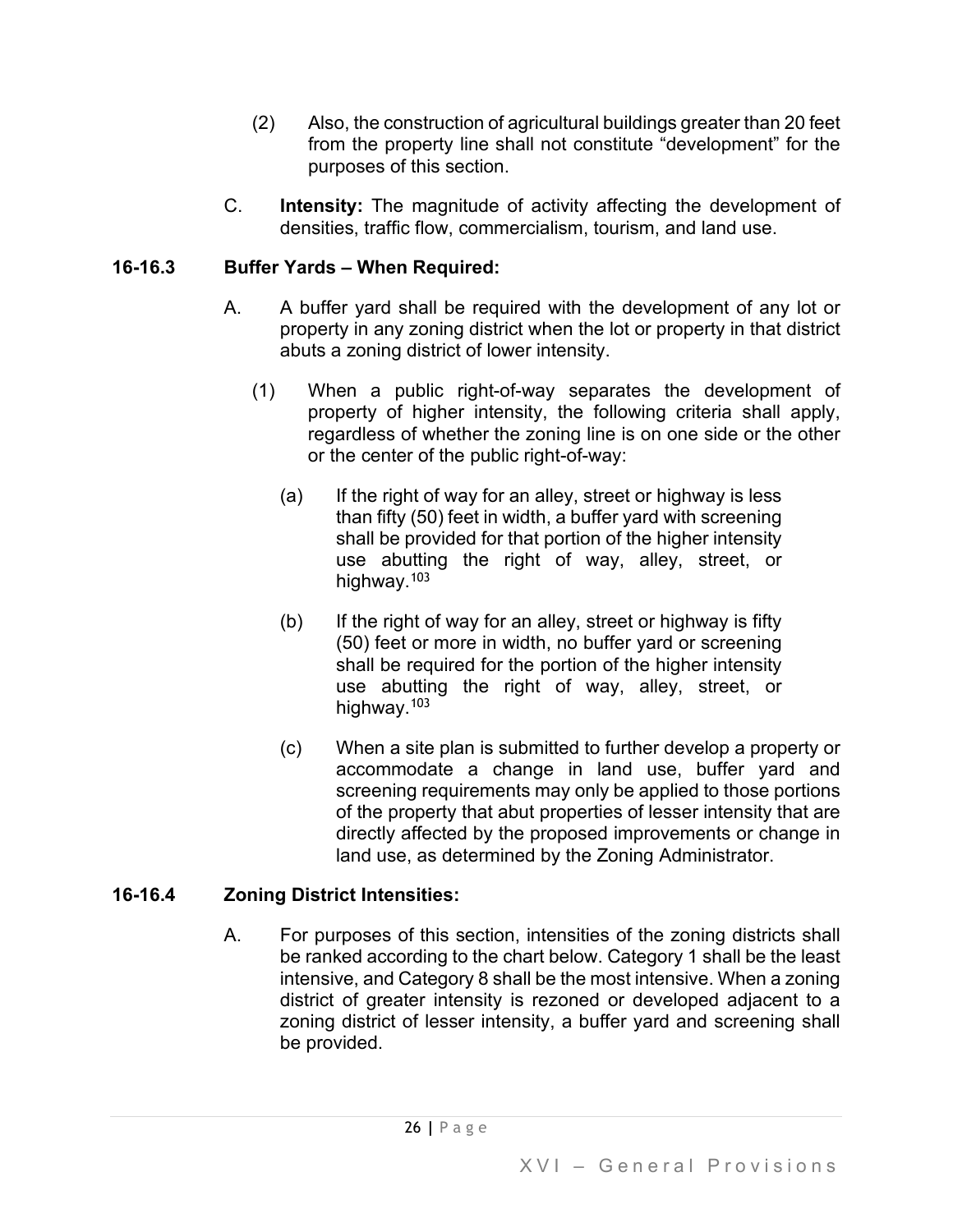| <b>Table of Zoning District Intensities</b> |                |                         |  |  |
|---------------------------------------------|----------------|-------------------------|--|--|
| <b>Intensity</b><br>Ranking                 | Category       | <b>Zoning Districts</b> |  |  |
| Lower Intensity                             | 1              | R-1, R-1A, R-1M         |  |  |
|                                             | $\overline{2}$ | $R-2, R-3$              |  |  |
| ↓                                           | 3              | $A-1$                   |  |  |
|                                             | 4              | $R-2$ FH                |  |  |
|                                             | 5              | R-3 MH                  |  |  |
| ↓                                           | 6              | $MA-1$                  |  |  |
|                                             | $\overline{7}$ | B-1, B-2, B-2 DT        |  |  |
| <b>Higher Intensity</b>                     | 8              | M-1, M-1M, M-2          |  |  |

#### **16-16.5 Buffer Yard Specifications:[99](#page-50-25)**

A. A buffer yard shall be a minimum of 20'-0" wide and shall be continuous except as provided above. The buffer yard shall contain vegetative screening that shall consist of at least two rows of specified trees spaced at least 5 feet apart. Trees in each row shall be spaced at 20'-0" on center maximum, staggered from the opposite row such that the effect is a staggered row of trees spaced a maximum of ten (10) feet apart. Trees shall be a minimum of five (5) feet tall at the time of planting and shall be healthy nursery stock. The trees shall be selected from the list of trees approved in Appendix A and shall consist of at least sixty percent (60%) evergreen, no more than twenty percent (20%) semi-evergreen and no more than twenty percent (20%) deciduous. The planting of these percentages of trees shall be even spaced. The applicant may choose from the appropriate tree species listed in Appendix A. Tree and shrub species shall be of the types and sizes that will provide the required screening. The Zoning Administrator shall determine the appropriate selection and may require revisions to the plans submitted for review prior to approval. Planting shall occur at an appropriate time of year to ensure healthy tree growth. When it is determined that the use to be separated by the buffer yard is so intense as to render the use of the vegetative screen ineffective, an architectural screen of at least five (5) feet in height shall be utilized.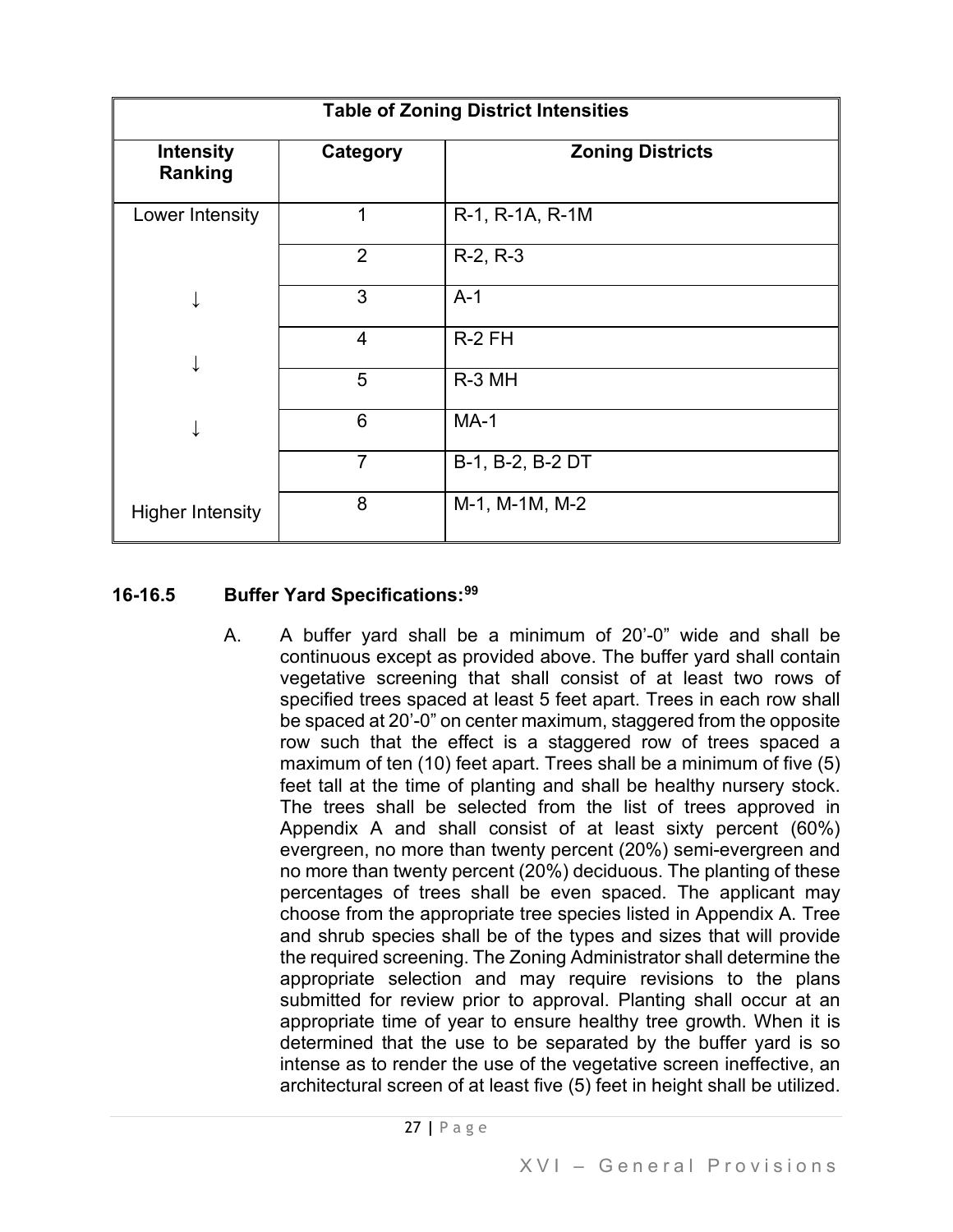Such architectural screen shall be an opaque fence of treated wood, vinyl, brick, or other decorative masonry and shall be constructed to provide an attractive and durable barrier. See Section 16-20 for general fencing and screening regulations.<sup>[105](#page-50-26)</sup> Landscaping consisting of approved specified trees or shrubs shall be placed at a minimum of twenty (20) feet on center on both sides of the screen.

#### **16-16.6 Buffer Yards – General Standards:**

- A. Buffer yards shall contain vegetative and architectural screening that achieves appropriate screening of the different uses or densities. Trees used for screening, other than that specified, shall be suitable as determined by the Zoning Administrator.
- B. The maximum slope of any buffer yard shall be 2H:1V. Additional width shall be added to any portion of any buffer yard which exceeds this slope such that the minimum buffer yard width is met by land less steep than 2H:1V.
- C. The buffer yard shall be located entirely within the higher intensity zoning district and abutting the zoning district line, or adjacent rightof-way if such right-of-way separates the lot from the zoning district line. However, the buffer yard may be placed in the lower intensity zoning district or partially within both zoning districts if both sides of the zoning district line and entire buffer yard width are within common ownership and a permanent easement is provided over any portion of the buffer yard not within the higher intensity zoning district.
- D. A driveway required to serve the principal structure on the site may exist in the buffer yard. This driveway shall run substantially perpendicular to the buffer yard.
- E. Buffer yards shall be maintained in a natural condition free of structures, loading or storage areas, parking, roads, or driveways except as provided for in (d) above.
- F. Buffer yards required by this section shall be applied equally to all similarly situated properties. Modifications to these standards may be granted in writing by the Zoning Administrator if the Zoning Administrator finds any of the following circumstances exist on the proposed building site, or surrounding properties:
	- (1) Natural land characteristics such as topography or existing vegetation on the proposed building site would achieve the same intent of this section.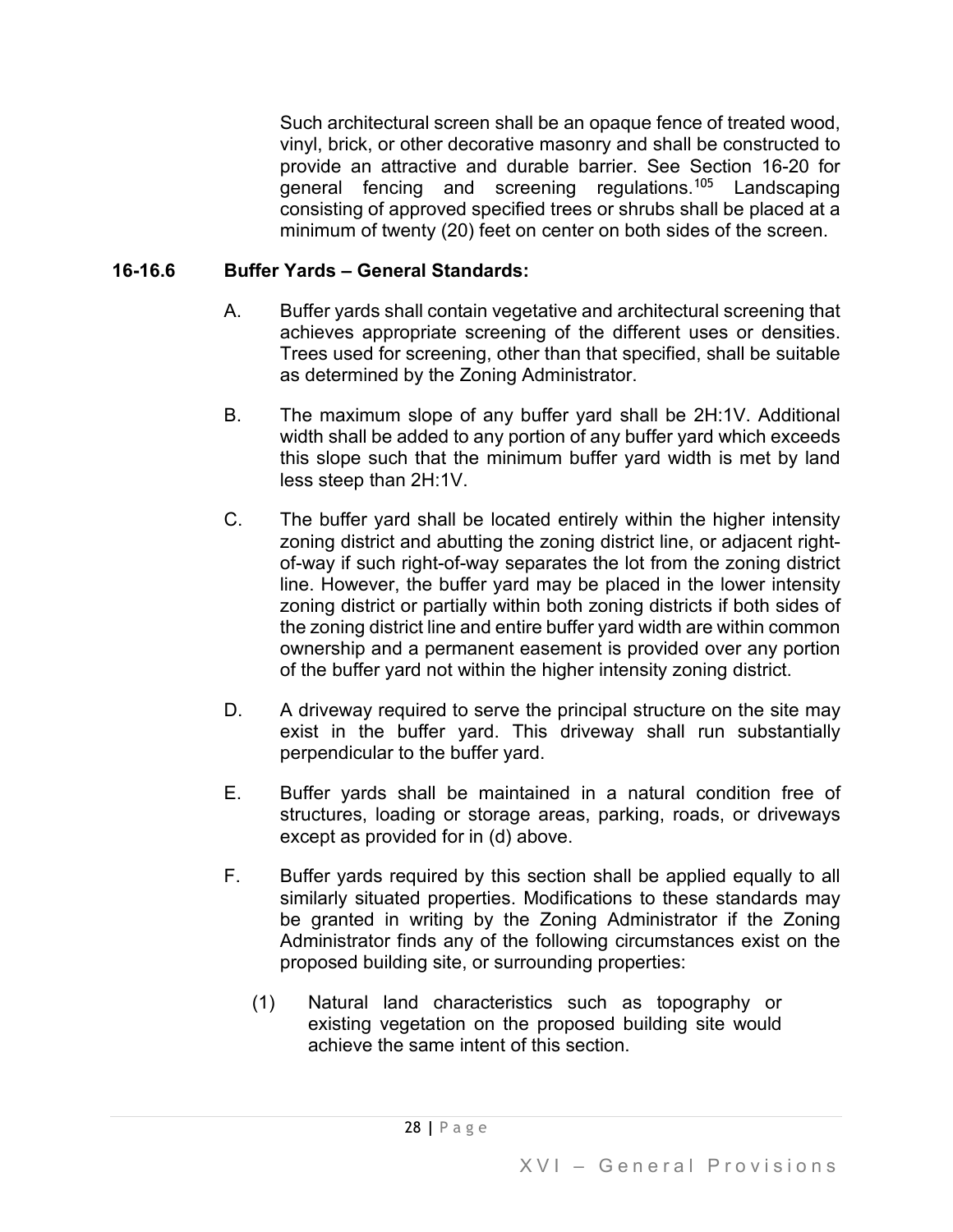- (2) Innovative architectural design or landscaping is employed on the building site to achieve an equivalent buffering and screening effect.
- (3) The required screening would be ineffective due to the proposed topography of the site, and/or the location of the improvements on the site.
- (4) The topography or other conditions of adjacent and surrounding sites is such as to render required screening ineffective.
- (5) Site conditions exist that would not permit the placement of screens, or in the case of vegetative screens would hinder their survival. If such conditions exist, the Zoning Administrator may require alternative screens be provided.
- G. When property lines abut an adjacent jurisdiction, the Administrator shall determine the specific screening and buffering requirements along that property line after consideration of the zoning designation and/or land use of the adjacent property. Requirements shall not exceed those that would be required for similarly situated/zoned property within the Town.
- H. When buffer yards abut a public right of way, the width of the buffer yard may be required to be increased to accommodate safe sight distances around the screening required.
- I. Buffer yards and screening shall be continuous and in place at the time of occupancy. If screening is not complete due to the season or other considerations, a bond for the full value of the screening shall be obtained and kept in effect until the screening is complete. If vehicular or pedestrian access through the screen is necessary, the screening function shall be preserved.
- J. Any features required by this section shall be maintained for the life of the use by the owner of the property on which they are required.
- 16-1.7 Recommended Trees/Shrubs for Buffer Yard Plantings. (See Chart below.)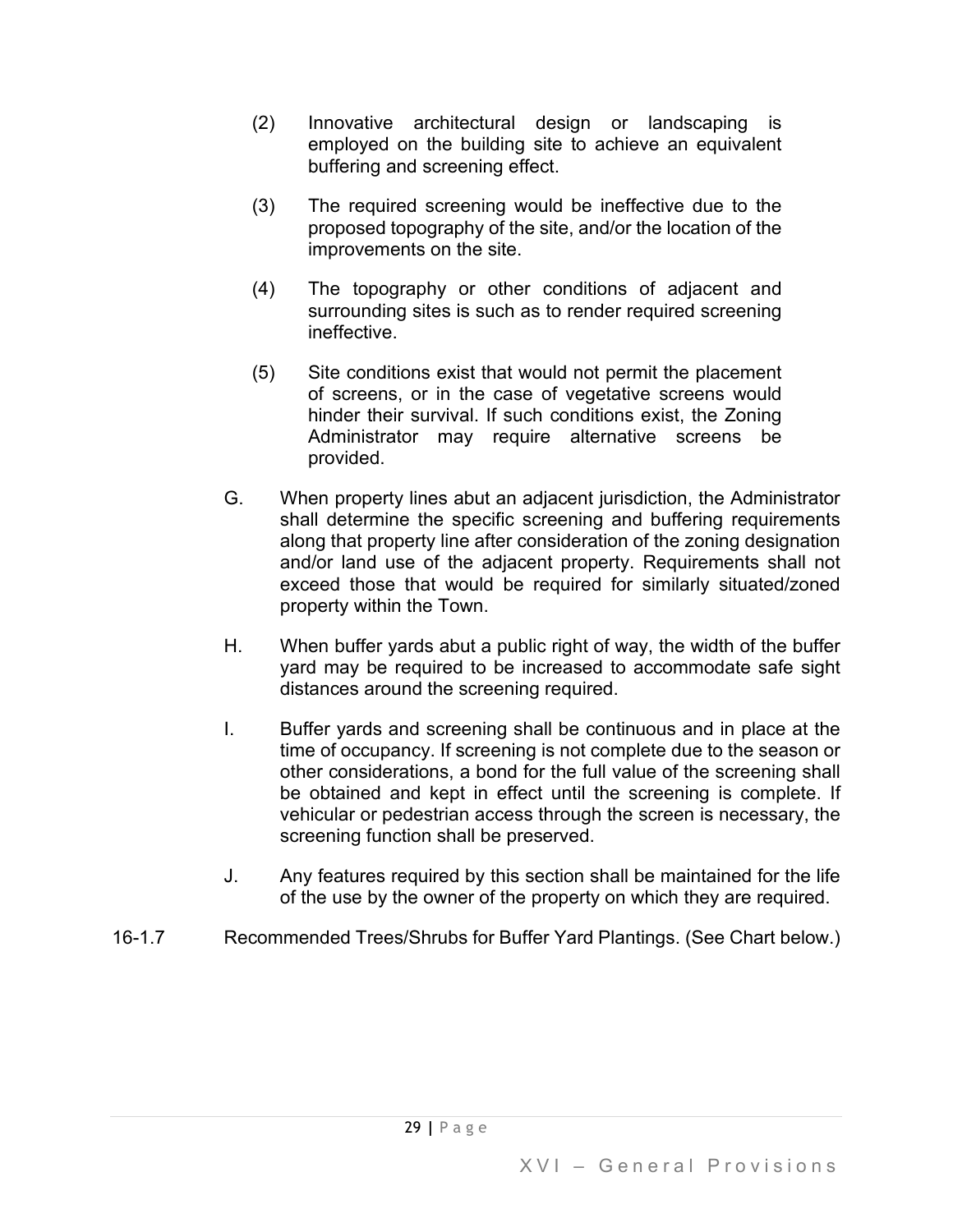|                              |                                   |                                       | Appendix A: Recommended Trees/Shrubs for Buffer Yard Plantings.                                                                                                                                                                                                                      |
|------------------------------|-----------------------------------|---------------------------------------|--------------------------------------------------------------------------------------------------------------------------------------------------------------------------------------------------------------------------------------------------------------------------------------|
| <b>Common</b><br><b>Name</b> | <b>Species</b>                    | <b>Noteworthy</b><br><b>Cultivars</b> | <b>Other Information</b>                                                                                                                                                                                                                                                             |
|                              |                                   |                                       | Evergreen Species (greater than or equal to 60%)                                                                                                                                                                                                                                     |
| Douglas Fir                  | Pseudotsuga<br>menziesii          |                                       | Prefers acidic or neutral soil that is well-<br>drained, thought it can also be found in its<br>native habitat of rocky mountain slopes. It is<br>sensitive to drought.                                                                                                              |
| Eastern Red<br>Cedar         | Juniperus<br>virginiana           |                                       | A tree species with a number of different<br>cultivars/varieties. In its native form, it is well<br>suited for those poor, rocky sites with thin<br>and/or dry soils. Eastern red cedar prefers a<br>relatively higher pH and is a suitable choice<br>around limestone outcroppings. |
| <b>White Pine</b>            | Pinus strobus                     |                                       | To be located where maintenance is possible<br>with suitable equipment and 25 feet away from<br>structures, fences, etc. i.e., similar to WCC's<br>location.                                                                                                                         |
| Concolor Fir                 | Abies concolor                    |                                       | Tolerates nearly any type of well-drained soil,<br>including loam, sand, or acidic soil. However,<br>clay may present a problem.                                                                                                                                                     |
| Norway<br>Spruce             | Picea abies                       |                                       | Grows in acidic, loamy, moist, sandy, well-<br>drained and clay soils. It has some drought<br>tolerance. Various fungal diseases are<br>becoming more prevalent.                                                                                                                     |
| Deodar<br>Cedar              | Cedrus deodara                    |                                       | Less cold tolerant, only recommended for<br>warmer microclimates. Grows in acidic, loamy,<br>moist, sandy, well-drained and clay soils. It<br>prefers moist soil but has good drought<br>tolerance.                                                                                  |
| <b>Atlas Cedar</b>           | Cedrus atlantica                  | 'Glauca'                              | A bold, pyramidal form with sparkling silvery<br>blue foliage. A spectacular specimen for large<br>landscape areas. Drought tolerant, when<br>established.                                                                                                                           |
| False<br>Cypress             | Chamaecyparis<br>pisifera         |                                       | Extremely adaptable, but prefers moist, loamy,<br>well-drained, lime-free soils.                                                                                                                                                                                                     |
| Leyland<br>Cypress           | X<br>Cupressocyparis<br>leylandii |                                       | Noted for rapid growth & slender shape. It<br>grows well in a wide variety of soil and climate<br>conditions and makes an excellent wind break.<br>Susceptible to wind damage and dieback when<br>mature.                                                                            |
| English Yew                  | Taxus baccata                     |                                       | Most parts of the plant are poisonous, with<br>toxins that can be absorbed through inhalation<br>and through the skin.                                                                                                                                                               |
| <b>Hicks Yew</b>             | Taxus x media                     | 'Hicksii'                             | An excellent evergreen shrub for tall hedges<br>and privacy screens. Most parts of the plant are<br>poisonous.                                                                                                                                                                       |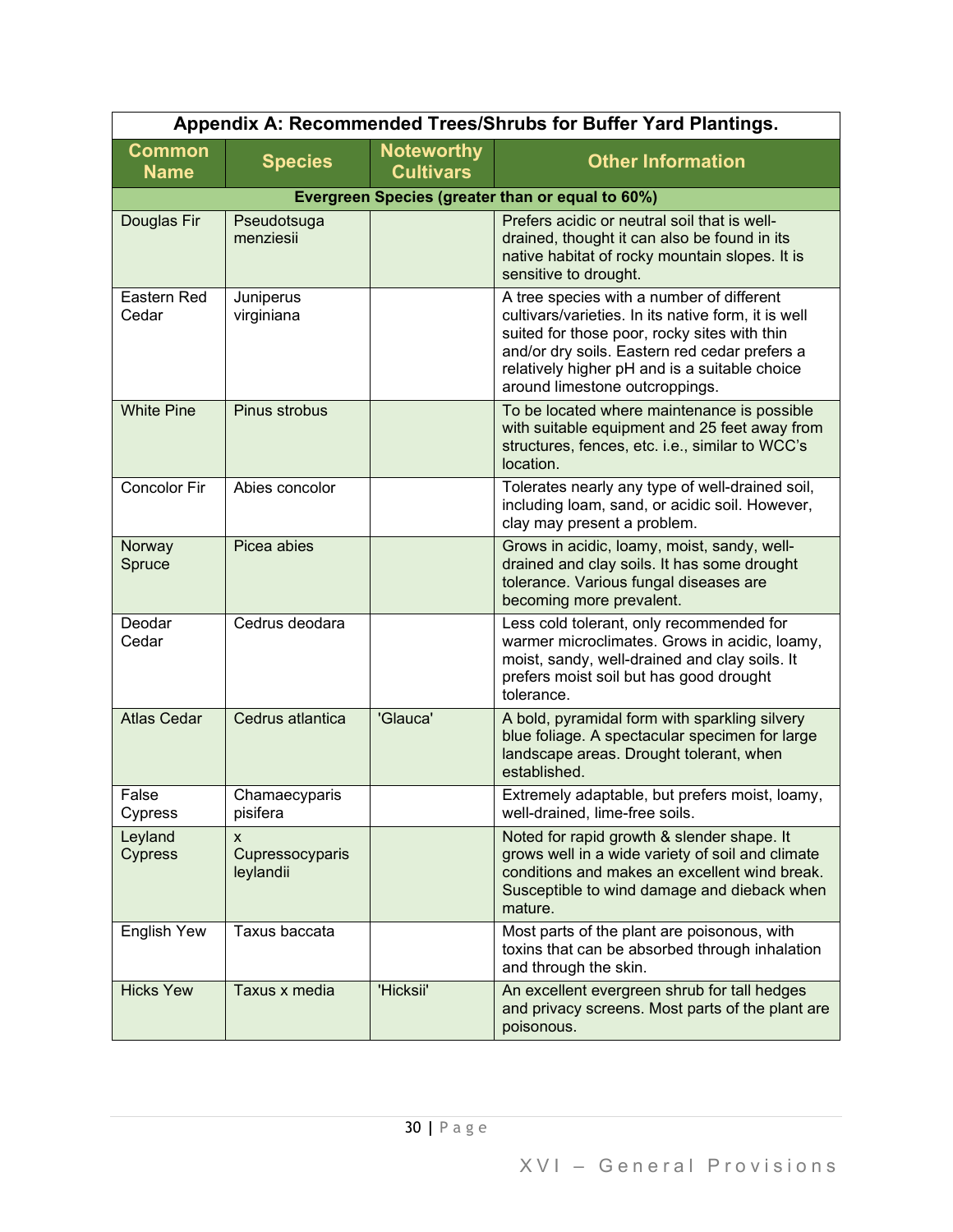|                                       |                                                                   |                                       | Appendix A: Recommended Trees/Shrubs for Buffer Yard Plantings.                                                                                                                                                |
|---------------------------------------|-------------------------------------------------------------------|---------------------------------------|----------------------------------------------------------------------------------------------------------------------------------------------------------------------------------------------------------------|
| <b>Common</b><br><b>Name</b>          | <b>Species</b>                                                    | <b>Noteworthy</b><br><b>Cultivars</b> | <b>Other Information</b>                                                                                                                                                                                       |
| Northern<br><b>White Cedar</b>        | Thuja occidentalis                                                |                                       | As a native tree can reach up to 60 feet. Often<br>called American Arborvitae. Adaptable to most<br>soil types and is somewhat shade tolerant.<br>Grows well in wetter to average soil moisture<br>conditions. |
| Eastern<br>Arborvitae                 | Thuja occidentalis                                                | 'Techny'                              | Has dense foliage. Medium to tall hedges or<br>screens.                                                                                                                                                        |
| Eastern<br>Arborvitae                 | Thuja occidentalis                                                | 'Nigra"                               | Good for tall hedges. Not recommended for dry<br>locations.                                                                                                                                                    |
| Eastern<br>Arborvitae                 | Thuja occidentalis                                                | 'Emerald-<br>Green' or<br>'Smaragd'   | Smaller form with dense foliage. Slower<br>growing but will provide a dense hedge with<br>closer plantings.                                                                                                    |
| Giant<br>Arborvitae                   | Thuja plicata x                                                   | 'Green Giant'                         | A large fast growing and disease resistant<br>evergreen screen. Moderate drought tolerance.                                                                                                                    |
| Rocky<br>Mountain<br>Juniper          | Juniperus<br>scopulorum                                           | 'Wichita Blue'                        | Prefers good drainage. Beautiful blue foliage.<br>Mature height up to 15 feet.                                                                                                                                 |
| American<br>Holly                     | llex opaca                                                        |                                       | Pyramidal evergreen that bears dark green,<br>non-glossy, spine-tipped leaves. Moist, well-<br>drained, acidic soils. Prefers sandy, sandy<br>loam, medium loam. Not good in clay.                             |
| Smooth<br><b>Cypress</b><br>(Arizona) | Hesperocyparis<br>arizonica, AKA<br><b>Cupressus</b><br>arizonica | var. 'glabra'                         | Arizona cypress is drought-tolerant, fast-<br>growing, and relatively short-lived (30-50<br>years). It is very widely used as an ornamental<br>and for windbreaks in its native range.                         |
| Nellie R<br><b>Stevens Holly</b>      | llex                                                              | 'Nellie R<br>Stevens'                 | Vigorous growing with a broad pyramidal tree-<br>like form, dense branching, and lustrous, dark<br>green, leathery foliage. An excellent hedge,<br>screen, or specimen.                                        |
| Foster #2<br><b>Holly</b>             | llex x attenuata                                                  | 'Fosteri'                             | Not very cold or wind tolerant. These require<br>some type of shelter from cold and wind.<br>Recommended to be planted where not in<br>western exposure.                                                       |
|                                       |                                                                   |                                       | Semi-Evergreen Species (no more than 20%)                                                                                                                                                                      |
| Pin Oak                               | Quercus palustris                                                 |                                       | Pin Oak is native and is faster growing. It has a<br>graceful slender appearance. Tolerates wet<br>feet and requires acidic soils but is adaptable to<br>drier conditions.                                     |
| Dawn<br>Redwood                       | Metasequoia<br>glyptostroboides                                   |                                       | Deciduous conifer; ideal for wet planting<br>conditions.                                                                                                                                                       |
| <b>Bald Cypress</b>                   | Taxodium<br>distichum                                             |                                       | Deciduous conifer; ideal for wet or dry planting<br>conditions.                                                                                                                                                |
| European<br>Beech                     | Fagus sylvatica                                                   |                                       | Dense foliage is retained on branches during<br>part or all of the winter. The cultivar 'Purpurea'<br>has purple foliage.                                                                                      |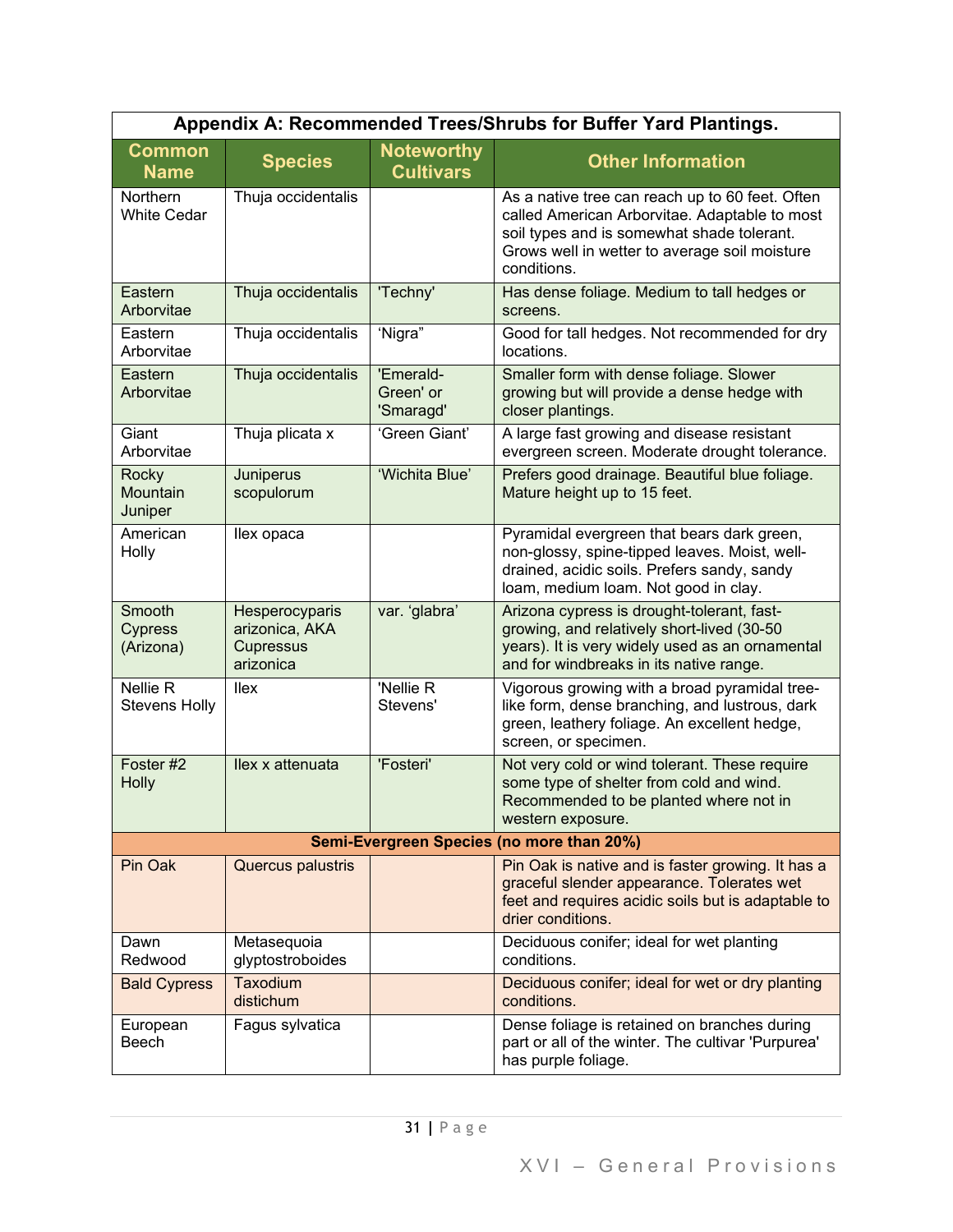|                                  |                                   |                                       | Appendix A: Recommended Trees/Shrubs for Buffer Yard Plantings.                                                                                                                                               |
|----------------------------------|-----------------------------------|---------------------------------------|---------------------------------------------------------------------------------------------------------------------------------------------------------------------------------------------------------------|
| <b>Common</b><br><b>Name</b>     | <b>Species</b>                    | <b>Noteworthy</b><br><b>Cultivars</b> | <b>Other Information</b>                                                                                                                                                                                      |
| American<br><b>Beech</b>         | Fagus grandifolia                 |                                       | Dense foliage is retained on branches during<br>part or all of the winter.                                                                                                                                    |
|                                  |                                   |                                       | Deciduous Species (no more than 20%)                                                                                                                                                                          |
| Flowering<br>Dogwood             | Cornus florida                    |                                       | Select disease resistant varieties.                                                                                                                                                                           |
| Kousa<br>Dogwood                 | Cornus kousa                      |                                       | Some varieties have winter (bare) architecure<br>as attractive as Flowering Dogwood; Kousa has<br>red crabapple-like berries and starts flowering<br>at about the time Flowering Dogwood ceases<br>flowering. |
| Pagoda<br>Dogwood                | Cornus alternifolia               |                                       | Should be planted near the edges of the buffer<br>yards to appreciate its pagoda-like form.                                                                                                                   |
| Redbud                           | Cercis canadensis                 |                                       | A suitable candidate for rocky outcrop buffer<br>yards, especially when paired with Eastern Red<br>Cedar. See above.                                                                                          |
| Downey<br>Serviceberry           | Amelanchier<br>arborea            |                                       | Grows well in acidic, moist and well-drained<br>soils.                                                                                                                                                        |
| Shadblow<br>Serviceberry         | Amelanchier<br>canadensis         |                                       | It is a shrubby tree that can be left alone to<br>grow into a suckering shrub or pruned to a multi<br>or single-stemmed tree.                                                                                 |
| Flowering<br>Crabapple           | Malus species                     |                                       | Beautiful flowering tree but susceptible to leaf<br>damage by insects and disease.                                                                                                                            |
| Silverbell                       | Halesia<br>caroliniana            |                                       |                                                                                                                                                                                                               |
| Carolina<br>Silverbell           | Halesia tetraptera                |                                       |                                                                                                                                                                                                               |
|                                  |                                   | Shrubs (less than 10%)                |                                                                                                                                                                                                               |
| Osmanthus                        | <b>Osmanthus</b><br>heterophyllus |                                       |                                                                                                                                                                                                               |
| Viburnum                         | Viburnum<br>rhytidiophyllum       | Leatherleaf                           |                                                                                                                                                                                                               |
| Carolina<br><b>Cherry Laurel</b> | Prunus<br>laurocerasus            | 'Schipkaensis'                        | Grows to 4-5 feet. Good mix for foreground<br>planting with taller trees in background.                                                                                                                       |

# **16-17. RETAINING WALLS:[69](#page-50-27)**

## **16-17.1 Purpose:**

A. In order to encourage the reasonable development of property along major streets and provide for reasonable access thereto, to encourage development that relates to the scale and elevation of the adjacent streets, and assure that utilities are accessible, this article regulates the construction,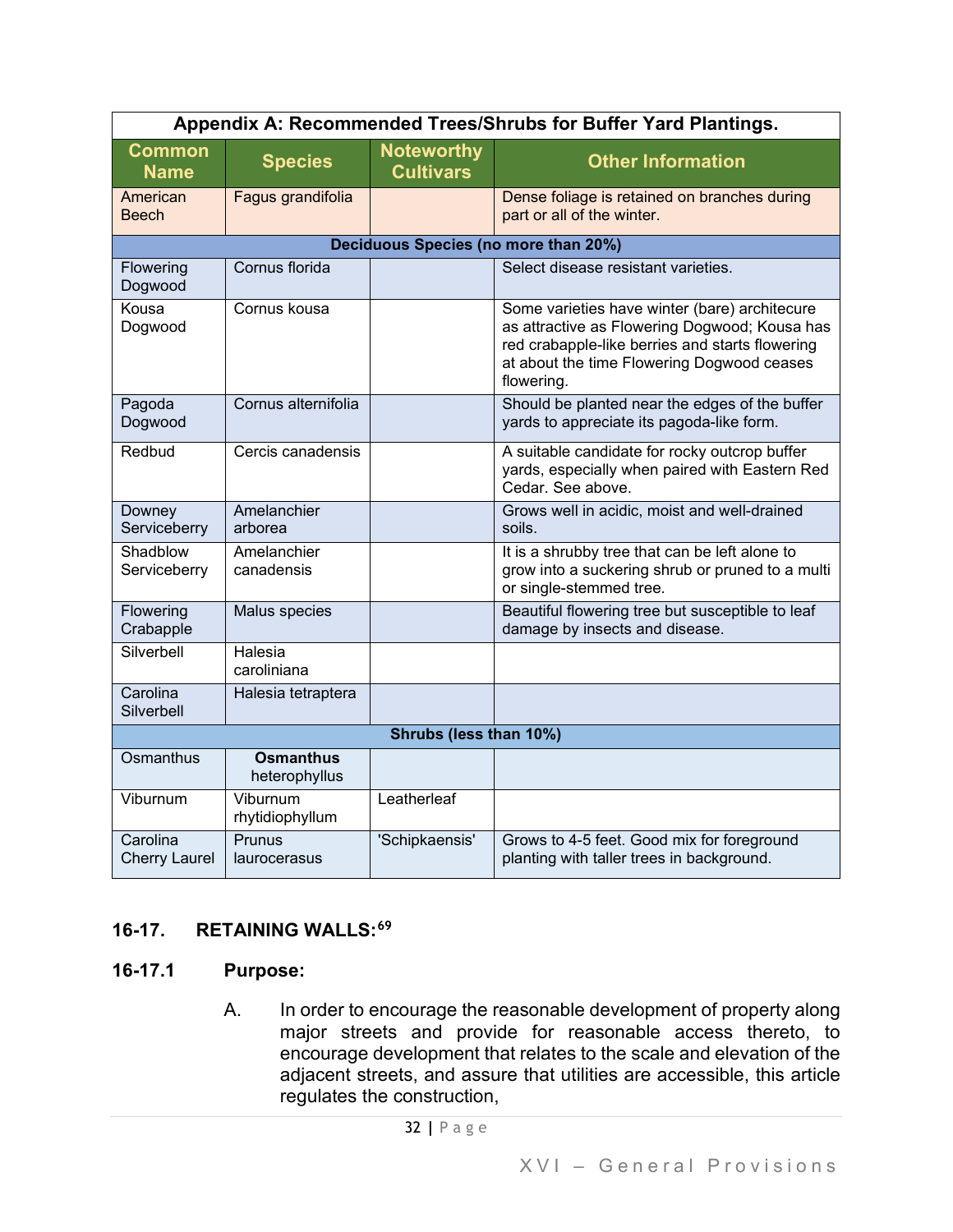B. height, location, and material of retaining walls along all arterial streets in the town.

## **16-17.2 Definition:**

A. Retaining Wall: A wall or similar structure built or designed to retain or restrain forces of soil or other materials at a grade change to hold the soil or other materials on the up-hill side from slumping, sliding, or falling; a wall or terraced combination of walls used to retain more than 18 inches of materials and not used to support, provide a foundation for, or provide a wall for a building or structure.

#### **16-17.3 No retaining wall in excess of 4'-0" in height may be constructed unless it conforms to the following:**

- A. The retaining wall shall be designed by a professional engineer who is licensed to practice in Virginia.
- B. The plans for such retaining walls shall be submitted to the Town of Wytheville Building Official for review and approval and issuance of a building permit.
- C. The retaining wall must be set back at least four (4) feet from the property line, right of way, or easement line. For a retaining wall over four (4) feet in height, the retaining wall shall be set back at least four (4) feet from the property line, public street, rights of way, utility easements, etc. and an additional two (2) feet for each one (1) foot of height of the retaining wall. In cases where the retaining walls have footings, buttresses, or other supports, the setback shall be from the nearest component of the retaining wall. [For example, an 8-foot retaining wall must be set back four (4) feet  $+$  (2  $\times$  8) = 20 feet from the property line.]
- D. A "Guardrail Safety" fence, as described in Section 16-20.6 Chart 2, is required when pedestrians or children may be expected to be near the top of the wall. Guardrail safety fences shall be 42" in height +/- 3". In no case shall fences, rails, or other extensions of the retaining wall extend from the top of the retaining wall more than 4'-0".<sup>105</sup> All fences, retaining walls, or barriers shall be designed to meet applicable building codes and shall be decorative in nature. No chain link fences, woven wire fences, barbed wire fences shall be permitted.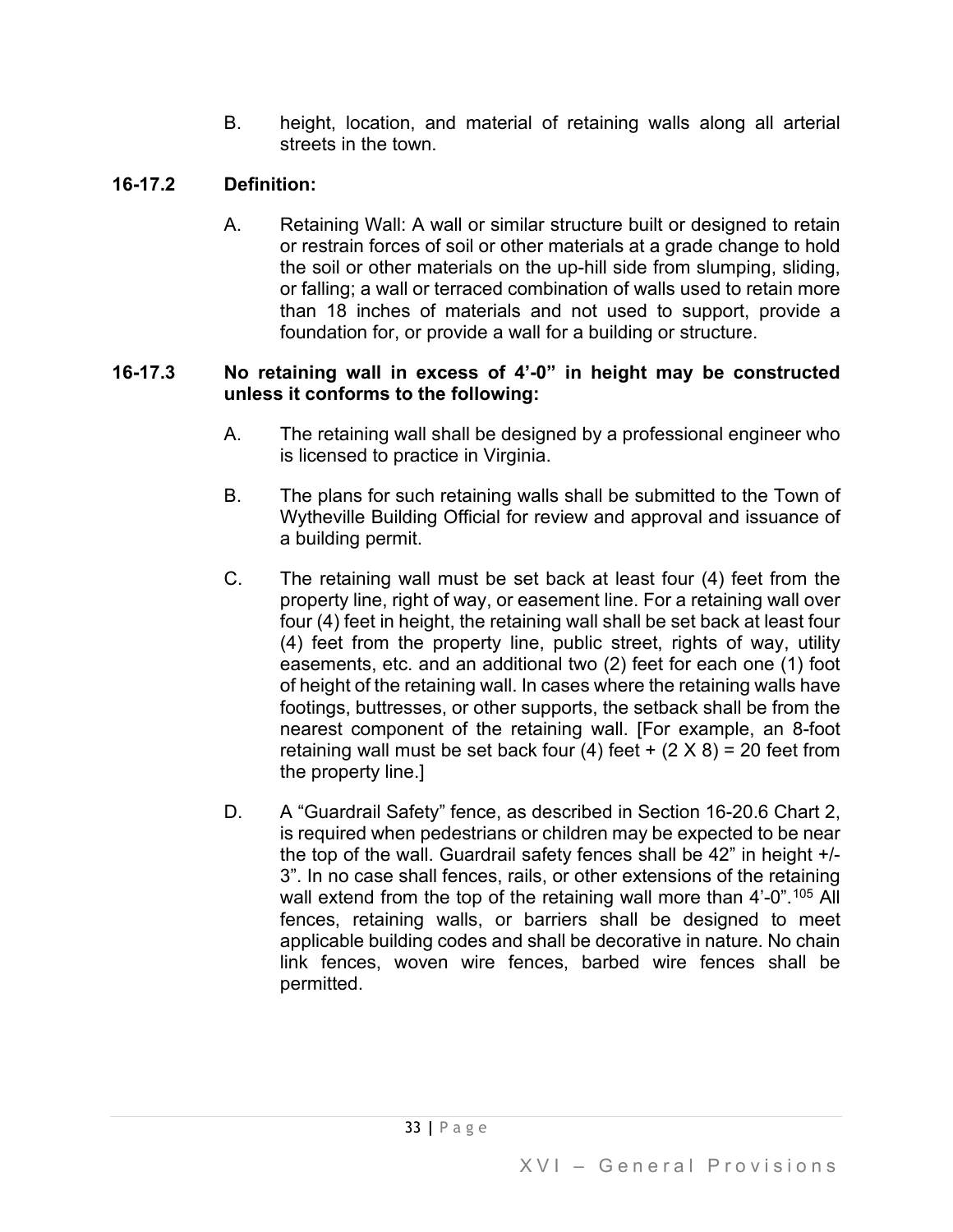## **16-18. ENTRANCE CORRIDOR OVERLAY DISTRICT[15](#page-50-29)**

#### **16-18.1 Purpose:**

A. The entrance corridor overlay district is intended to implement the Comprehensive Plan goal of protecting the town's historic, architectural, and cultural resources by ensuring a quality of development compatible with those resources through these regulatory measures. The purpose of this article is to protect and enhance the town's entrance corridors' attractiveness; to sustain and enhance the economic benefits accruing to the town from tourism; to support and stimulate development complimentary to the prominence afforded properties and districts having historic, architectural, or cultural significance; all of the foregoing being deemed to advance and promote the health, safety, and welfare of the general public.

## **16-18.2 Applicability:**

- A. Subject to subsection (b) below, an entrance corridor overlay district is hereby established upon and along the following streets or highways, which are deemed by the Town Council to be significant routes of tourist access or to designated historic districts, buildings, or structures within the town ("Entrance Corridor Streets"):
	- (1) Peppers Ferry Road from Interstate 77 to 11th Street
	- (2) West Lee Highway (Route 11 West), from the B-2 DT General Business District Downtown line approximately midblock between Monroe and North Streets to the corporate limit line.<sup>[76](#page-50-30)</sup>
	- (3) Route 21 South from 14th Street to the corporate limit line  $81$
- B. Entrance corridor overlay districts are hereby established upon the lots and parcels of land contiguous to the streets enumerated above, from the edge of the pavement or back of curb to the depth of 200 feet. The portion of the development that falls within any portion of the 200-foot mark shall comply with these requirements.
- C. The entrance corridor overlay districts are hereby established over the existing zoning district classifications of the land contiguous to the street enumerated above. The regulations set forth within this article shall apply to all such land in addition to the regulations of the underlying zoning district and in addition to other generally applicable Zoning Ordinance provisions (e.g., generally applicable standards governing parking, landscaping, signs, etc.). In the event of a conflict between the regulations set forth within this article and those set forth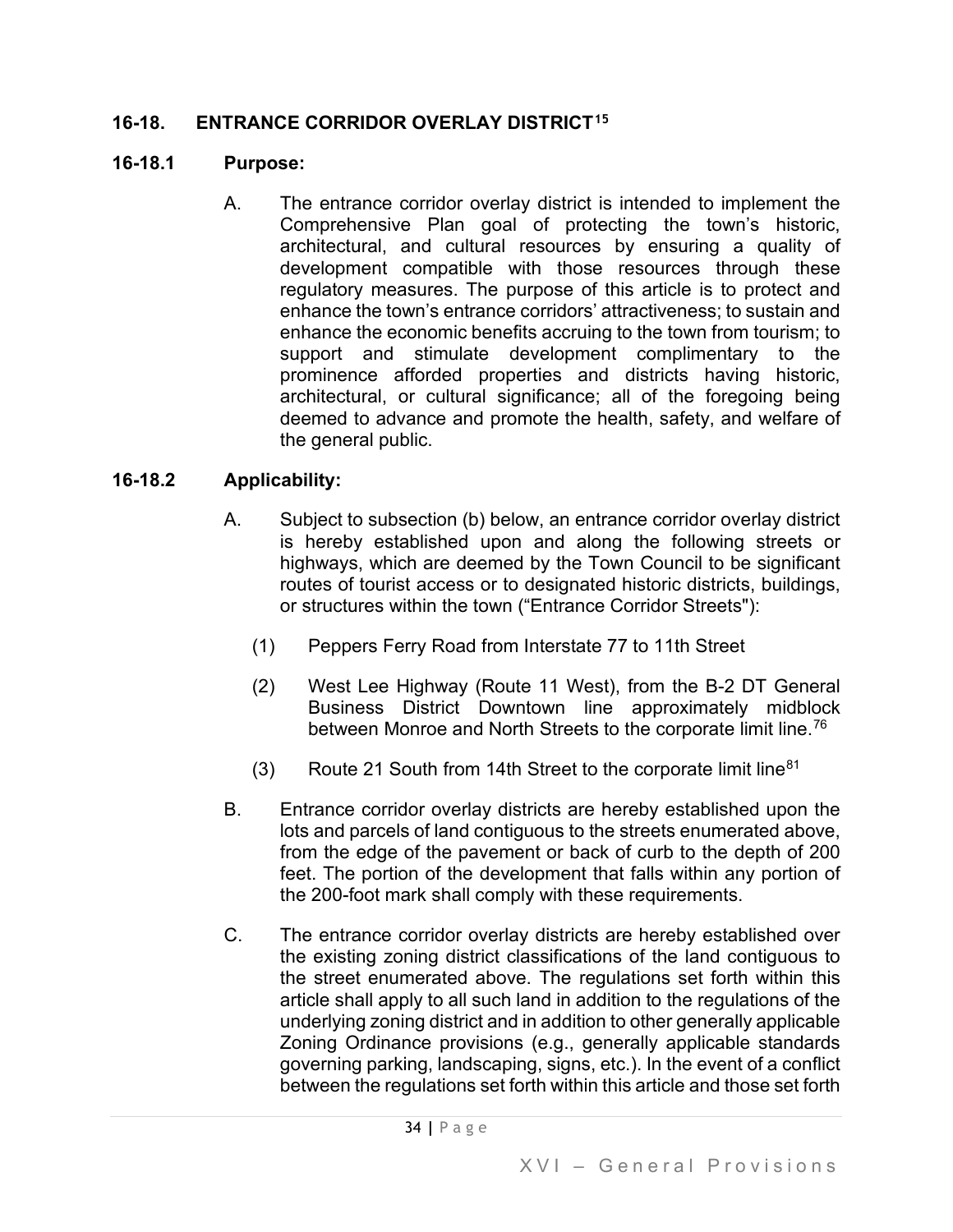within the regulations of the underlying zoning district classification, or elsewhere within this Zoning Ordinance, the more restrictive regulation shall govern.

# **16-18.3 Specific Requirements for Corridor Overlay Development:**

- A. **Landscaping Buffer:** Landscaping buffer areas shall be provided on all properties along the route. The buffer shall be twenty (20) feet in width measured from, and parallel to, the curb line or if there is no curb, the edge of permanent pavement. There shall be no development in the buffer yard area, except for signs and entrances as permitted in the Buffer Yard Regulations and permitted herein.
- B. **Screening of Utilitarian Areas:** Utilitarian areas, such as dumpster pads, transformers, storage areas, etc., exposed to view from the Corridor shall be screened with a fence or vegetation (according to the standards for Buffer Yard Regulations, Section 16-16 of the Zoning Ordinance). See Section 16-20 for general fencing and screening regulations.<sup>[105](#page-50-32)</sup>
- C. **Sign Requirements:** Signs shall conform to the requirements of Article XXI.<sup>[108](#page-50-33)</sup> See Article XXI, Chart 21-6, Signs in the Entrance Corridor Overlay District and, in the MA-1 Medical Arts District for Entrance Corridor Signage Regulations.[108](#page-50-34)
- D. **Underground Utilities:** Underground utilities shall be required for all new development.
- E. **Lighting:** Lighting shall consist of decorative lights and poles (no wood poles and "cobra-heads") with "cut-off" heads that direct the light toward the ground to avoid light pollution.

## **16-18.4 Review for Conformance with the Specific Requirements:**

- A. Review of development for conformance with the requirements herein shall be administrated by the Director of Planning or his designee.[105](#page-50-35)
- B. **Standards for Considering Conformance:** The Director of Planning, in conducting an administrative review, and the BZA on review of an appeal, shall consider the entrance corridor requirements enumerated herein.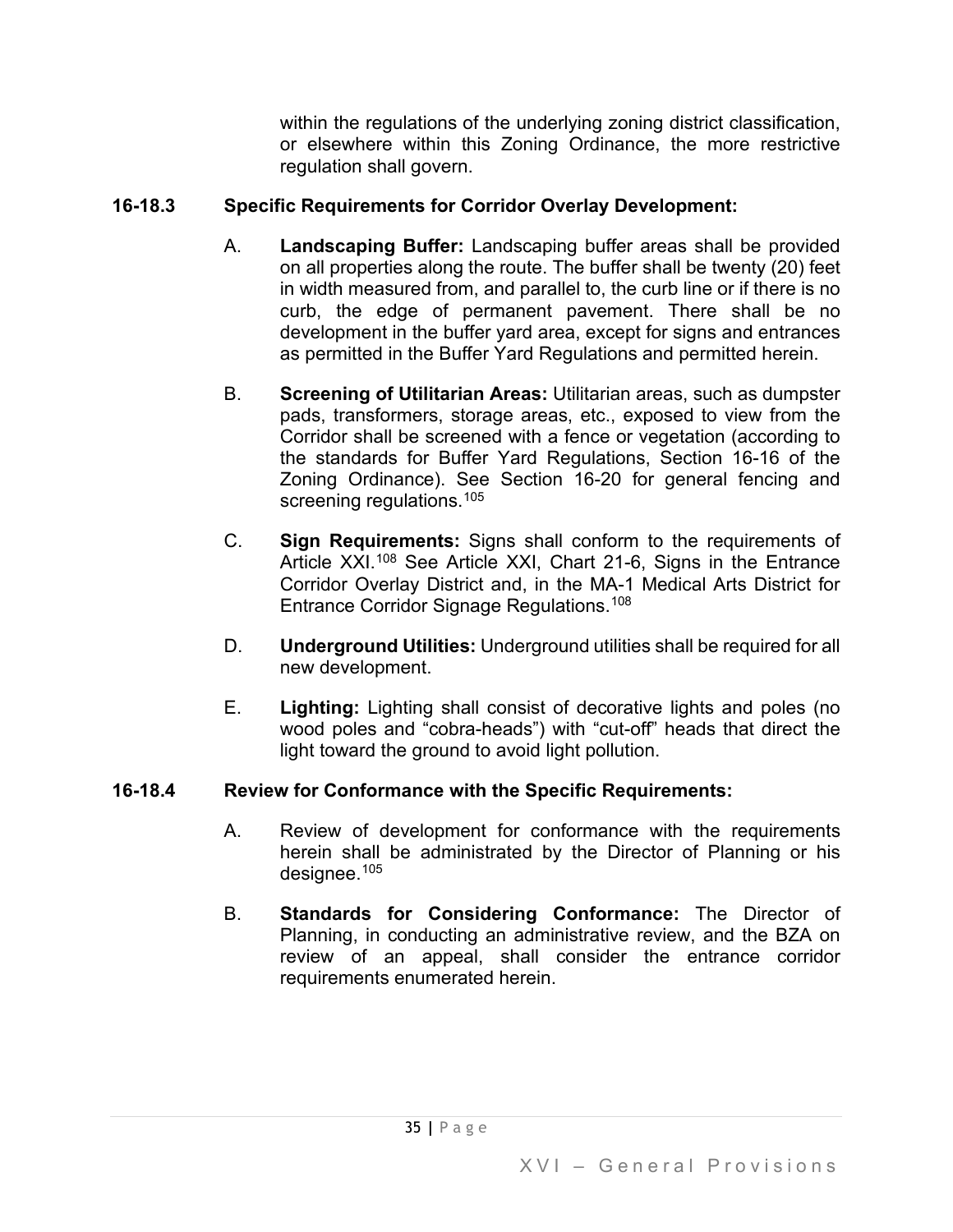## **16-19. SMALL-LOT/SMALL-HOME OVERLAY ZONE[94](#page-50-36)**

## **16-19.1 Purpose:**

A. The purpose of the Small-Lot/Small-Home Overlay Zone is to provide increased opportunities for high quality, affordable single-family home ownership and infill through alternative design criteria.

## **16-19.2 Applicability:**

- A. At the discretion of the Planning Commission and the Town Council, Small-Lot/Small-Home Overlay Zoning Districts can be placed over any existing zoning district, in which single family dwellings are regulated by the R-3 Residential standard. These zones include R-3 Residential, M-1 Industrial, B-1 Business, B-2 Business and B-2 DT General Business - Downtown. The Small- Lot/Small-Home Overlay may also be placed on A-1 Agriculture Zoning Districts.
- B. Provisions of the Small-Lot/Small-Home Overlay Zone only apply to lots and/or dwellings created for the purpose of single-family residential development. No manufactured homes or on-frame modular homes are permitted in the Small- Lot/Small-Home Overlay Zone when using provisions of this Overlay Zone.
- C. Lots and dwellings created for the purpose of single-family residential development may utilize the provisions of the underlying zoning district in addition to all other generally applicable Zoning Ordinance provisions (e.g., generally applicable standards governing parking, landscaping, signage, etc.), however, at such time that a lot or dwelling is created utilizing any provision of the Small-Lot/ Small-Home Overlay Zone (e.g., reduced lot area, reduced setbacks, reduced floor area, reduced frontage, etc.), then all remaining provisions and restrictions of the Small-Lot/Small-Home Overlay Zone shall be enforced.
- D. Subject to the provisions of this section, the Small-Lot/Small-Home Overlay Zone is hereby established upon certain properties within the town, as follows:
	- (1) West Jefferson Street, Railroad Avenue and South 8TH Street;
	- (2) West Jefferson Street, South 14TH Street, South 18TH Street and West Washington Street; and,
	- (3) West Jefferson Street, South 12TH Street, South 10TH Street and West Union Street.<sup>[97](#page-50-37)</sup>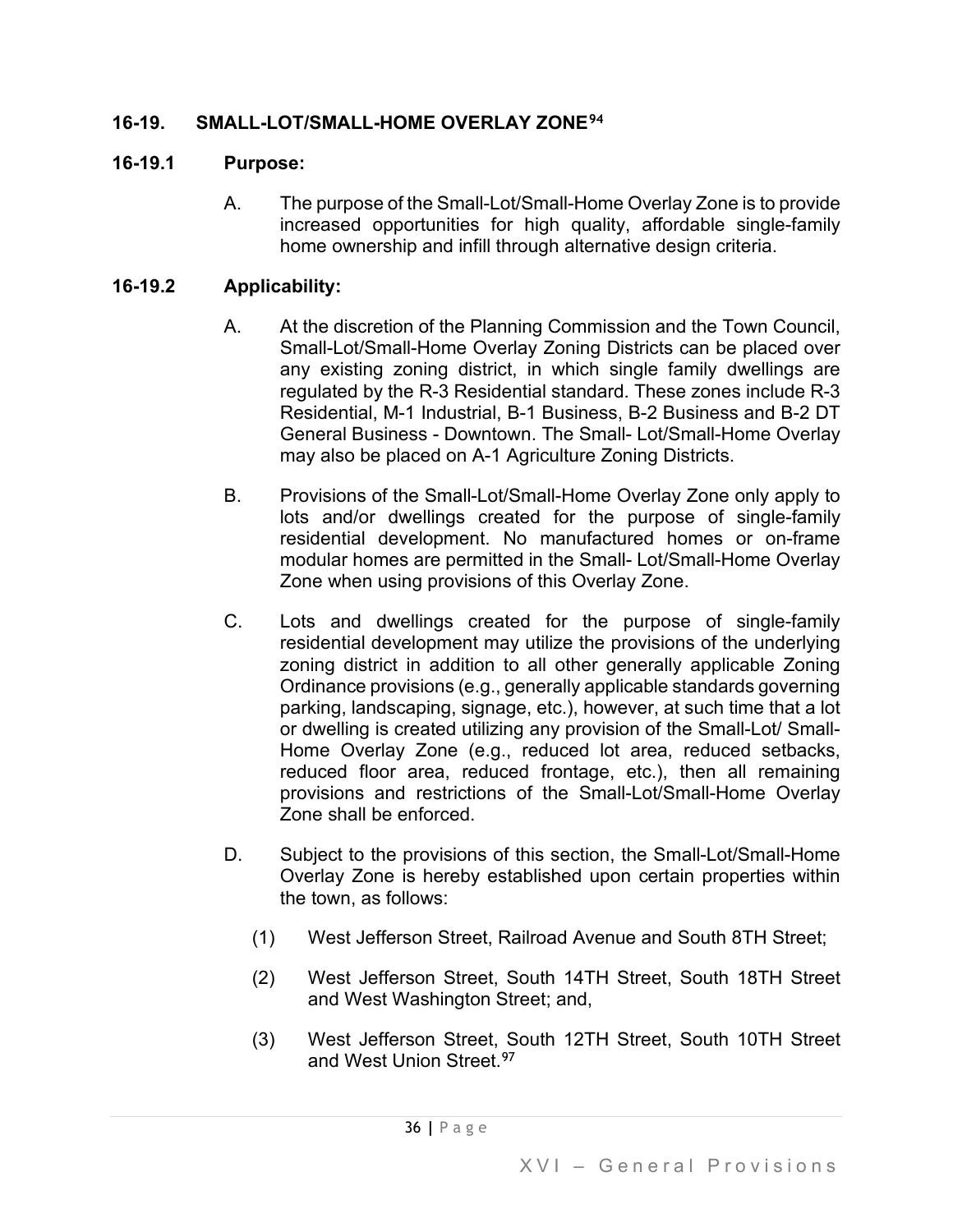#### **16-19.3 Minimum Requirements for Small-Lot/Small-Home Overlay Development:**

- A. **Lot Area Regulations:** For each lot containing or intended to contain a single-family dwelling, the minimum lot area shall be four thousand (4,000) square feet.
- B. **Floor Area:** Each single-family dwelling shall have a minimum floor area outside the walls, excluding garages, porches, carports, and terraces, of not less than five hundred (500) square feet.
- C. **Ground Area:** Each residence shall occupy a minimum ground area outside the walls, excluding garages, porches, carports, and terraces, of not less than three hundred fifty (350) square feet.
- D. **Front Yard Setback:** No building shall be erected, reconstructed, or altered nearer than fifteen (15) feet to the street line on which it faces.
- E. **Side Yard Setback:** The minimum side yard shall be five (5) feet and the total width of the two required side yards shall be ten (10) feet.
- F. **Rear Yard Setback:** Each dwelling shall have a rear yard with a minimum depth of twenty (20) feet.
- G. **Frontage:** The minimum lot width at the setback line shall be thirtyfive (35) feet.
- H. **Water & Sewer & Utilities:** Each dwelling must be connected to public water and sewer unless otherwise permitted by the Virginia Department of Health to connect to private water and sewer systems. All electric, phone, internet, etc. service lines shall be installed underground.
- I. **Front Porch:** Each dwelling must have a covered front porch with a minimum area of sixty (60) square feet and no dimension less than six (6) foot wide.
- J. **Roofing:** Each dwelling must have an architectural grade roof utilizing three- dimensional shingles, tiles, slate or standing or raised seam metal roof with no exposed fasteners.

# K. **Exterior Wall Materials:**

(1) **Required Exterior Wall Materials:** Each dwelling must be covered in brick, wood "clapboard" type siding, wood composite "clapboard" type siding, cement board "clapboard" type siding, Cellular PVC "clapboard" type siding, stone, or glass. Traditional vinyl siding may be used with the following conditions: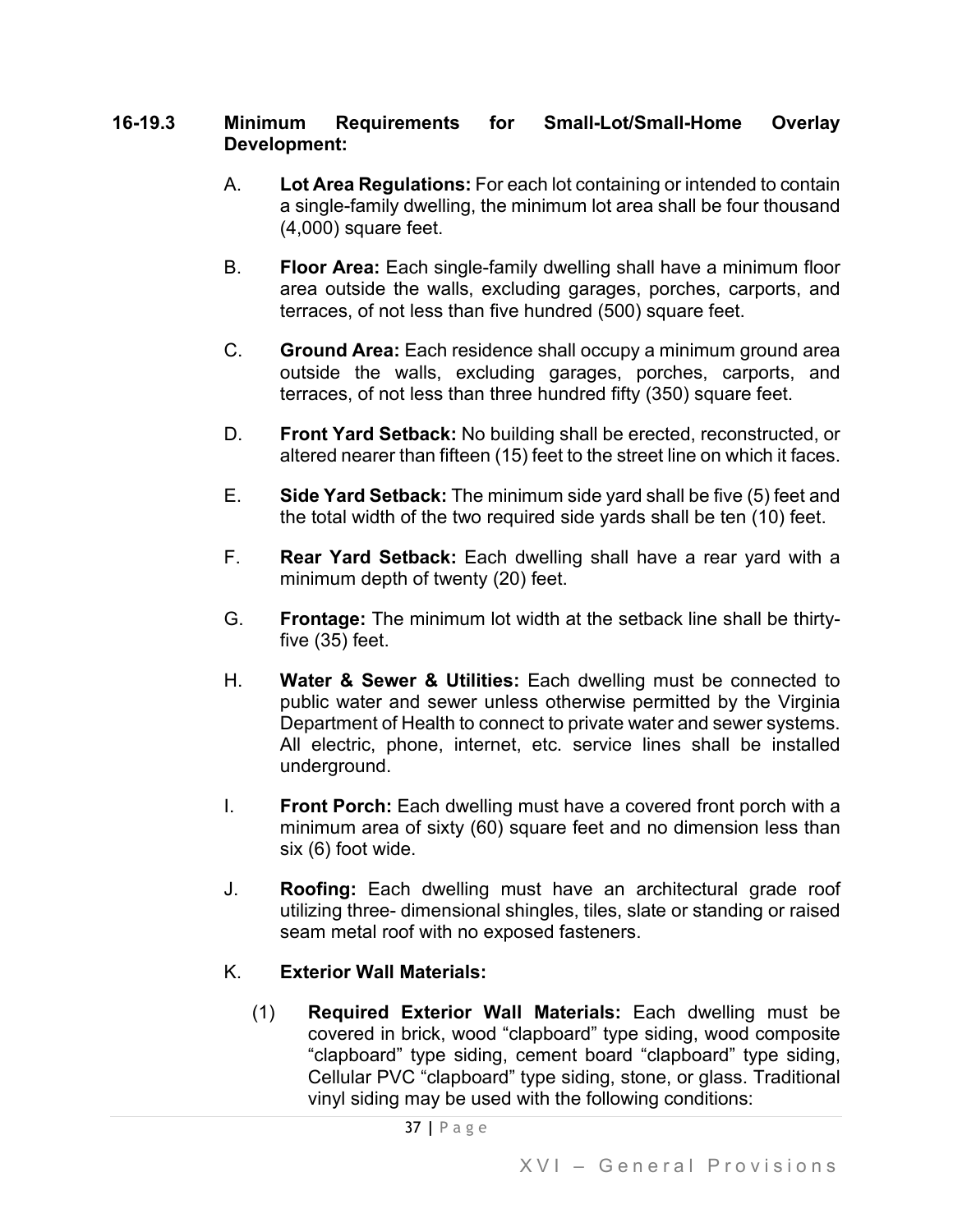- (a) Product thickness must be 0.044 inch or greater.
- (b) Substrate must be 7/16-inch structural sheathing.
- (c) The siding must be nailed up by hand using galvanized nails.
- (d) Nail spacing for horizontal siding must be a maximum of sixteen (16) inches on center.
- (e) Nail spacing for vertical panels must be a maximum of twelve (12) inches on center.

## (2) **Prohibited Exterior Wall Materials:**

- (a) Plywood and other similar sheet siding materials such as the following T1-11 siding.
- (b) Industrial style metal siding.
- (c) Exposed fastener metal wall and roofing panels.
- (d) Other Pressed Board Siding (PBS) type materials that are manufactured in sheets.
- L. **Foundations:** All foundations must be enclosed with permanent masonry walls. All above grade CMU foundation walls must be parged and painted, or covered with brick or stone veneer.
- M. **Exposed Wood Surfaces:** Treated wood surfaces, where exposed, must be stained, painted, or encapsulated in a decorative material.
- N. **Additional Required Building Details:** Each dwelling must incorporate at least two of the following elements
	- (1) Decorative molding/framing details around all front façade windows and doors.
	- (2) Decorative door design including transom and/or side lights.
	- (3) Decorative roofline elements, such as brackets, dormers, and chimneys.
	- (4) Decorative building materials, including decorative masonry, brick, tile, and stone.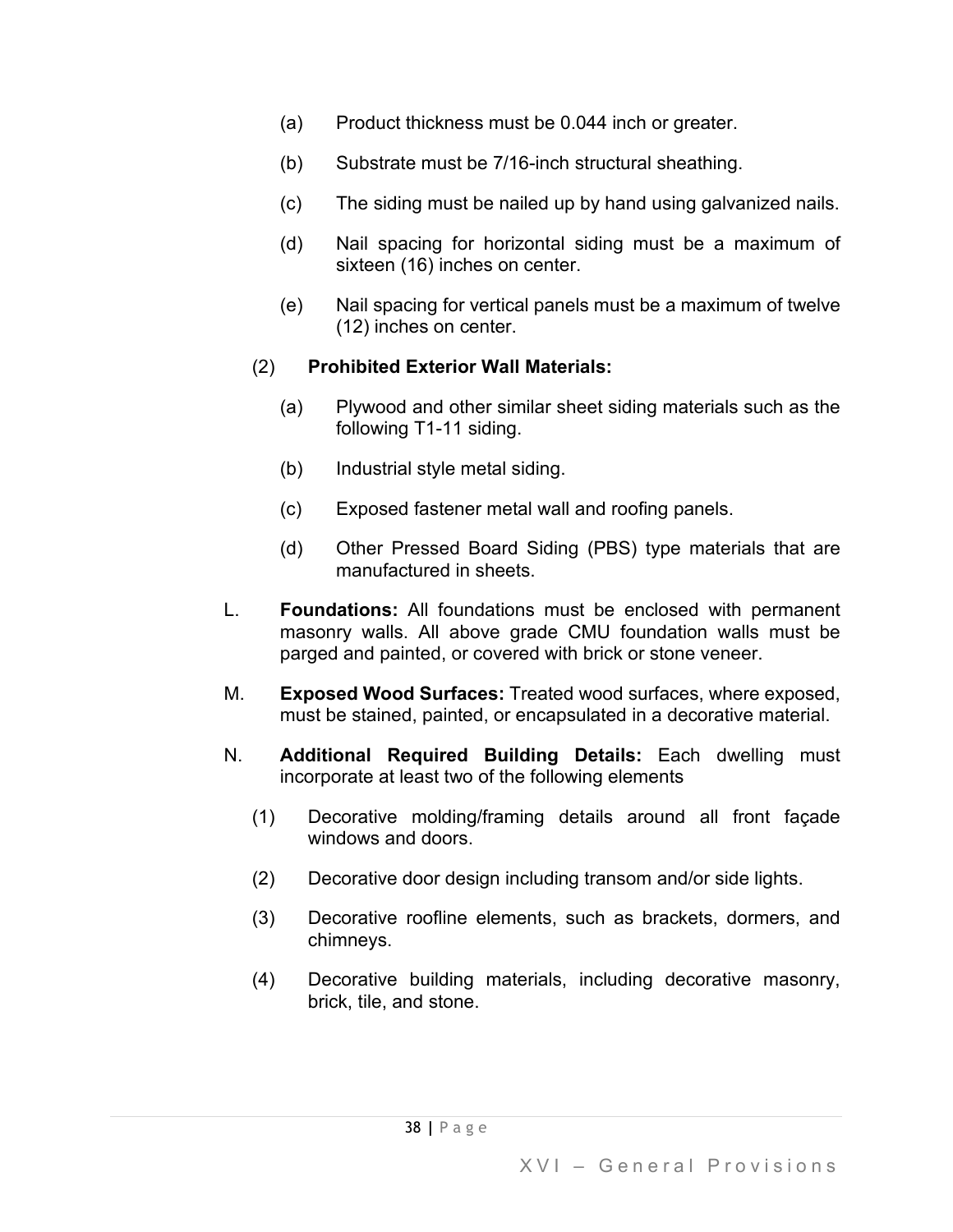## **16-19.4 Review for Conformance with the Specific Requirements:**

A. Review of development for conformance with the requirements herein shall be administrative by the Director of Planning or his designee.

## **16-20. FENCING REGULATIONS:[105](#page-50-38)**

## **16-20.1 Fencing Definitions:**

- A. **Access Control Fence:** Fencing primarily intended to control entry or exit from a specified area. Typically, these fences are from four (4) to eight (8) feet tall and located along rear or side property lines or other areas on site to restrict access to rear and side yard areas.
- B. **Agricultural Fence:** Fences that provide a separation between agricultural uses and other uses to prevent movement of grazing animals or to restrict access to agricultural production areas. These fences are typically located along front, side, and rear property lines of sites in agricultural zones, or occasionally to separate an agricultural use on an undeveloped parcel or portion of a parcel in another zone.
- C. **Animal Control Kennels and Cages, Commercial:** Fencing for the purpose of commercially housing or controlling pets, livestock, or other animals. Pet shelters, pet boarding facilities, veterinary hospitals, pet grooming facilities, and breeding facilities are examples.
- D. **Animal Control Kennels and Cages, Private:** Fencing for the purpose of housing or controlling small pets or other animals for private enjoyment. Dog kennels, dog runs, and similar fence structures are examples.
- E. **Architectural Buffer Yard Screen:** Where a buffer yard is required as a screen between a proposed higher intensity use, such as commercial, industrial, or multi-family use, and any lower density use, a fence may be included within the buffer yard for access control or for screening. The combination of landscape buffer and fence must be effective in blocking views of the site from the adjoining lower density use areas. Architectural Buffer Yard Screen Fences are generally located along the property line or elsewhere, when necessary, to improve the effectiveness of screening.
- F. **Character or Image Fencing:** Fencing that is intended to communicate an image, style, or other nonverbal message about the business or industry located on the relevant property. Examples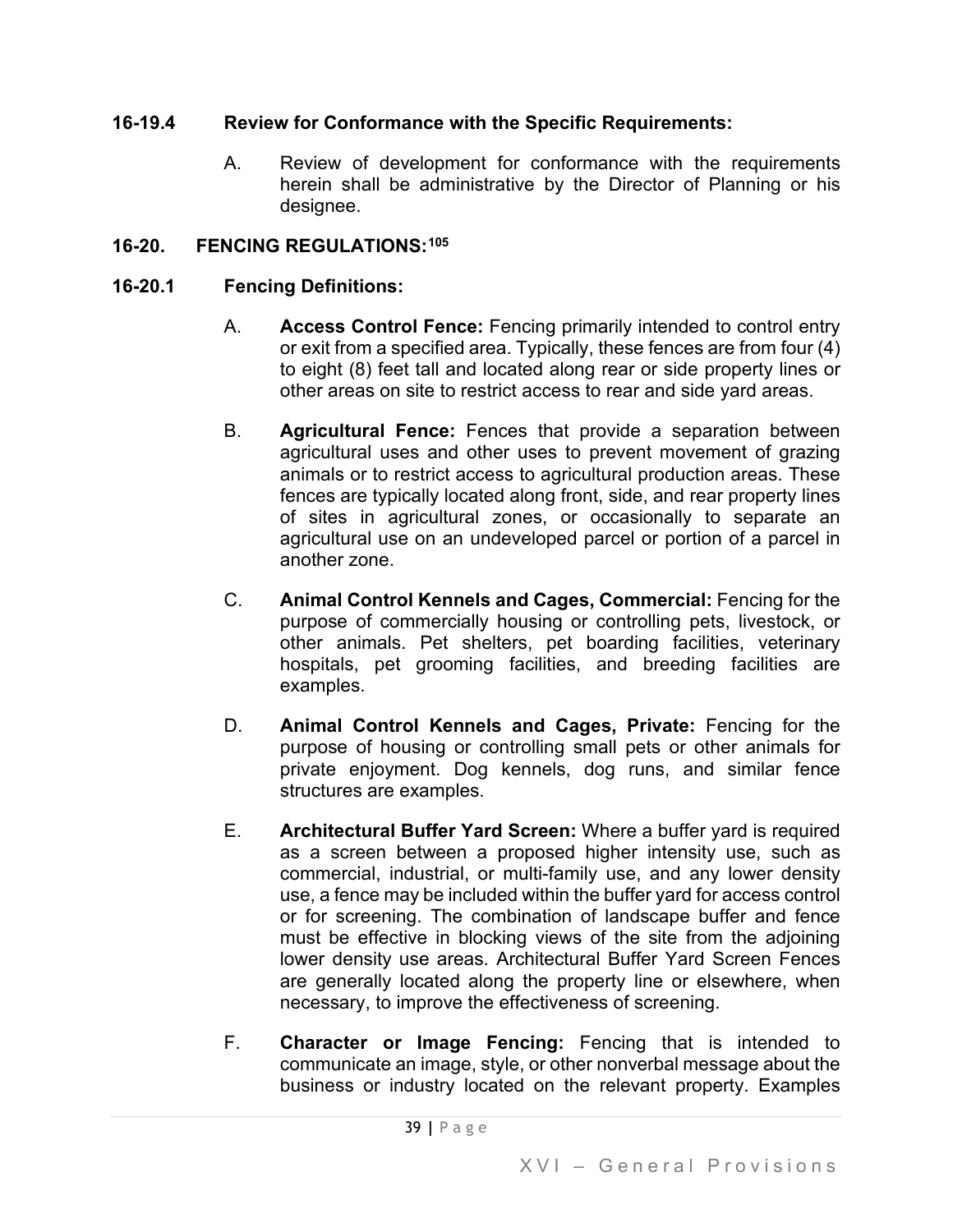include use of picket fencing to convey the image of hominess for a boutique shop or use of rail fencing to create a rural image at a store selling landscaping products.

- G. **Construction Fence:** These are temporary fences to protect areas such as construction sites, staging areas, and special events.
- H. **Detention Pond Safety Fence:** Detention pond safety fences are to be located at the top of the detention pond structure when required due to site conditions or the basin geometry. The purpose of these fences is to prevent drowning accidents.
- I. **Division Fence or Boundary Fence:** Fences located on property boundaries. See the Code of Virginia § 55.1-2821. Obligation to provide division fences. Property owners are obligated to share the expense of these fences equally, unless one property owner chooses to let their property lie open or the two parties agree otherwise.
- J. **Dumpster Enclosure:** A fence or wall intended to enclose any trash or recycling containers. Dumpster enclosure fences must meet the standards for Screen Fences as defined herein.
- K. **Excessive Height Fences:** Fences taller than eight (8) feet, which are necessary for the function of a permitted use.
- L. **Fence or Wall:** A constructed barrier of any material or materials enclosing, dividing, or screening an area of land. This definition does not include "Retaining Wall."
- M. **Guardrail Safety Fence:** Sturdy fencing materials may be used to protect pedestrians from high drop-offs found along retaining walls, steep slopes, quarries, and similar landscape features.
- N. **High Security Production Area Fence:** These are fences protecting outdoor production or material loading areas requiring restricted access. The need for secure production or shipping and receiving is often driven by aspects of the production process that may be hazardous to the public.
- O. **HVAC Screen Fence:** These are fence enclosures intended to screen heating, ventilation, and cooling equipment from view.
- P. **HVAC Security Fence:** These are fence enclosures intended to protect sensitive or essential heating, ventilation, and cooling equipment from unwanted access.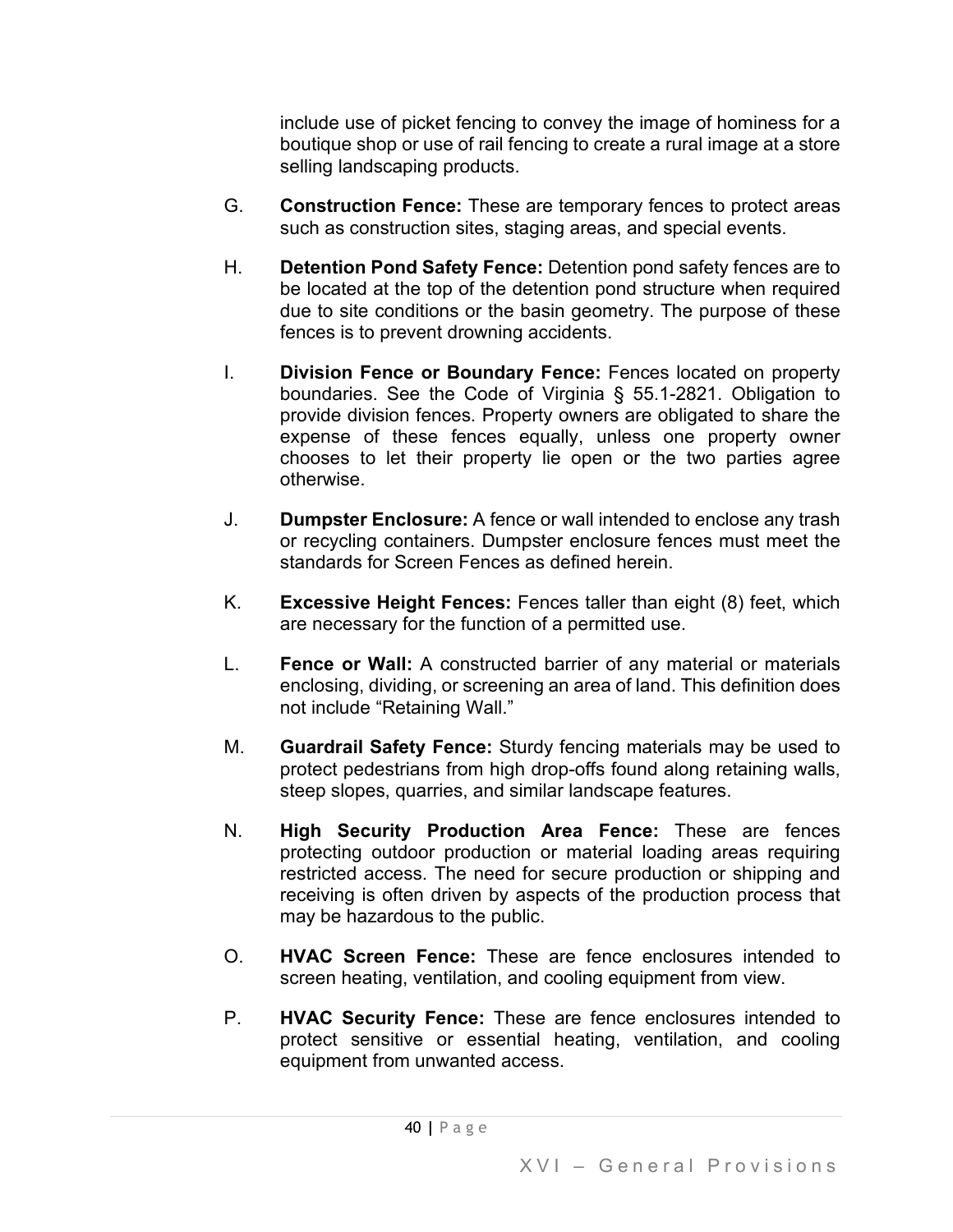- Q. **Managed Care Safety Fence:** This is fencing of outdoor spaces for the safety of vulnerable individuals including children, elderly, and others in a managed care or day care facility. Examples include memory care, daycare, preschool, school, group homes, and pool safety fences.
- R. **Open:** For the purpose of this section, the term "open" shall mean when the fence or wall is viewed perpendicular to its length from one side, the view through the fence is not fully obstructed. The percentage of solidity must be less than 50% and must be uniform along the length of the fence or wall.
- S. **Ornamental Materials:** Fencing materials designed and assembled in such a manner that the main purpose is to decorate or enhance the appearance of the fence. Fences consisting of sheet metal, welded or woven wire, or galvanized chain link mesh are excluded under this definition.
- T. **Outdoor Café Fence:** This is fencing designed to enclose outdoor eating areas on properties where a food service use is present and where the eating area does not encroach on any publicly controlled sidewalk space.
- U. **Outdoor Product Sales or Display Fence:** Some products can be offered for sale in an outdoor setting. Examples include certain farm equipment, plants, and landscaping materials. Fencing of these areas is primarily for inventory control and control of access. Screening of these areas is not generally desired by the retailer although it may be desired by neighbors and the general public.
- V. **Public Facility Fence:** Some public facilities require control of access not only along rear and side property lines, but along the street right-of-way as well. This may include public works service yards, parks, cemeteries, and similar public facilities.
- W. **Recreation Equipment Fence:** Some sports venues require fencing as part of the game equipment or for the convenience of the game. Sports facilities that may require fencing include, but are not limited to, baseball fields, basketball courts, tennis courts, and soccer fields. Fencing for recreational equipment may require appropriate safety padding to protect participants from injury.
- X. **Screen Fence:** These fences are intended to screen views of unattractive objects or activities from the street or adjacent properties.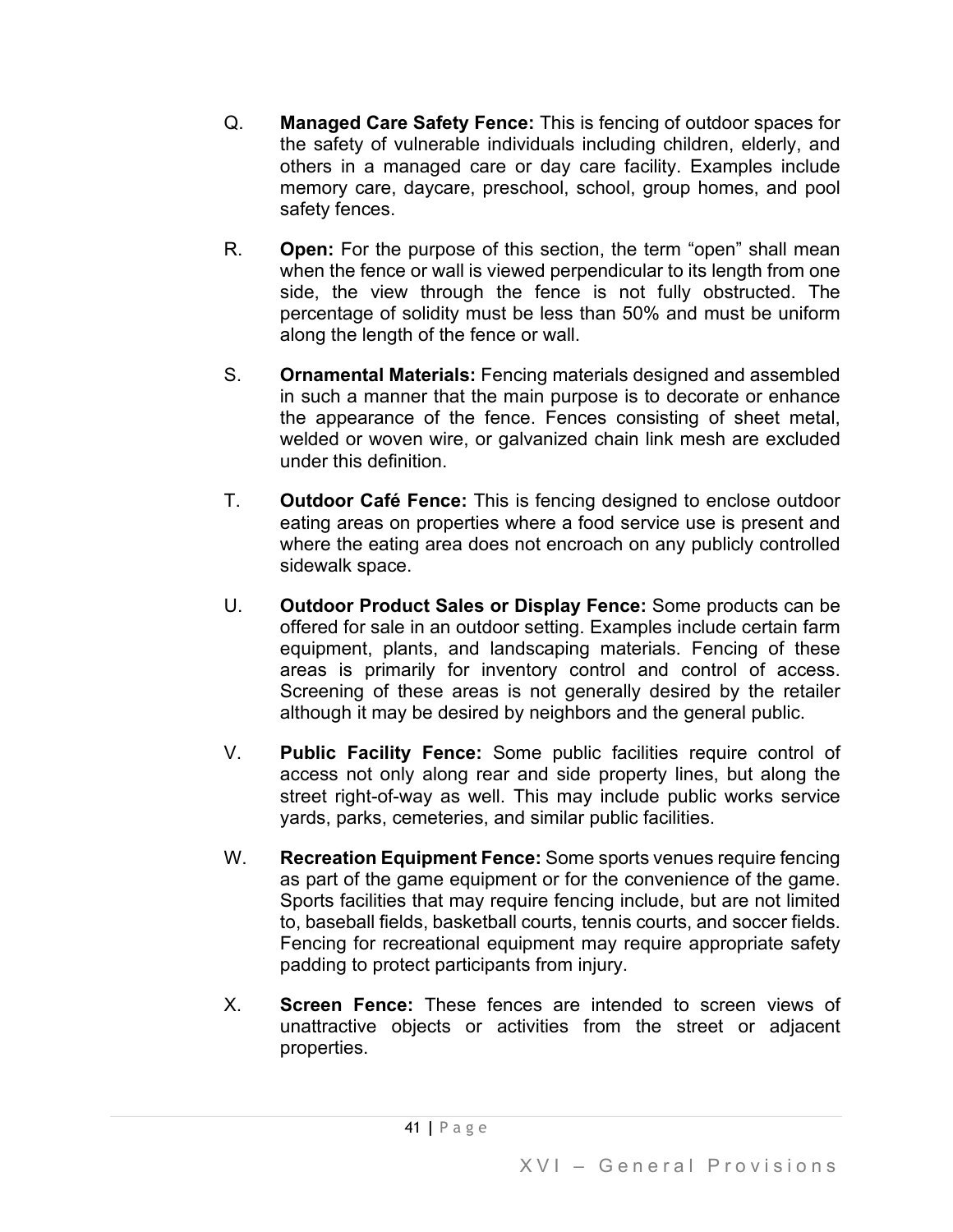- Y. **Sidewalk Café Fence:** Temporary or moveable fences or other space-defining structures that are designed to designate space for dining or café use upon a public sidewalk within the B-2 DT zoning district.
- Z. **Sight Triangle:** Triangular area adjacent to the intersection of any street established by measuring a distance of thirty (30) feet from the point of intersection of two (2) streets along the edge of pavement of each of the intersecting streets and connecting the ends of each. (See figure below.)



- AA. **Solid:** (same definition from the current Zoning Ordinance but includes walls) - For the purpose of this section, the term "solid" shall mean when the fence or wall is viewed perpendicular to its length from one side, no break or opening may be seen. The percentage of solidity must be uniform along the length of the fence or wall.
- BB. **Storage Screen Fence:** These fences are intended to both secure and screen from view storage areas and self-service storage facilities. Objects to be screened may include any products, vehicles, or other equipment that is intended to be stored outside of an enclosed building or other structure as well as the grounds around entrances to individual self-service storage units.
- CC. **Utilitarian Style:** Fences constructed of galvanized chain link mesh, welded or woven wire, wood snow fences, sheet metal, or other similar materials that are designed solely for functionality.
- DD. **Utility Security Fence:** These fences secure utility or fuel storage structures to protect the public from injury or to assure the safety of public and private utility facilities. This category of fencing protects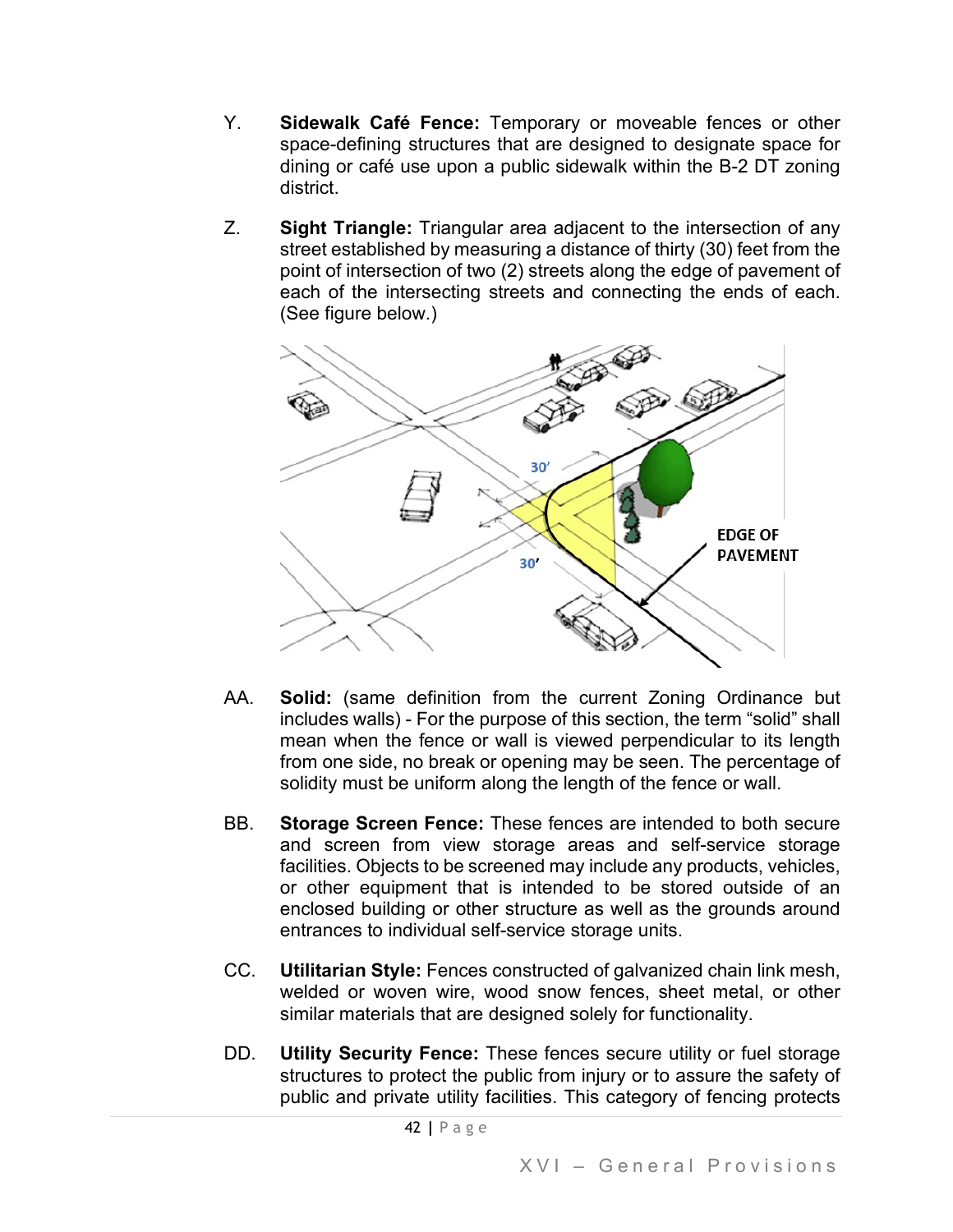facilities such as water, sewer, gas, electric, communications, and fuel storage sites.

## **16-20.2 General Fencing Provisions:**

- A. The provisions of this section do not apply to retaining walls. See Section 16-17 Retaining Walls, for additional information.
- B. **Location:** Fences and walls shall be wholly contained within the owner's property, except for Division or Boundary Fences, which may be located on adjoining property lines. For the purpose of establishing fence locations, "wholly contained" shall mean at least one (1) foot within the property line.
- C. **Permit Required:** A building permit and fee are required for all fences described herein except for portable kennels not affixed to the ground or runs of thirty (30) feet or less of decorative open fencing that is less than four (4) feet tall.
- D. No fence or wall shall be permitted within the Town right-of-way and any fence or wall located within the Town right-of-way is subject to removal at the owner's expense. This provision does not imply that temporary fences necessary for construction activity or special events cannot be installed along a public right-of-way with appropriate traffic management plans that are approved by the Town of Wytheville Engineer, Public Works Director, and Zoning **Administrator**
- E. All fences and walls are subject to compliance with all applicable provisions of the Uniform Statewide Building Code.
- F. No fence shall obstruct views at any entrance onto public right-ofway or located in the sight triangle of any street intersection.
- G. When fences and walls are constructed on lots on which no structure exists, "Front Yard" is deemed to be the minimum front yard setback required in the zoning district in which the fence or wall is being placed.
- H. The "attractive side" of a fence must face outward along any street, including corner and double frontage lots, and when protecting a pool. It is recommended to face the "attractive side" out in all other instances, although there is no requirement.
- I. When a fence is intended to provide multiple functions as defined by the fence types found in the chart at the end of this section, the more restrictive guidelines for all applicable fence types shall apply. If the applicable guidelines appear to be in conflict, the Zoning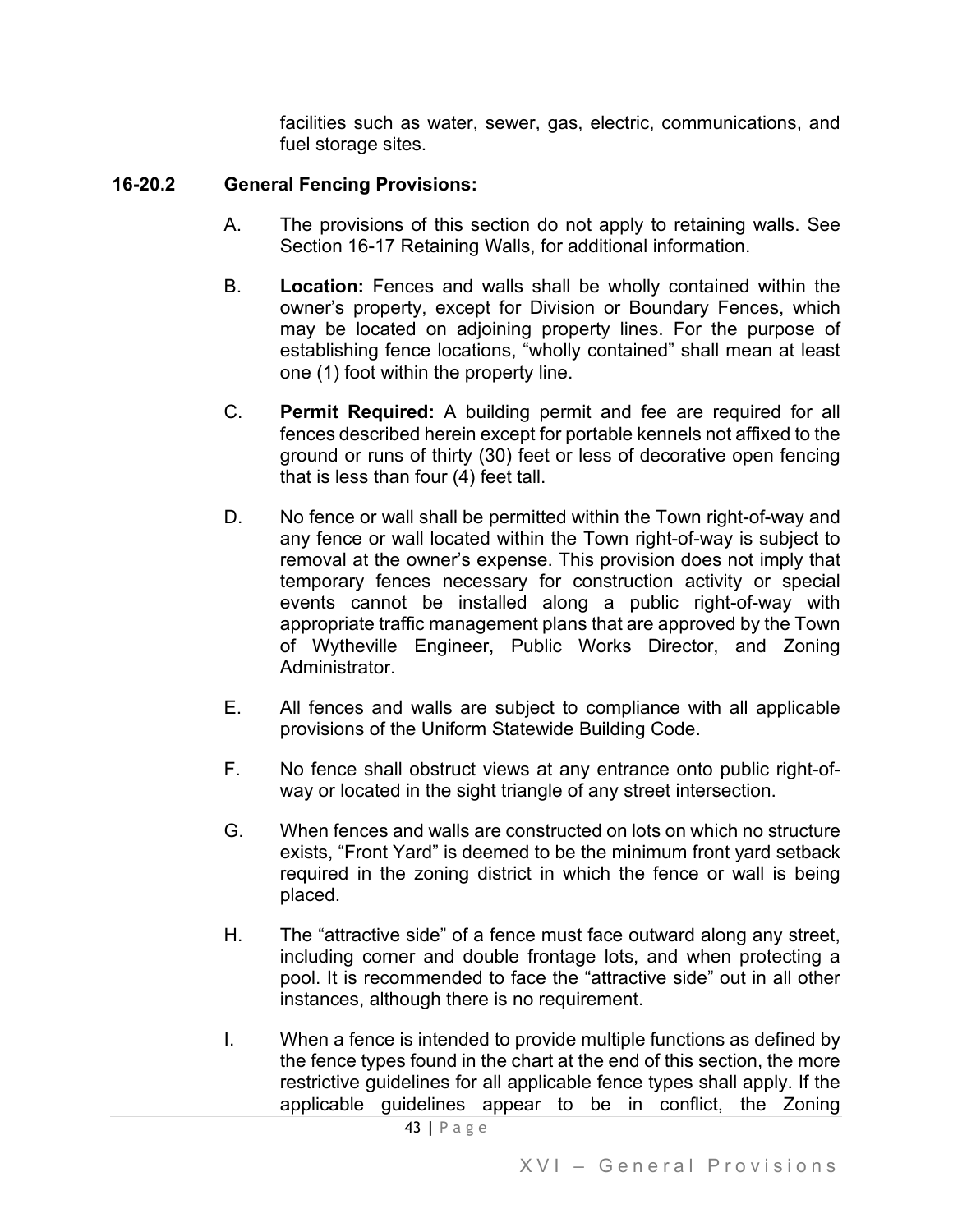Administrator or his or her designee shall review the circumstances and render a final opinion on requirements for said fence.

- J. Barbed wire, razor wire, or other sharply pointed materials may be used in industrially zoned districts provided said material is over seven (7) feet above the ground and any projections at the top shall be over the fence owner's property and not overhang onto abutting property.
- K. Barbed wire may also be used in agricultural fencing in the A-1 Zoning District and to repair or replace grandfathered agricultural fencing in other zoning districts.

#### **16-20.3 Provisions for Fences in Residential Districts (R-1, R-1A, R-1M, R-2, R-2 FH, R-3, and R-3 MH):**

A. Fence locations by height and degree of opacity within residential districts are as follows:

# **(1) Front Yard:**

- (a) Fences and walls up to four (4) feet in height and up to 50% solid may be erected in the front yard of any lot.
- (b) No fence or wall more than four (4) feet in height or more than 50% solid shall be erected in any front yard except as required to meet screening requirements in specific zoning district regulations.

# **(2) Side Yards:**

- (a) Fences and walls up to four (4) feet in height and up to 100% solid may be erected in the side or rear yards of any lot.
- (b) A fence or wall up to 100% solid, more than four (4) feet in height and up to eight (8) feet in height may be erected in the side yard provided that the fence is at least fifteen (15) feet behind the front yard setback line of the existing structure, and street side corner parcels have a setback of at least five (5) feet from the public right-of-way in residential districts.

# **(3) Rear Yard:**

(a) A fence or wall up to eight (8) feet in height and up to 100% solid may be erected in any rear yard.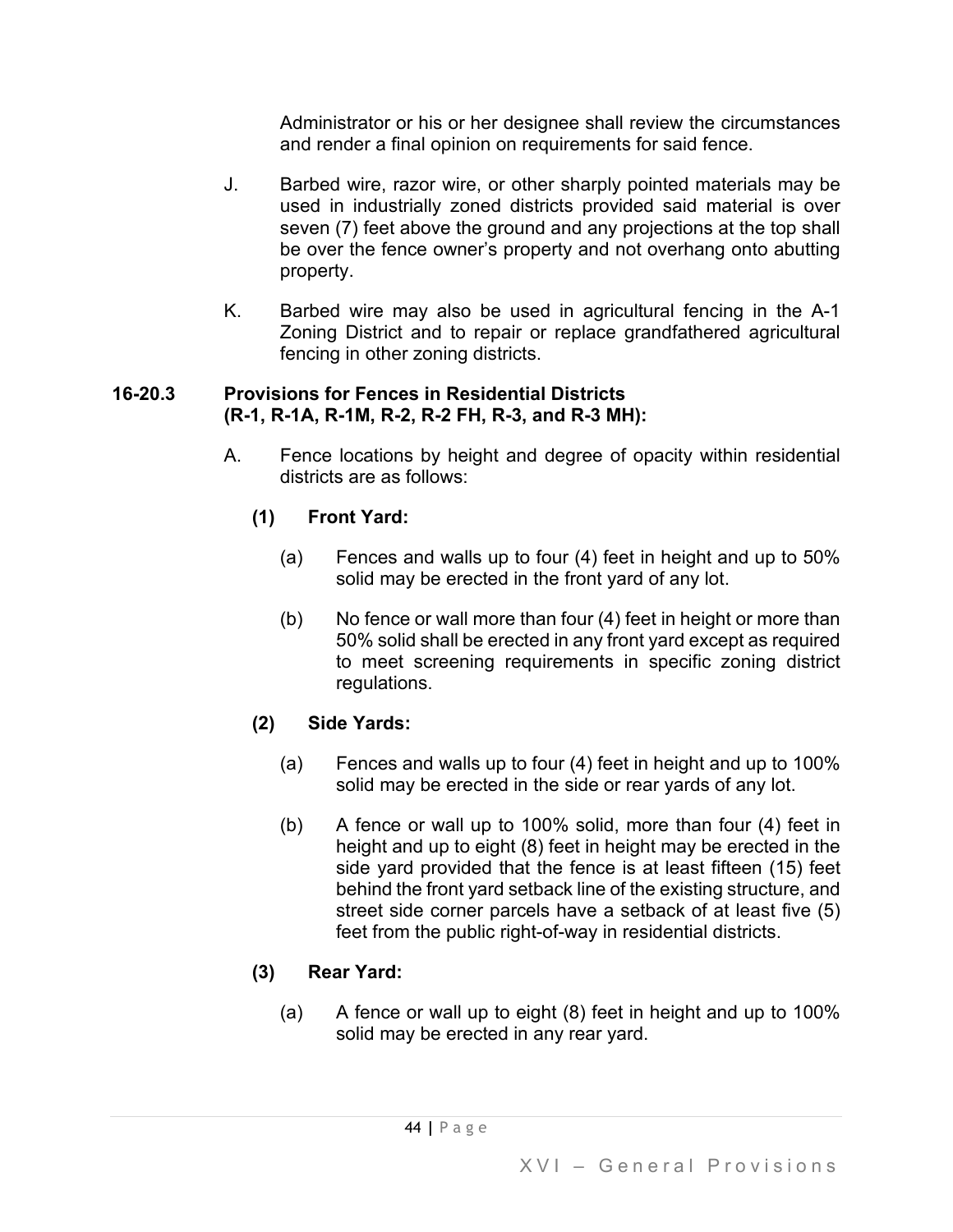#### **16-20.4 Provisions for Fences in Business and Industrial Districts (B-1, B-2, B-2 DT, MA-1, M-1, M-1 M, and M-2):**

## **A. Required Fencing, Screening, And Enclosure:**

- (1) Activities incidental to permitted uses, which are not conducted wholly within a completely enclosed building, shall be conducted within an area enclosed on all sides by a fence that meets the guidelines for an "Access Control" fence as described in Chart 2 of Section 16-20.6.
- (2) In cases where activities described in Section 16-20.4 A.1 could pose a hazard to individuals entering the site, the fence enclosure shall also meet the guidelines for a "High Security Production Area" fence as described in Chart 2 of Section 16-20.6. Potentially hazardous outdoor uses include, but are not limited to, manufacturing or assembly of products, servicing or repair of equipment, refinement or machining of materials, storage or staging of equipment, or transfer of raw materials and chemicals.
- (3) In cases where visibility of activities described in Section 16-20.4 A.1 are of a nature that would adversely affect the value or enjoyment of adjoining property, the required fence must also meet the guidelines for a "Screen" fence as described in Chart 2 of Section 16-20.6. Outdoor uses requiring screen fencing shall include, but not be limited to, storage of materials or products not intended for retail sale, storage of trucks or other service vehicles, junk yards, storage of inoperative vehicles, automobile graveyards, towing and wrecker service yards, and outdoor assembly or manufacturing of products. Screen fences required under this provision must be maintained in good repair continuously while the potentially offensive uses are present.
- (4) Outdoor retail sales display areas shall be conducted wholly within an area enclosed on all sides by a fence that meets the guidelines for an "Outdoor Product Sales or Display" fence as described in Chart 2 of Section 16-20.6. Signs that require an unobstructed view, sales of automobiles, sales of manufactured homes, or sales of accessory buildings are exempted from the fencing requirement.
- (5) Signs that require an unobstructed view, and employee and visitor parking areas are exempt from the fencing and screening requirement.
- (6) Utilities and other equipment, such as HVAC units, that require natural air circulation, an unobstructed view, or other technical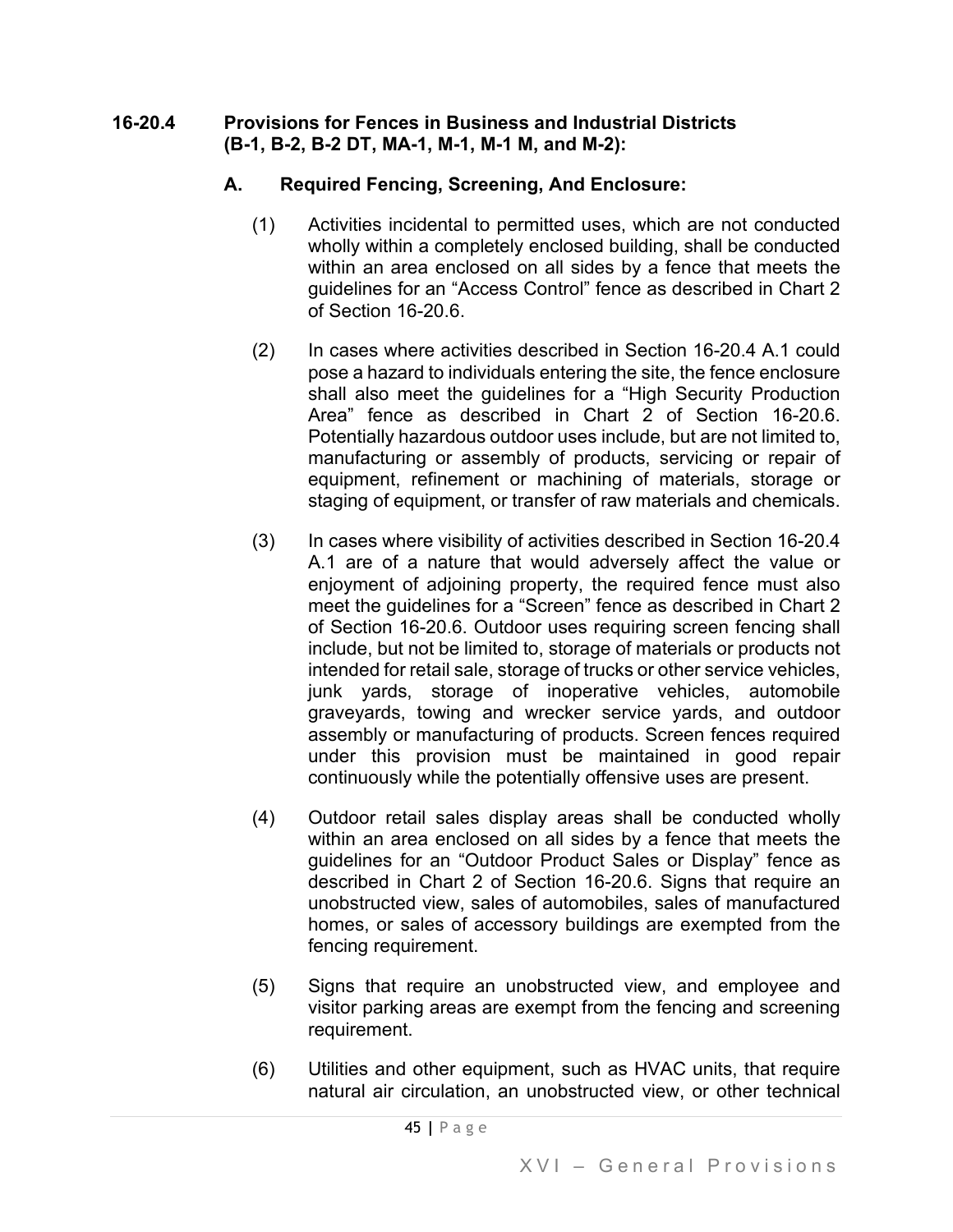consideration necessary for proper operation, should be sited to allow adequate space for safe operation while still meeting requirements for fencing and screening. The Zoning Administrator may grant an exception where evidence is provided that unobstructed access or view of the public utility or other equipment is required for safe operation. This exception does not include storing of any materials.

B. Fence locations by height and degree of opacity within business and industrial districts are based on the following guidelines:

# **(1) Front Yard:**

- (a) Fences and walls up to four (4) feet in height and up to 50% solid may be erected in the front yard of any lot.
- (b) No fence or wall more than four (4) feet in height or more than 50% solid shall be erected in any front yard except as required to meet screening requirements in specific zoning district regulations.
- (c) Certain open style safety fence types up to eight (8) feet tall, including agricultural, detention pond safety, public facility, and utility security fences, are permitted in front yards within business and industrial districts. In no case shall these fences encroach on sight triangles or block sight lines at any entrance.

# **(2) Side Yards:**

- (a) Fences and walls up to four (4) feet in height and up to 100% solid may be erected in the side or rear yards of any lot.
- (b) A fence or wall up to eight (8) feet in height and 100% solid may be erected in the side yard provided that the fence is at least fifteen (15) feet behind the front yard setback line of the existing structure and street side corner parcels have a setback of at least ten (10) feet from the public right-of-way in nonresidential districts.

# **(3) Rear Yard:**

(a) A fence or wall up to eight (8) feet in height and up to 100% solid may be erected in any rear yard.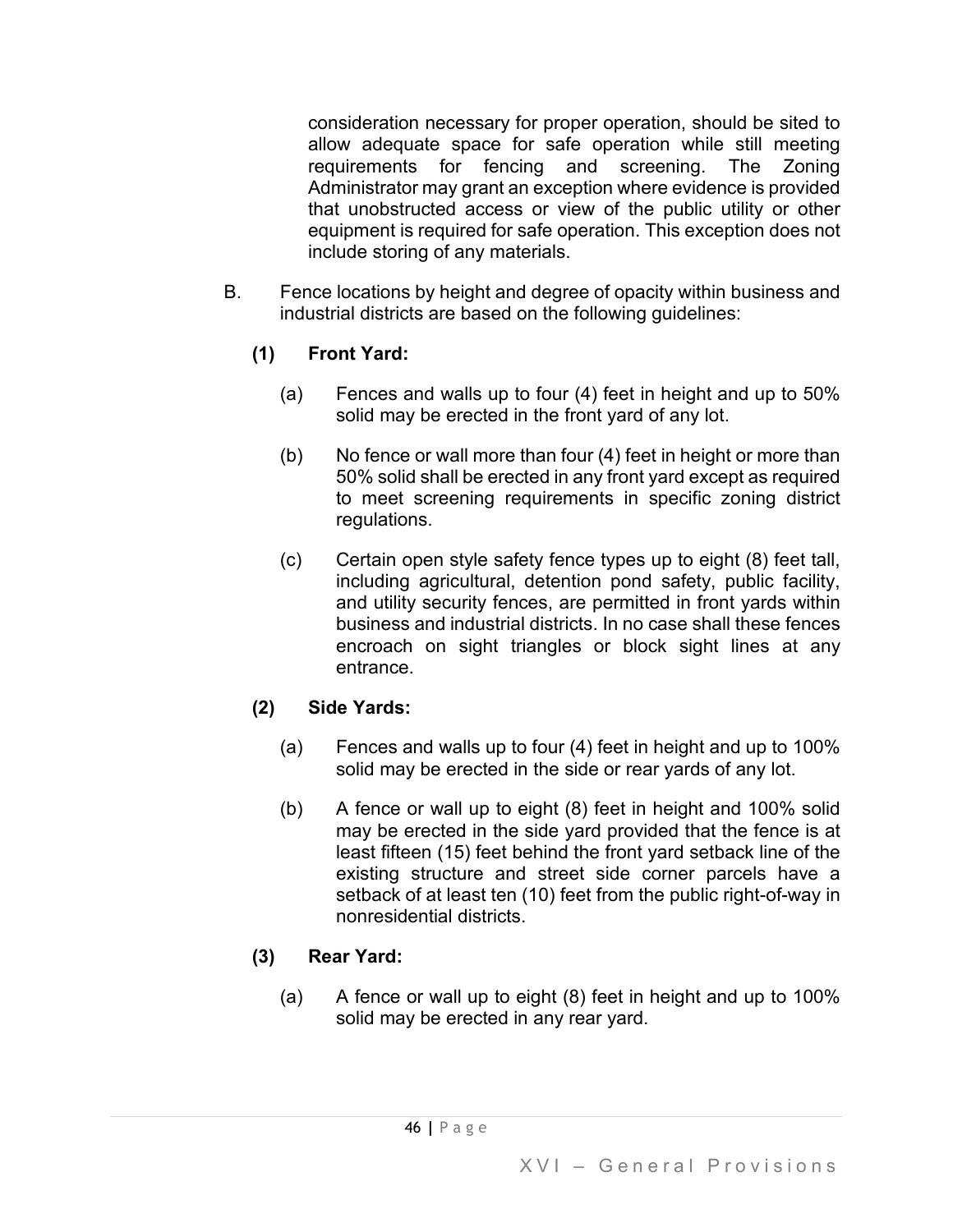## **16-20.5 Property Areas:**

A. The following chart describes the five (5) areas used to regulate fence height and location on parcels within the Town of Wytheville. The five (5) diagrams that follow the chart offer a graphic representation of each of the five areas.

**Chart 1: Description of The Five (5) Regulatory Areas for Fencing of Parcels**

| <b>Area</b>   | <b>Area Description</b>                                                      |
|---------------|------------------------------------------------------------------------------|
| <b>Label</b>  |                                                                              |
| A             | Entire parcel except in sight triangles.                                     |
| B             | Behind front yard setback line.                                              |
| $\mathcal{C}$ | Fifteen (15) feet behind front yard setback line, with a street side setback |
|               | from the public right-of-way on side corner parcels of five (5) feet in      |
|               | residential zones and ten (10) feet in other zones.                          |
| D             | Only within building envelope (front, side, and rear yard setback lines).    |
| F.            | Entire parcel and may encroach on right-of-way provided that installation is |
|               | temporary, and that plans to safely accommodate pedestrian and vehicular     |
|               | traffic are approved by the Town of Wytheville Engineer, Public Works        |
|               | Director, and the Zoning Administrator.                                      |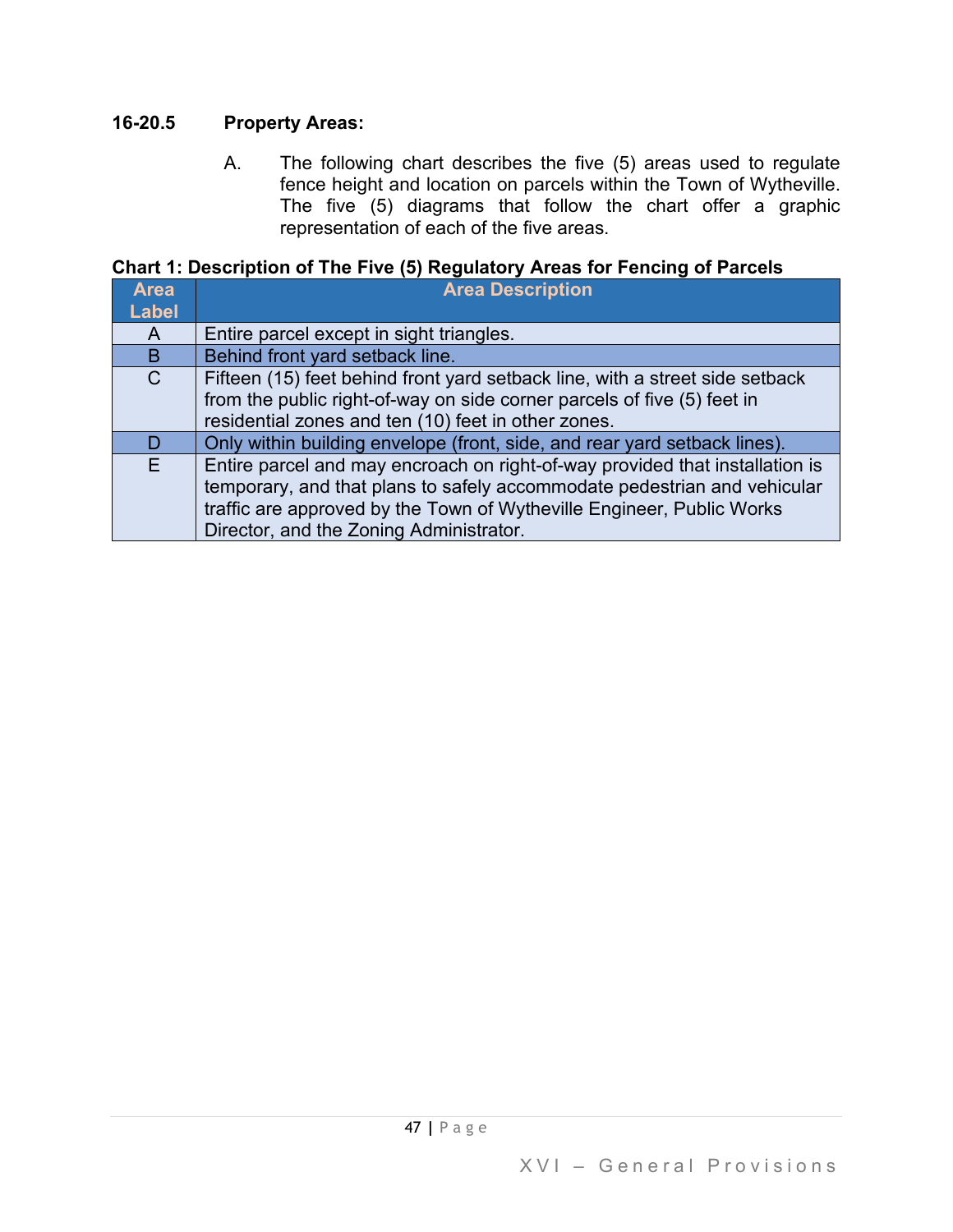|                                                           |                                                                                          | Chart 2: Fence Types, Zoning Districts Where Permitted and Special Requirements by Fence Type<br>16-20.6                                                                                                                                                                                                                                                                                                                                                                                                                                                                                                                                                                                                                                                    |                             |                                                   |                                                 |
|-----------------------------------------------------------|------------------------------------------------------------------------------------------|-------------------------------------------------------------------------------------------------------------------------------------------------------------------------------------------------------------------------------------------------------------------------------------------------------------------------------------------------------------------------------------------------------------------------------------------------------------------------------------------------------------------------------------------------------------------------------------------------------------------------------------------------------------------------------------------------------------------------------------------------------------|-----------------------------|---------------------------------------------------|-------------------------------------------------|
| <b>Purpose of Fence</b>                                   | <b>Zoning</b><br><b>Districts Where</b><br><b>Permitted</b>                              | <b>Special Requirements</b>                                                                                                                                                                                                                                                                                                                                                                                                                                                                                                                                                                                                                                                                                                                                 | <b>Height</b>               | <b>Opacity</b>                                    | <b>Allowable</b><br><b>Site</b><br><b>Areas</b> |
| <b>Access Control</b>                                     | All                                                                                      | This general category of fences may be subject to requirements for other fence types, such as screening and<br>material quality based on site conditions, zoning regulations, and intended uses.                                                                                                                                                                                                                                                                                                                                                                                                                                                                                                                                                            | Up to $8$<br>feet           | Open or Solid                                     | C                                               |
| Agricultural                                              | $A-1$<br>All zones when<br>proposed<br>agricultural use<br>is permitted in<br>that zone. | Agricultural fencing should be open and allow visibility from offsite.<br>Provisions for installation of agricultural fence in nonagricultural zones shall not constitute permission to maintain<br>cattle or other livestock in nonagricultural zones.                                                                                                                                                                                                                                                                                                                                                                                                                                                                                                     | Up to 8<br>feet             | Open                                              | A                                               |
| <b>Animal Control</b><br>Kennels and Cages,<br>Commercial | A-1, B-2, M-1,<br>$M-2$                                                                  | Fences shall be open to allow observation of the animals. Exceptions may be granted when required for the safety<br>or wellbeing of the animals.                                                                                                                                                                                                                                                                                                                                                                                                                                                                                                                                                                                                            | Up to $8$<br>feet           | Open                                              | D                                               |
| <b>Animal Control</b><br>Kennels and Cages,<br>Private    | 3 or fewer dogs<br>All zones                                                             | Fences shall be open to allow observation of the animals. Exceptions may be granted when required for the safety<br>or wellbeing of the animals.                                                                                                                                                                                                                                                                                                                                                                                                                                                                                                                                                                                                            | Up to $8$<br>feet           | Open                                              | $\leq$ 3 dogs                                   |
|                                                           | 4 or more dogs<br>A-1, B-2, M-1,<br>$M-2$                                                |                                                                                                                                                                                                                                                                                                                                                                                                                                                                                                                                                                                                                                                                                                                                                             | Up to $8$<br>feet           | Open                                              | $\geq$ 4 dogs                                   |
| <b>Architectural Buffer</b><br><b>Yard Screen</b>         | All                                                                                      | All screen fences should be 80% or more solid.                                                                                                                                                                                                                                                                                                                                                                                                                                                                                                                                                                                                                                                                                                              | Up to $8$<br>feet           | $\geq 80\%$ Solid                                 | $\mathsf{C}$                                    |
| Character or Image                                        | All                                                                                      | Ornamental and durable materials are required.<br>Utilitarian fence materials such as chain link or other wire fence are not allowed.                                                                                                                                                                                                                                                                                                                                                                                                                                                                                                                                                                                                                       | $\leq$ 4 feet<br>$> 4$ feet | $\leq 50\%$ Solid<br>> 50% Solid<br>Open or Solid | A<br>B<br>C                                     |
| Construction                                              | All                                                                                      | These fences are temporary only.<br>All temporary construction fences encroaching on the right-of-way or sight triangle require a Traffic and Access<br>Control Plan to be approved by the Town of Wytheville Engineer, Public Works Director, and Zoning Administrator.<br>The plan must provide safe passage for both vehicular and pedestrian traffic through adjacent streets and<br>sidewalks. Temporary pedestrian facilities, traffic control devices and/or detours may be required.<br>Permits for temporary construction fences are valid for up to six (6) months. For construction projects that continue<br>for more than six (6) months, renewals will require a reevaluation of the effectiveness of the Traffic and Access<br>Control Plan. | Up to $8$<br>feet           | Open or Solid                                     | Е                                               |
| <b>Detention Pond</b><br>Safety                           | All                                                                                      | Safety fences are not typically required for stormwater detention ponds except when any one or more of the following<br>conditions are present:<br>Ponded depths greater than 3 feet are expected.<br>Side slopes of 3:1 or steeper are present.<br>The basin is situated in close proximity to schools or playgrounds, pedestrian areas, or other areas where children<br>are expected to frequent.<br>It is recommended by the responsible design engineer or, if the Town will become responsible for maintenance of<br>the facility, then by a representative of the Town of Wytheville.                                                                                                                                                                | Up to 8<br>feet             | Open                                              | A                                               |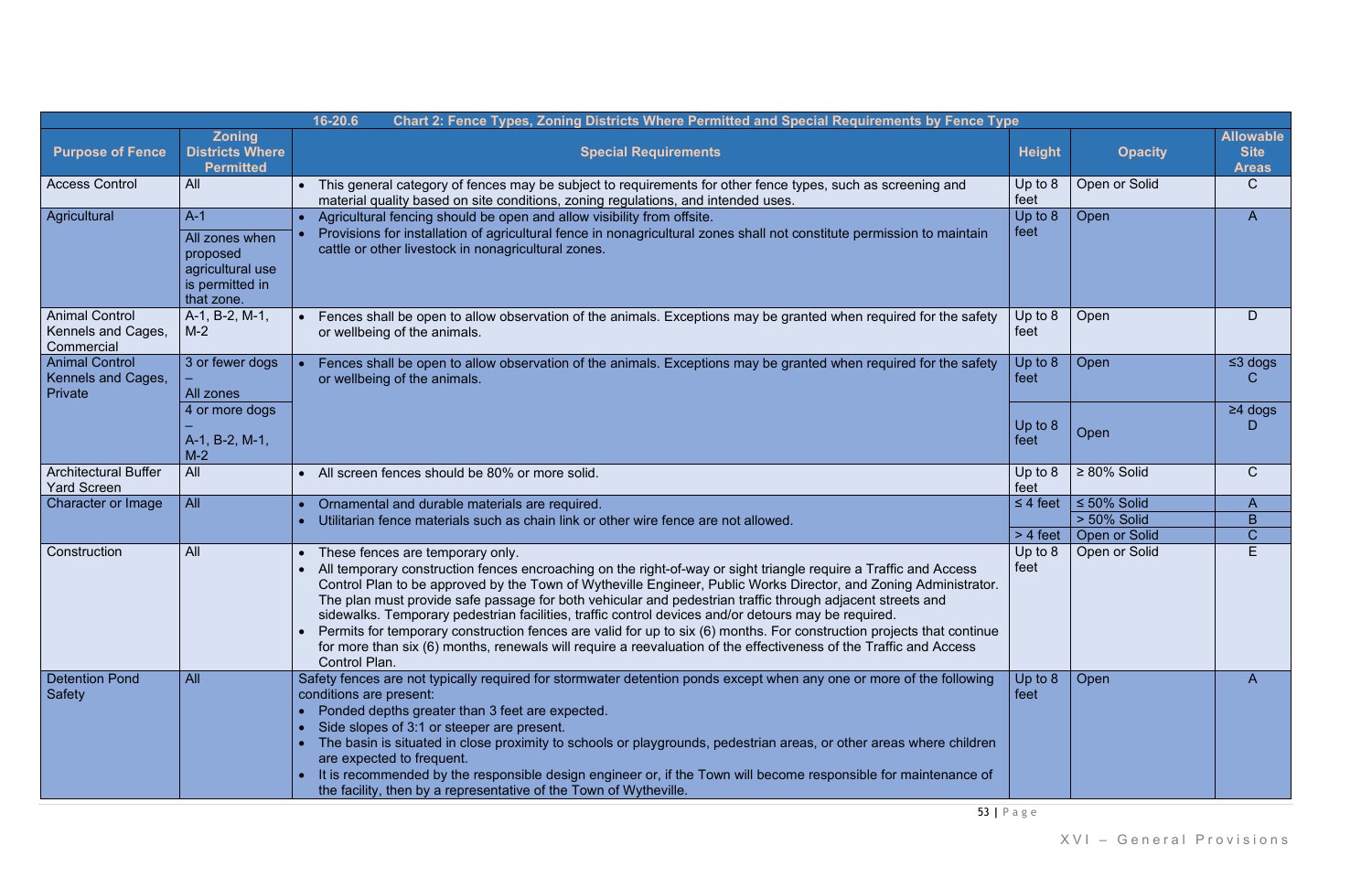|                                                                                                                                          |                                                             | Chart 2: Fence Types, Zoning Districts Where Permitted and Special Requirements by Fence Type<br>16-20.6                                                                                                                                                                                                                                                                                                                                                                                                                                                                                                                                                                                                       |                                 |                                                                                                    |                                                 |
|------------------------------------------------------------------------------------------------------------------------------------------|-------------------------------------------------------------|----------------------------------------------------------------------------------------------------------------------------------------------------------------------------------------------------------------------------------------------------------------------------------------------------------------------------------------------------------------------------------------------------------------------------------------------------------------------------------------------------------------------------------------------------------------------------------------------------------------------------------------------------------------------------------------------------------------|---------------------------------|----------------------------------------------------------------------------------------------------|-------------------------------------------------|
| <b>Purpose of Fence</b>                                                                                                                  | <b>Zoning</b><br><b>Districts Where</b><br><b>Permitted</b> | <b>Special Requirements</b>                                                                                                                                                                                                                                                                                                                                                                                                                                                                                                                                                                                                                                                                                    | <b>Height</b>                   | <b>Opacity</b>                                                                                     | <b>Allowable</b><br><b>Site</b><br><b>Areas</b> |
| <b>Dumpster Enclosure</b>                                                                                                                | B-1, B-2, B-2<br>DT, MA-1,<br>M-1, M-1M, M-2,<br>$R-3$      | All screen fences should be 80% or more solid.<br>Dumpster enclosures are required for all commercial and industrial uses, and for all multi-family uses with five (5)<br>or more units.<br>Dumpster enclosures must screen all four (4) sides of the dumpster(s) by utilizing a solid gate at the access point<br>unless the dumpster access is not visible from any street.<br>Where the dumpster access is not visible from any public street or right-of-way, the solid gate may be omitted but<br>screening of the remaining three (3) sides is required.                                                                                                                                                 | Up to $8$<br>feet               | $\geq 80\%$ Solid                                                                                  | $\mathsf{C}$                                    |
| <b>Excessive Height</b><br>Fences                                                                                                        | B-1, B-2, B-2<br>DT, M-1,<br>M-1M, M-2                      | Fences taller than 8 feet are treated as a building and must meet applicable building setback requirements.<br>Excessive Height Fences are subject to the same building and site plan review requirements as buildings and<br>other site structures.<br>Ornamental materials shall be used when located along arterial and collector roadways.                                                                                                                                                                                                                                                                                                                                                                 | $> 8$ feet                      | Open or Solid                                                                                      | D                                               |
| <b>Guardrail Safety</b>                                                                                                                  | All                                                         | Guardrail fences are required by code to be 42 inches tall.<br>Must utilize vertical balustrades with no openings larger than four (4) inches wide to discourage climbing.<br>Retaining walls and steep slopes over four (4) feet in height must be engineered by an appropriate licensed<br>professional.<br>A guardrail fence is required when a pedestrian area is located above the wall, the wall is near a school,<br>playground, or other area where children are expected to frequent.<br>A guardrail fence is required when recommended by the responsible design engineer, or if the Town will become<br>responsible for maintenance of the facility, by a representative of the Town of Wytheville. | 42<br>inches                    | Open                                                                                               | $\mathsf{A}$                                    |
| <b>High Security</b><br><b>Production Area</b>                                                                                           | M-1, M-1M, M-2                                              | Permitted uses shall be conducted wholly within a completely enclosed building or within an area enclosed on all<br>sides by a solid masonry wall, a solid board fence, or a slatted chain link fence of at least six (6) feet in height.<br>Fence system shall include lockable gates. Gates for pedestrian access shall be self-closing and locking.<br>Fence shall be designed to prevent climbing through the design or use of barbed wire that is above seven (7) feet<br>in height and does not extend beyond the property line.                                                                                                                                                                         | Up to $8$<br>feet               | Open or Solid (Unless<br>screening is required<br>for the use.)                                    | D                                               |
| <b>HVAC Screen</b>                                                                                                                       | All                                                         | All screen fences should be 80% or more solid.                                                                                                                                                                                                                                                                                                                                                                                                                                                                                                                                                                                                                                                                 | $\leq$ 4 feet                   | $\geq 80\%$ Solid                                                                                  | B                                               |
| <b>HVAC Security</b>                                                                                                                     | All                                                         | When located between the building and the street, an HVAC Screen Fence is required.                                                                                                                                                                                                                                                                                                                                                                                                                                                                                                                                                                                                                            | $> 4$ feet<br>Up to $8$<br>feet | > 80% Solid<br>Open or Solid                                                                       | C<br>$\mathsf{C}$                               |
| <b>Managed Care and</b><br>Safety<br>(Includes memory<br>care, daycare,<br>preschool, school,<br>group home, and<br>pool safety fences.) | All                                                         | These safety fences are subject to all applicable building and safety code requirements.<br>Openings should not be greater than four (4) inches.<br>Gates should be self-closing and self-latching/locking.<br>The fence should not be climbable.<br>Fence material shall be open to allow visibility to monitor the space and should not be obstructed by landscaping,<br>except that solid fence materials may be used when necessary to protect the security of residents or neighbors.                                                                                                                                                                                                                     | Up to $8$<br>feet               | Open (Solid fence<br>may be used when<br>required for the safety<br>of residents or<br>neighbors.) | $\mathsf{C}$                                    |
| Outdoor Café                                                                                                                             | B-1, B-2, B-2<br>DT, M-1, PUD                               | Applies to onsite outdoor eating areas in commercial and industrial zones, and in Planned Unit Developments.<br>Ornamental materials are required.<br>$\bullet$                                                                                                                                                                                                                                                                                                                                                                                                                                                                                                                                                | Up to $4$<br>feet               | Open or Solid                                                                                      | A                                               |
| <b>Outdoor Product</b><br><b>Sales or Display</b>                                                                                        | B-1, B-2, B-2<br>DT, M-1<br>All                             | Ornamental materials are required when located facing a public roadway.<br>$\bullet$                                                                                                                                                                                                                                                                                                                                                                                                                                                                                                                                                                                                                           | Any<br>Height                   | Open or Solid                                                                                      | D                                               |
| <b>Public Facility</b>                                                                                                                   |                                                             |                                                                                                                                                                                                                                                                                                                                                                                                                                                                                                                                                                                                                                                                                                                |                                 | <b>Open Utilitarian Style</b>                                                                      | $\mathsf{C}$                                    |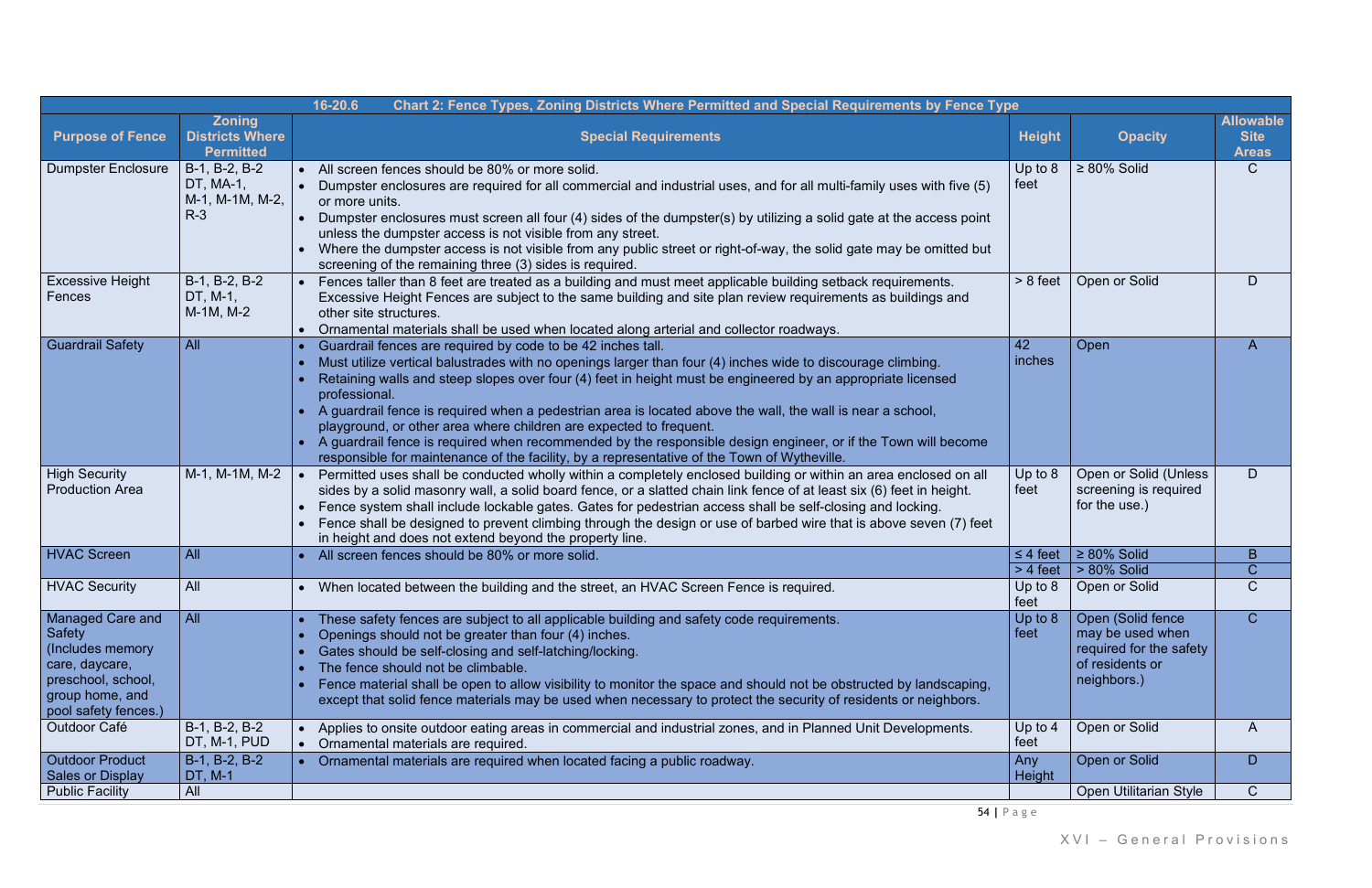|                         |                                                             | 16-20.6<br>Chart 2: Fence Types, Zoning Districts Where Permitted and Special Requirements by Fence Type                                                                                                                                                                                                                                                                                                                                                                                                                                                                                                                                                                                                                                                                                                                                                                                                                                                                                                                                                                                                                                           |                 |                                             |                                                 |
|-------------------------|-------------------------------------------------------------|----------------------------------------------------------------------------------------------------------------------------------------------------------------------------------------------------------------------------------------------------------------------------------------------------------------------------------------------------------------------------------------------------------------------------------------------------------------------------------------------------------------------------------------------------------------------------------------------------------------------------------------------------------------------------------------------------------------------------------------------------------------------------------------------------------------------------------------------------------------------------------------------------------------------------------------------------------------------------------------------------------------------------------------------------------------------------------------------------------------------------------------------------|-----------------|---------------------------------------------|-------------------------------------------------|
| <b>Purpose of Fence</b> | <b>Zoning</b><br><b>Districts Where</b><br><b>Permitted</b> | <b>Special Requirements</b>                                                                                                                                                                                                                                                                                                                                                                                                                                                                                                                                                                                                                                                                                                                                                                                                                                                                                                                                                                                                                                                                                                                        | <b>Height</b>   | <b>Opacity</b>                              | <b>Allowable</b><br><b>Site</b><br><b>Areas</b> |
|                         |                                                             | • Ornamental materials shall be used when located along arterial and collector roadways and in residential zones.                                                                                                                                                                                                                                                                                                                                                                                                                                                                                                                                                                                                                                                                                                                                                                                                                                                                                                                                                                                                                                  | Up to 8<br>feet | <b>Open Ornamental</b><br>materials         | $\mathsf{A}$                                    |
| Recreation<br>Equipment | <b>All</b>                                                  | Recreation equipment fence shall incorporate appropriate padding and similar safety devices to protect participants   Any<br>in sporting activities and events.                                                                                                                                                                                                                                                                                                                                                                                                                                                                                                                                                                                                                                                                                                                                                                                                                                                                                                                                                                                    | Height          | Open                                        | D                                               |
| Screen                  | All                                                         | All screen fences should be 80% or more solid.<br>$\bullet$<br>Screen fences must effectively block the view of the area to be screened from the street and/or other adjacent off-<br>site areas.<br>For fence types that look different on one side than the other side, the more attractive side should face the street.<br>Such screen fence shall be constructed of opaque materials such as treated wood, vinyl, brick, masonry, or other<br>similar material and shall be constructed to provide an attractive and durable barrier. Slatted chain link fence may<br>be used only in business and industrial zones where no existing residential use is present on adjacent parcels, no<br>residentially zoned areas are adjacent, and no arterial street frontage is present.<br>Screen fencing must be located to provide the best possible screening of the area intended to be screened. On<br>sloping sites, this may require a location away from the property line, such as at the top of a graded slope created<br>to form a building pad.<br>Where a screen fence is required by this ordinance, the minimum height is six (6) feet. | Up to 8<br>feet | $\geq 80\%$ Solid                           | $\mathsf{C}$                                    |
| Sidewalk Café           | <b>B-2 DT</b>                                               | A renewable one (1) year permit is required. Renewal reviews will be conducted concurrently with Special<br><b>Exception Permit Reviews.</b><br>Applies only to outdoor eating areas located on public sidewalks in traditional downtown urban settings.<br>Free flow of pedestrian traffic along the sidewalk must be maintained. Typically, that requires a minimum of six (6)<br>feet with eight (8) feet or more preferred.<br>Fence must be self-supporting and fully removeable without damage to sidewalk materials.<br>All materials must be ornamental, high quality, and durable.<br>Moveable planters with small shrubs may be used in lieu of traditional fencing to define eating areas.<br>These guidelines may be used for sidewalk eating areas located in privately-owned shopping venues.                                                                                                                                                                                                                                                                                                                                        | $\leq$ 4 feet   | Open                                        | E                                               |
| <b>Storage Area</b>     | $B-1, B-2, B-2$<br>DT, M-1,<br>M-1M, M-2                    | Storage screen fences are required when outdoor storage is present.<br>Entrances to individual enclosed self-service storage units shall be enclosed within a fence.<br>Ornamental materials shall be used when located along arterial and collector roadways.<br>Where possible, building perimeters may serve as all or part of the storage area fencing.<br>$\bullet$                                                                                                                                                                                                                                                                                                                                                                                                                                                                                                                                                                                                                                                                                                                                                                           | Up to 8<br>feet | Open or Solid                               | $\mathsf{C}$                                    |
| <b>Utility Security</b> | All                                                         | Ornamental materials screen fence is required for residential zones, and along collector roads and arterial streets.<br>$\bullet$                                                                                                                                                                                                                                                                                                                                                                                                                                                                                                                                                                                                                                                                                                                                                                                                                                                                                                                                                                                                                  | Up to 8         | <b>Solid Utilitarian Style</b>              | $\mathsf{C}$                                    |
|                         |                                                             | Where utilitarian style fencing such as chain link is used, a front yard setback, equal to or greater than the front<br>yard building setback, and landscape screen shall be provided.                                                                                                                                                                                                                                                                                                                                                                                                                                                                                                                                                                                                                                                                                                                                                                                                                                                                                                                                                             | feet            | <b>Solid Ornamental</b><br><b>Materials</b> | $\overline{A}$                                  |